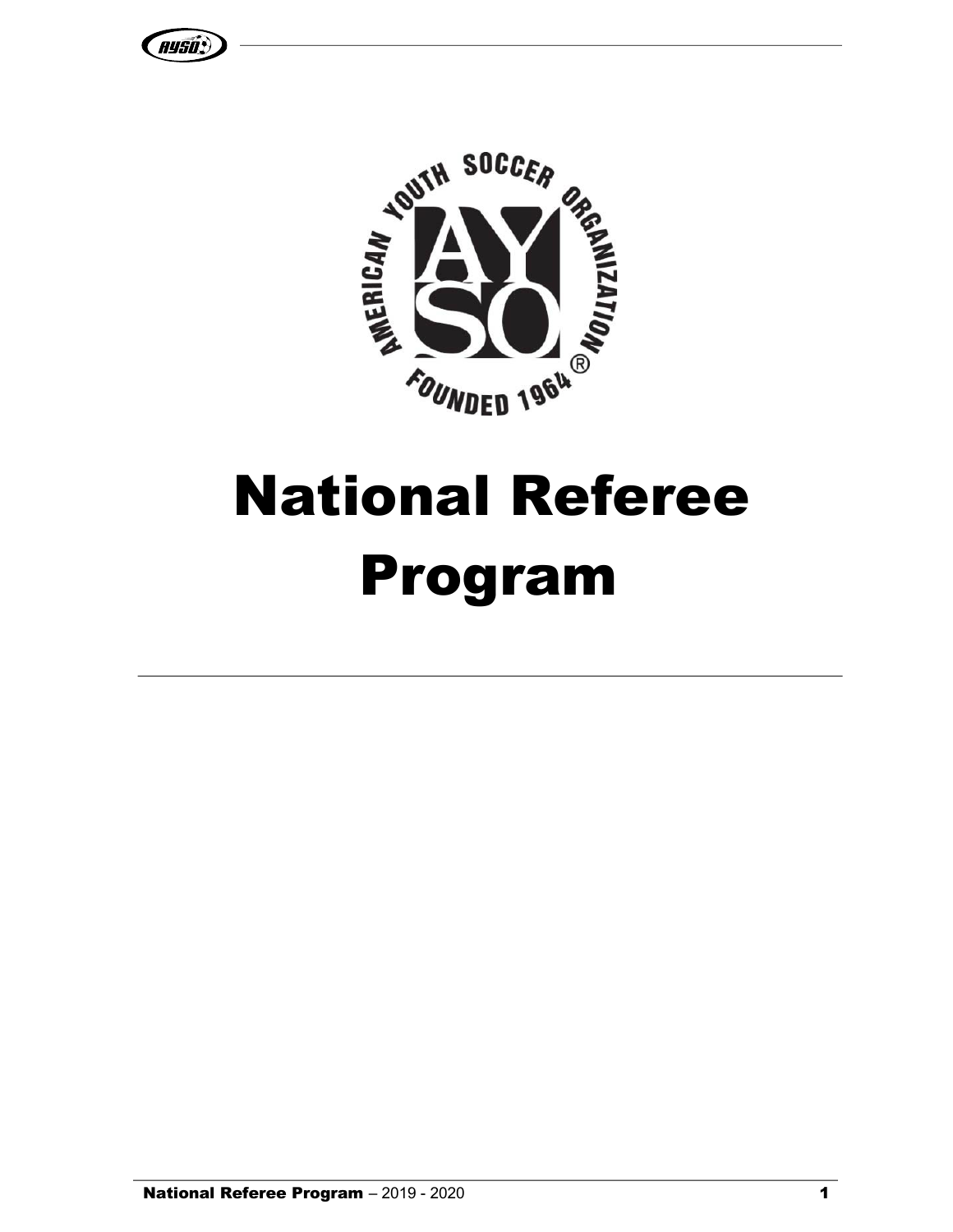

The AYSO National Office TEL: (800) 872-2976 FAX: (310) 525-1155 www.AYSO.org

All rights reserved. © 2019 American Youth Soccer Organization

Reproduction in whole or in part is encouraged provided no changes are made to content and the "*AYSO National Referee Program Manual*" is referenced.

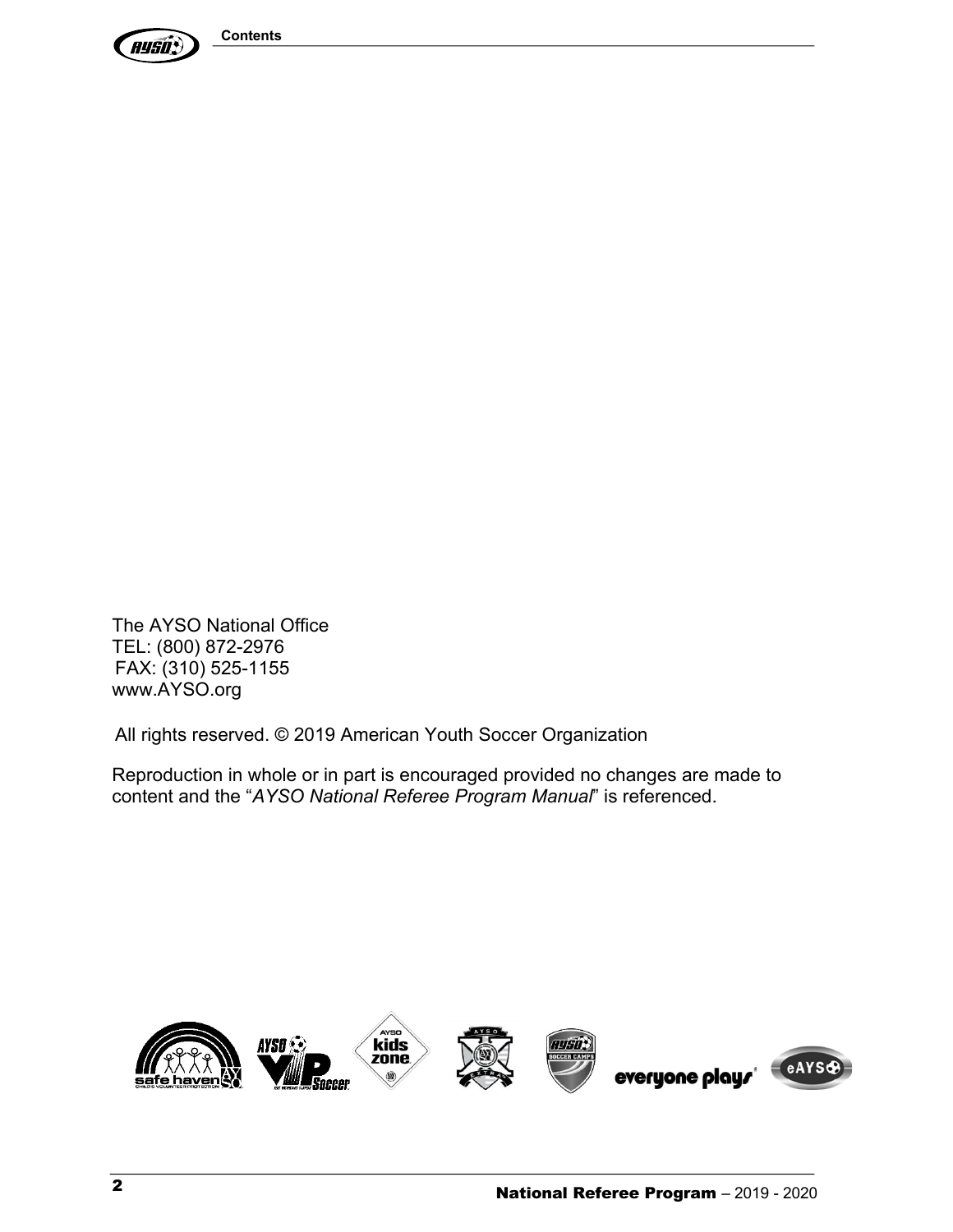

## **Contents**

| Rationale for AYSO Referee Certification Levels  20 |   |
|-----------------------------------------------------|---|
|                                                     |   |
|                                                     |   |
|                                                     |   |
|                                                     |   |
|                                                     |   |
|                                                     |   |
|                                                     |   |
|                                                     |   |
|                                                     |   |
|                                                     |   |
|                                                     |   |
|                                                     |   |
|                                                     |   |
|                                                     |   |
|                                                     |   |
|                                                     |   |
|                                                     |   |
| National Referee Program - 2019 - 2020              | 3 |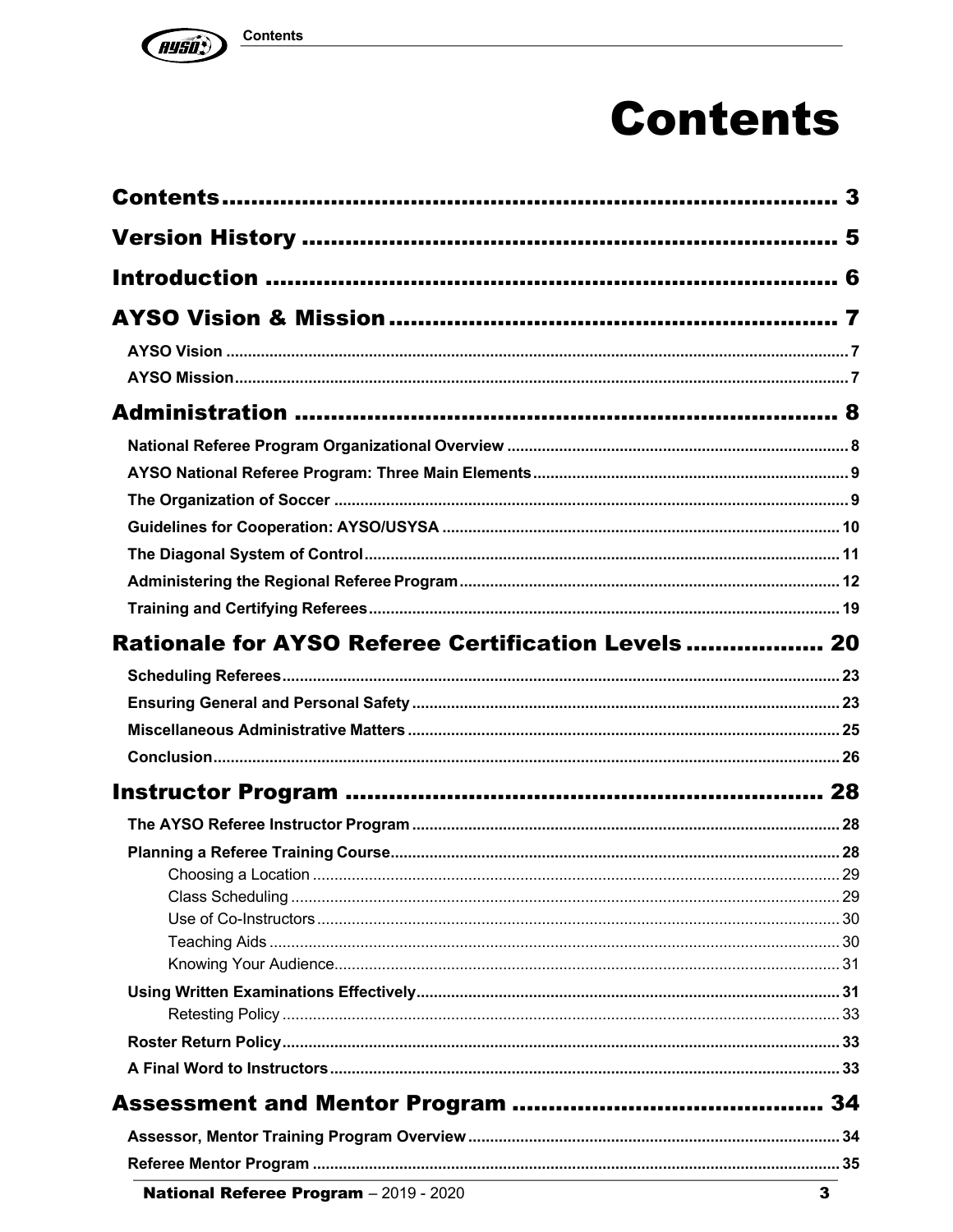| <b>Contents</b><br><b>AYSO.</b>                                              |    |
|------------------------------------------------------------------------------|----|
|                                                                              |    |
|                                                                              |    |
|                                                                              |    |
|                                                                              |    |
| Required Process for Assigning an Assessor and Scheduling an Assessment:  39 |    |
|                                                                              |    |
|                                                                              |    |
|                                                                              |    |
|                                                                              |    |
|                                                                              |    |
|                                                                              |    |
|                                                                              |    |
|                                                                              |    |
|                                                                              |    |
|                                                                              |    |
|                                                                              |    |
|                                                                              |    |
|                                                                              |    |
|                                                                              |    |
|                                                                              |    |
|                                                                              |    |
|                                                                              |    |
|                                                                              | 69 |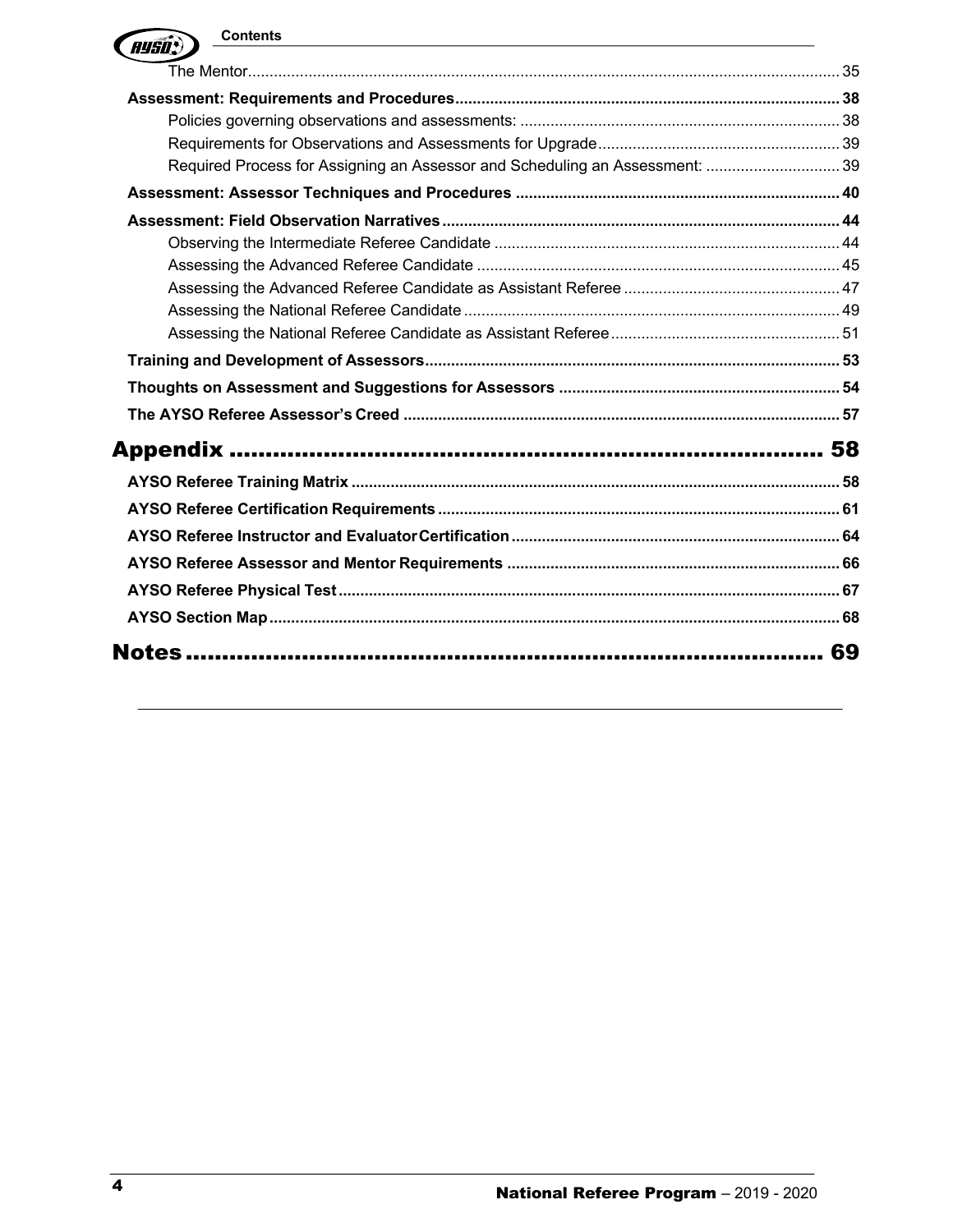

## Version History

| <b>Revision</b> | <b>Date</b> | <b>Description</b>                                                                                                                                                                                                                                                                                      |
|-----------------|-------------|---------------------------------------------------------------------------------------------------------------------------------------------------------------------------------------------------------------------------------------------------------------------------------------------------------|
| 001             | 8/23/2018   | Replaced NRAC with Referee Council, Regional Referee Manual replaces<br>AYSO Guidance, updated websites, division names changed to calendar<br>year divisions, Regional Referee Course replaces Basic Referee Course,<br>new Instructor certification - Regional Referee Instructor, clarified policies |
| 002             | 6/1/2019    | Fixed errors in Instructor section, clarified referee socks                                                                                                                                                                                                                                             |
|                 |             |                                                                                                                                                                                                                                                                                                         |
|                 |             |                                                                                                                                                                                                                                                                                                         |
|                 |             |                                                                                                                                                                                                                                                                                                         |
|                 |             |                                                                                                                                                                                                                                                                                                         |
|                 |             |                                                                                                                                                                                                                                                                                                         |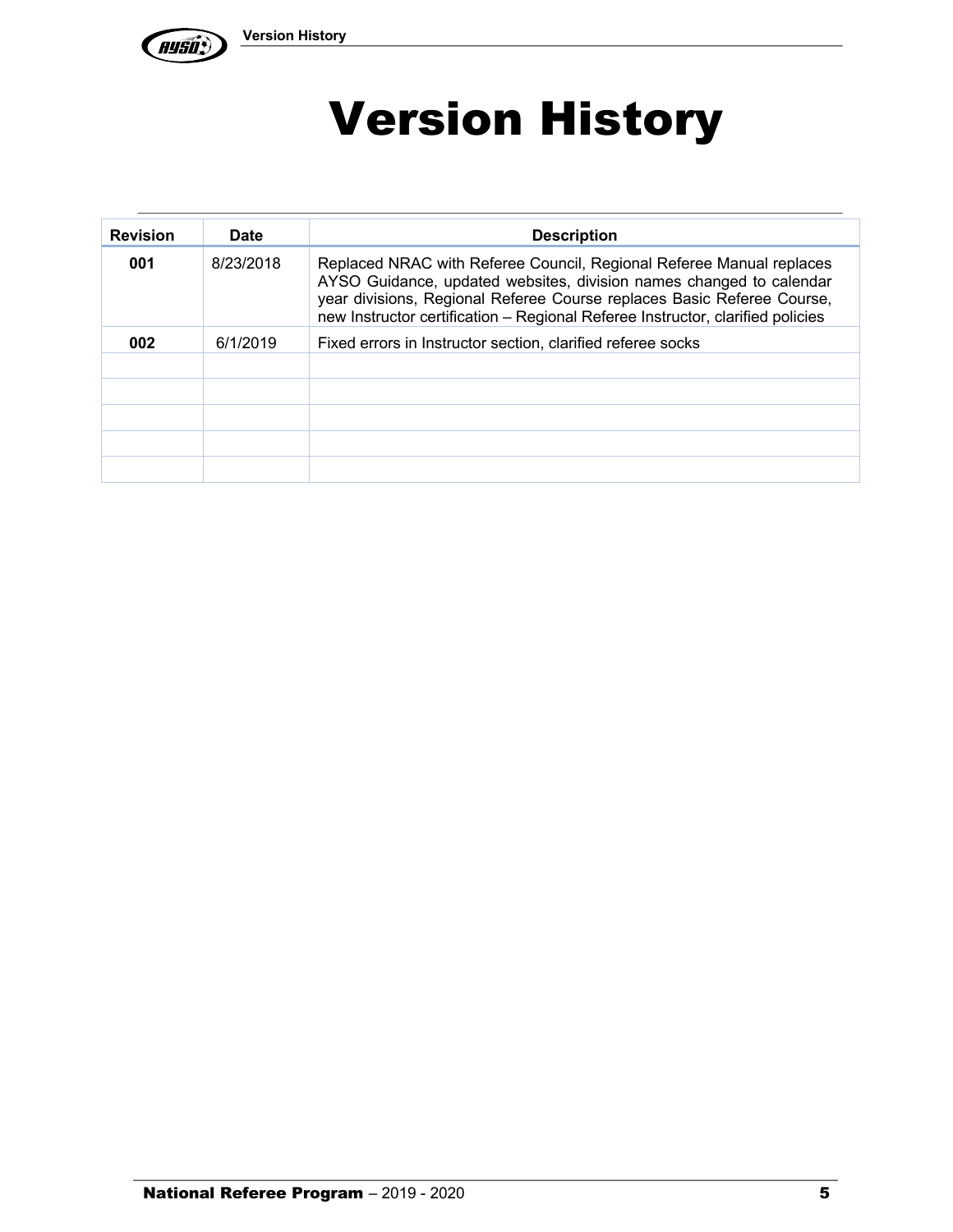

## Introduction

This manual is an easy-to-use source of information regarding the AYSO National Referee Program. It contains information of use to all AYSO Referee Administrators, Instructors and Assessors.

There are a number of additional publications which address specific aspects of running a referee program. The Regional Referee Administrator Manual is a must-have for all Referee Administrators. The AYSO edition of the Laws of the Game, AYSO Regional Referee Manual, The Referee Mentor Handbook, The Referee Instructor Resource Book, and the AYSO Recruiting and Retaining Referees Manual are all available at the AYSO Supply Center – phone: (424) 221-7966 – and online at supplycenter.ayso.org. A multitude of supporting materials and lesson plans are on www.AYSOvolunteers.org and www.AYSOU.org.

An elaborate support system is available to assist you in providing the best possible referee program for the enjoyment of AYSO players, volunteers and spectators in your Region. Please do not hesitate to contact members of the AYSO referee support staff available to you at the Area, Section and National Level.

Thank you for volunteering your time and talent to contribute towards a positive AYSO experience for the players, coaches and spectators who participate in AYSO. The overall success of AYSO and of the AYSO National Referee Program depends upon your efforts as a member of the volunteer referee support staff. Those efforts are greatly appreciated.

*National Referee Council*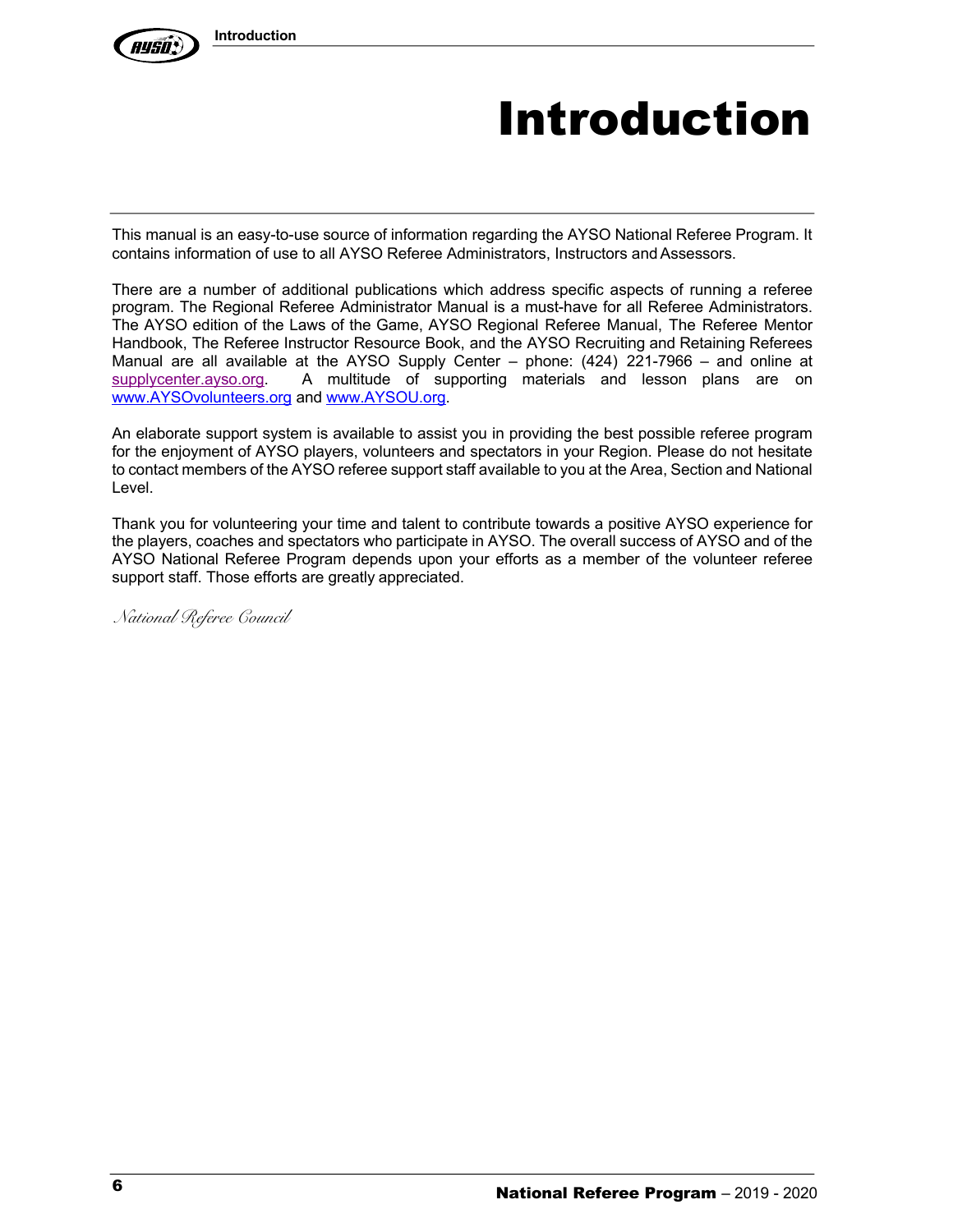

## AYSO Vision & Mission

The American Youth Soccer Organization, AYSO, was established in 1964 with nine teams and the dream to bring soccer to American children. Today, AYSO has nearly 900 Regions all over the country and internationally in the Virgin Islands and Trinidad and Tobago. Thanks to the efforts of over 250,000 volunteers and the vision of the founding members, AYSO continues to be a leader in providing quality youth soccer programs.

## AYSO Vision

To provide world class youth soccer programs that enrich children's lives.

## AYSO Mission

To develop and deliver quality youth soccer programs which promote a fun, family environment based on AYSO's Six Philosophies:

#### **Everyone Plays**

Our goal is for kids to play soccer–so we mandate that every player on every team must play at least half of every game.

#### **Balanced Teams**

Each year we form new teams as evenly balanced as possible–because it is fair and more fun when teams of equal ability play.

#### **Open Registration**

Our program is open to all children between 4 and 19 years of age who want to register and play soccer. Interest and enthusiasm are the only criteria for playing.

#### **Positive Coaching**

Encouragement of player effort provides for greater enjoyment by the players and ultimately leads to better-skilled and better-motivated players.

#### **Good Sportsmanship**

We strive to create a safe, fair, fun and positive environment based on mutual respect, rather than a win-at-all-costs attitude, and our program is designed to instill good sportsmanship in every facet of AYSO.

#### **Player Development**

We believe that all players should be able to develop their soccer skills and knowledge to the best of their abilities, both individually and as members of a team, in order to maximize their enjoyment of the game.

These fundamental principles are the foundation of the AYSO National Referee Program and must be emphasized in all aspects of program implementation in local AYSO Regions throughout the country. Referees play a crucial role in ensuring that there is truth in the motto: **"In AYSO, it's about more than the game!"**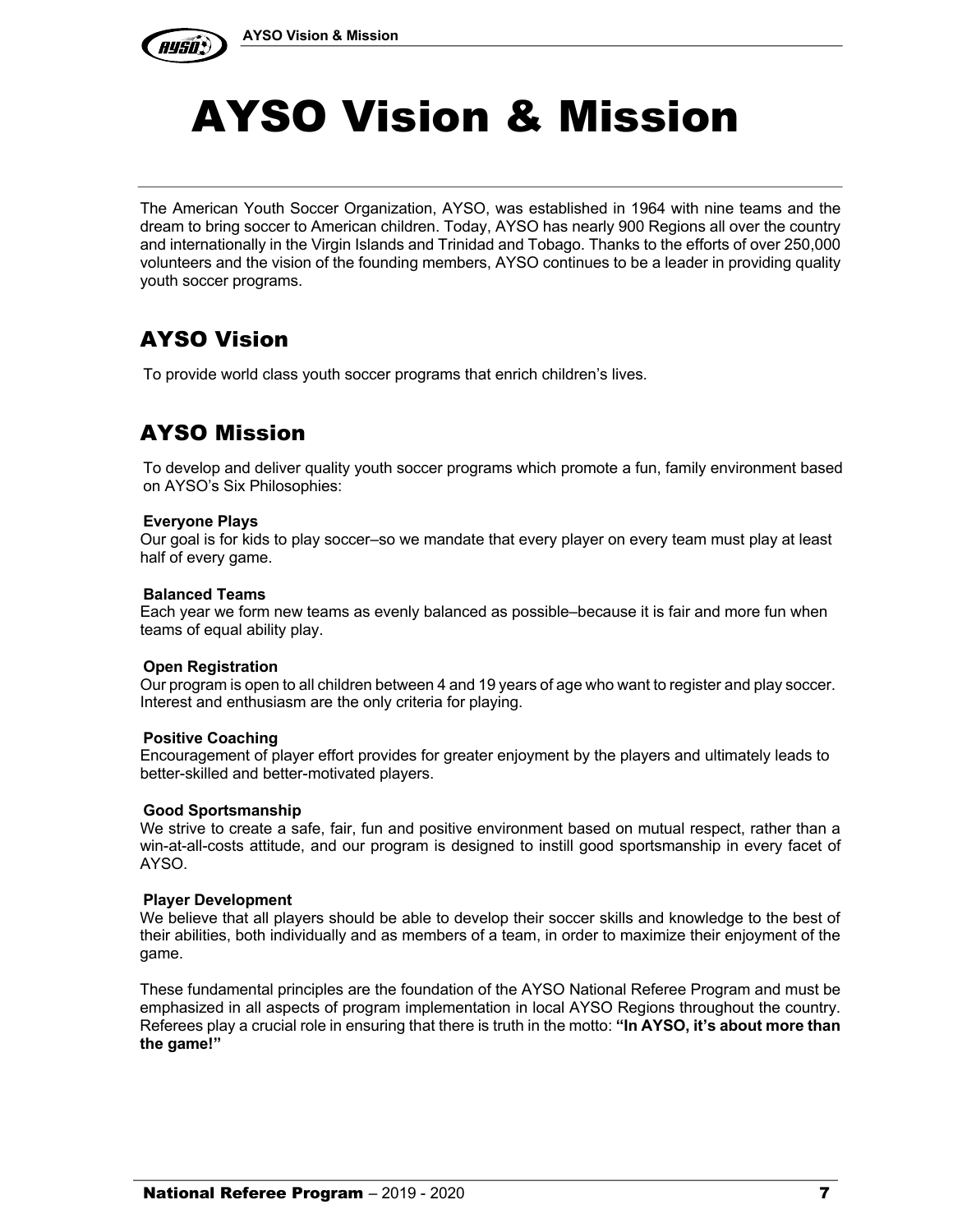

## Administration

## National Referee Program Organizational Overview

#### **National Referee Council**

The National Referee Council is a volunteer group of diverse and experienced volunteers and are recommended by the National Board of Directors. The mission of the Referee Council is to work collectively and cooperatively with National Office professionals and Volunteer professionals to produce high quality products that support the referee community in their efforts to provide a world class youth soccer program that enriches children's lives.

#### **Section Referee Administrators**

The Section Referee Administrator (SRA) is appointed by the Section Director and is responsible for implementing the AYSO National Referee Program in response to the needs of AYSO referees within the Section, Areas and Regions. The SRA appoints Section Directors of Referee Instruction and Assessment. These directors are charged with implementing the respective areas of the AYSO National Referee Program under the direction of the SRA.

#### **Area Referee Administrators**

The Area Referee Administrator (ARA) is appointed by the Area Director and is responsible for implementing the AYSO National Referee Program in response to the needs of AYSO referees within the Area and Regions. The ARA appoints Area Directors of Referee Instruction and Assessment. These directors are charged with implementing the respective areas of the AYSO National Referee Program under the direction of the ARA.

#### **Regional Referee Administrators**

The Regional Referee Administrator (RRA) is appointed by the Regional Commissioner and is responsible for implementing the AYSO National Referee Program in response to the needs of AYSO referees within the Region. The RRA appoints Regional Directors of Referee Instruction and Assessment. These directors are charged with implementing the respective areas of the AYSO National Referee Program under the direction of the RRA.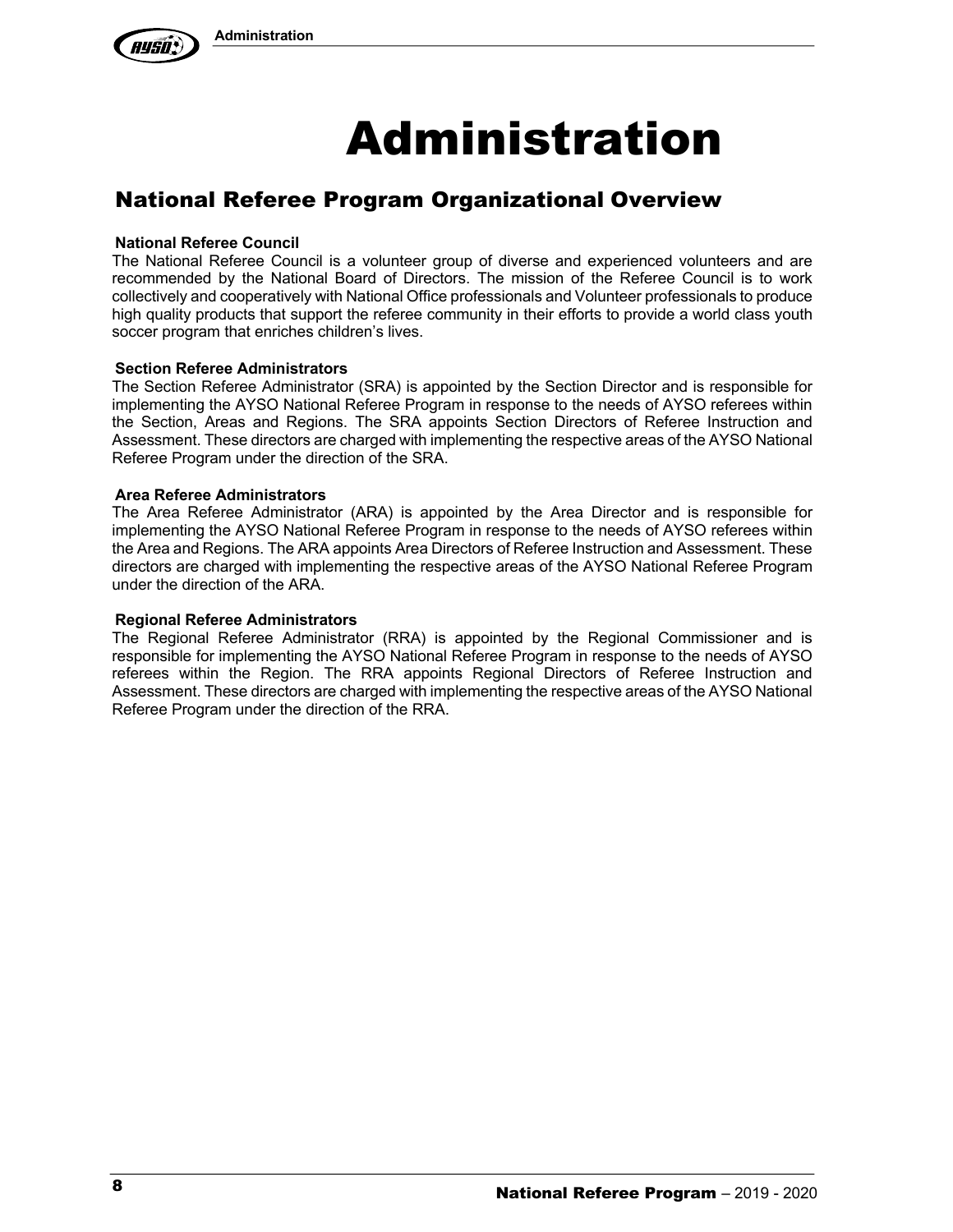

#### **Administration**

- Administrative training is available for Regional and Area Referee Administrators: Referee Administrator Training or Area Referee Administrator Training plus generalized management training courses, including Regional Management, Dispute Resolution and Due Process.
- The National Referee Program Manual (this document) provides details about responsibilities, operating procedures and guidelines for administering an AYSO referee program.
- Cross-certification opportunities with the United States Soccer Federation (USSF) are available for AYSO referees who have upgraded to the Intermediate Referee level or higher.

#### **Instruction**

- Six levels of Referee certification and training are available: U-8 Official, Assistant Referee, Regional Referee, Intermediate Referee, Advanced Referee and National Referee.
- Special programs are offered for youth referees children under 18 years of age.
- Four levels of Referee Instructor certification are available: Regional Referee Instructor, Intermediate Referee Instructor, Advanced Referee Instructor and National Referee Instructor.
- Certification as a Referee Instructor Evaluator is available.

#### **Assessment**

- Two levels of referee assessor certification are available: Referee Assessor and National Referee Assessor.
- Referee Mentors are trained to be a helping hand for new and developing referees.

#### The Organization of Soccer

#### **The International Football Association Board (IFAB)**

The IFAB is made up of the four British football associations (England, Scotland, Wales and Norther Ireland) and FIFA.

#### **Laws of the Game**

The IFAB meets annually to consider and decide on any proposals for changes or clarifications to the Laws. The mission of The IFAB is to serve the world of football as the independent guardian of the Laws of the Game. As the only body authorized to decide and agree on changes to the Laws of the Game, they listen to the football community, with the goal to improve and develop the game for players, match officials and fans while protecting and strengthening the spirit and simplicity of football.

AYSO, with the permission of IFAB, publishes an AYSO Edition of the IFAB *Laws of the Game* each summer. Copies are available from the AYSO Supply Center supplycenter.ayso.org.

All AYSO games are conducted in accordance with the current IFAB *Laws of the Game* and decisions of the International Board, subject to those modifications adopted by AYSO in the current AYSO National Rules and Regulations.

#### **Confederation of North, Central America and Caribbean Association Football (CONCACAF)**

FIFA member national associations are divided into six continental confederations: Africa, Asia, South America, CONCACAF, Europe and Oceana. The United States is a member of CONCACAF, which is comprised of 35 countries from North and Central America and the Caribbean.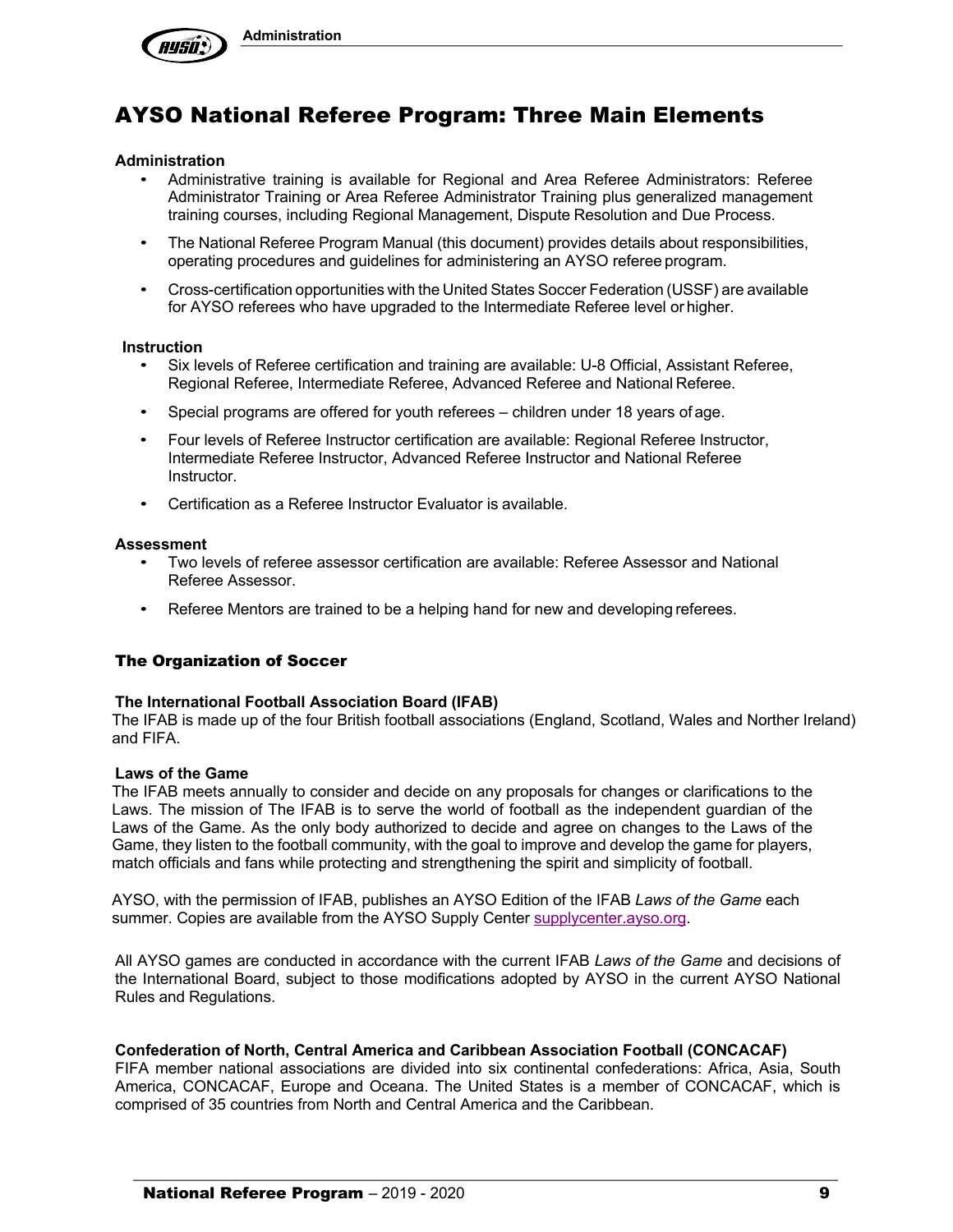

#### **United States Soccer Federation (USSF)**

The United States Soccer Federation (USSF) is the national governing body for soccer in the United States and is a member of the Fédération Internationale de Football Association (FIFA), the worldwide governing body.

The United States Soccer Federation, also known as US Soccer, is made up of four councils:

- Youth Council
- Adult Council
- Professional Council
- Athletes' Advisory Council

The Youth Council members include US Club Soccer, the American Youth Soccer Organization (AYSO) and the United States Youth Soccer Association (USYSA).

As members of USSF, AYSO has voting representatives on the Referee Committee and Coaching Committee, as well as a number of othercommittees.

AYSO and USYSA boards of directors, based upon the recommendations of the joint committee of AYSO and USYSA representatives, have adopted the following guidelines, which are consistent with the April 1989 AYSO/USYSA agreement, for the good of youth soccer.

### Guidelines for Cooperation: AYSO/USYSA

#### **Friendly Games**

AYSO and USYSA member teams are encouraged to participate in friendly games under the following suggested format:

- Establish the rules and regulations governing friendly games before play begins, preferably before teams meet on game day.
- Follow the host team's rules with the understanding, however, that consideration will be given to the other, non-hosting organizations rules and regulations, including AYSO's "Everyone Plays" rule (even if substitutions are made only at halftime).
- The host team will provide proof of liability insurance.
- Both teams must have and provide proof of medical insurance.
- The USYSA team's state association and the AYSO team's Regional Commissioner, through their designated representatives, should be notified by their teams that a friendly game has been scheduled.

#### **League Play**

If an AYSO team applies to play in a USYSA league, or vice-versa, that team must comply with all the rules, regulations and financial commitments of the league in which it wishes to participate. Also:

- Dual registration is permitted; however, once players have played with a team, they must fulfill their obligations to that team.
- Once an AYSO or USYSA team is formed, no recruitment of players from that team by another team competing during all or a portion of that season is permitted.
- Creating leagues that combine a number of AYSO and USYSA teams is notrecommended.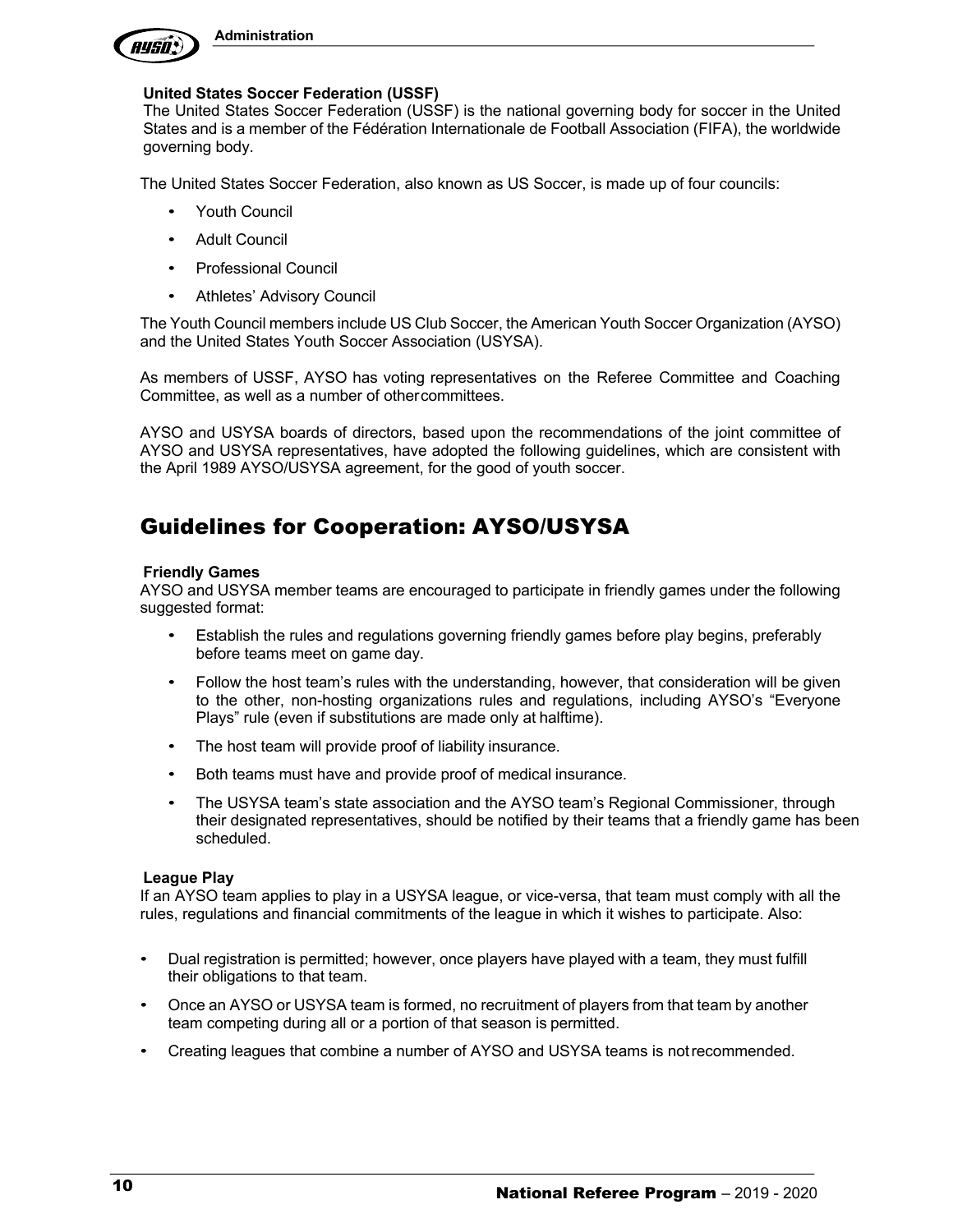

#### **Tournaments**

Each organization is encouraged to host "Open Tournaments." Any team invited to a tournament must comply with the tournament rules of the hosting organization. All teams must comply with the procedures governing travel in the tournament and/or travel manual of their ownorganization.

#### **National Cups**

AYSO and USYSA will continue to hold separate national competitions (AYSO National Games and USYSA National Youth Challenge Cup).

#### **Coaching and Refereeing Programs**

Cross-certification agreements have been established between AYSO and the USSF National Coaching and Refereeing Programs.

#### **Cooperation**

AYSO and USYSA will continue to encourage an ongoing dialogue and work together to resolve any state and/or local issues. They will also continue participating in each other's board and membership meetings, e.g., workshops, NAGMs and Section meetings.

The AYSO/USYSA committee has been granted a continuing role as a facilitator of local AYSO/USYSA issues and will be a strong ongoing communications link between AYSO and USYSA.

AYSO and USYSA will respect each other's disciplinary actions against players and/or adult volunteers. Neither group will accept players or adults from the other organization if the primary purpose of seeking a change is to escape disciplinary action. Nor should a program be accepted if the purpose for switching is to circumvent the reasonable rules of the other's constitution and bylaws.

The AYSO/USYSA committee will meet periodically to evaluate the progress of implementing these recommendations and, if needed, address any new issues that arise as a result of their implementation.

## The Diagonal System of Control

The diagonal system of control is the only system for officiating outdoor soccer games that is currently recognized by FIFA. The diagonal system employs a referee and two assistant referees. The diagonal system of control is the only approved method of control for all AYSO matches.

The application of the diagonal system of control, including cooperation between the referee and the assistant referees, the mechanics of the use of the diagonal system and the signals used by the referee and assistant referees, shall be as recommended in the current AYSO edition of the IFAB *Laws of the Game*.

In addition to being the universally recommended method of officiating outdoor matches, the diagonal system can be a most effective method of increasing and retaining the number of referees. Recruiting new volunteers as assistant referees has proven to be an effective method of introducing new referees into AYSO. After proper training and exposure to the game while serving as assistant referees, many otherwise uninterested volunteers become enthusiastic for more training so that they can try their hand as the referee.

The AYSO National Referee Program is designed to support and encourage the use of the diagonal system of control. The Regional Referee Administrator Course includes components that address the recruitment and scheduling of referees. The Referee Administrator Training and Certification Program provides instruction tailored to all levels of AYSO. The Referee Assessment Program incorporates the diagonal system as an essential component of referee testing, observation and assessment for advancement to higher-grade levels.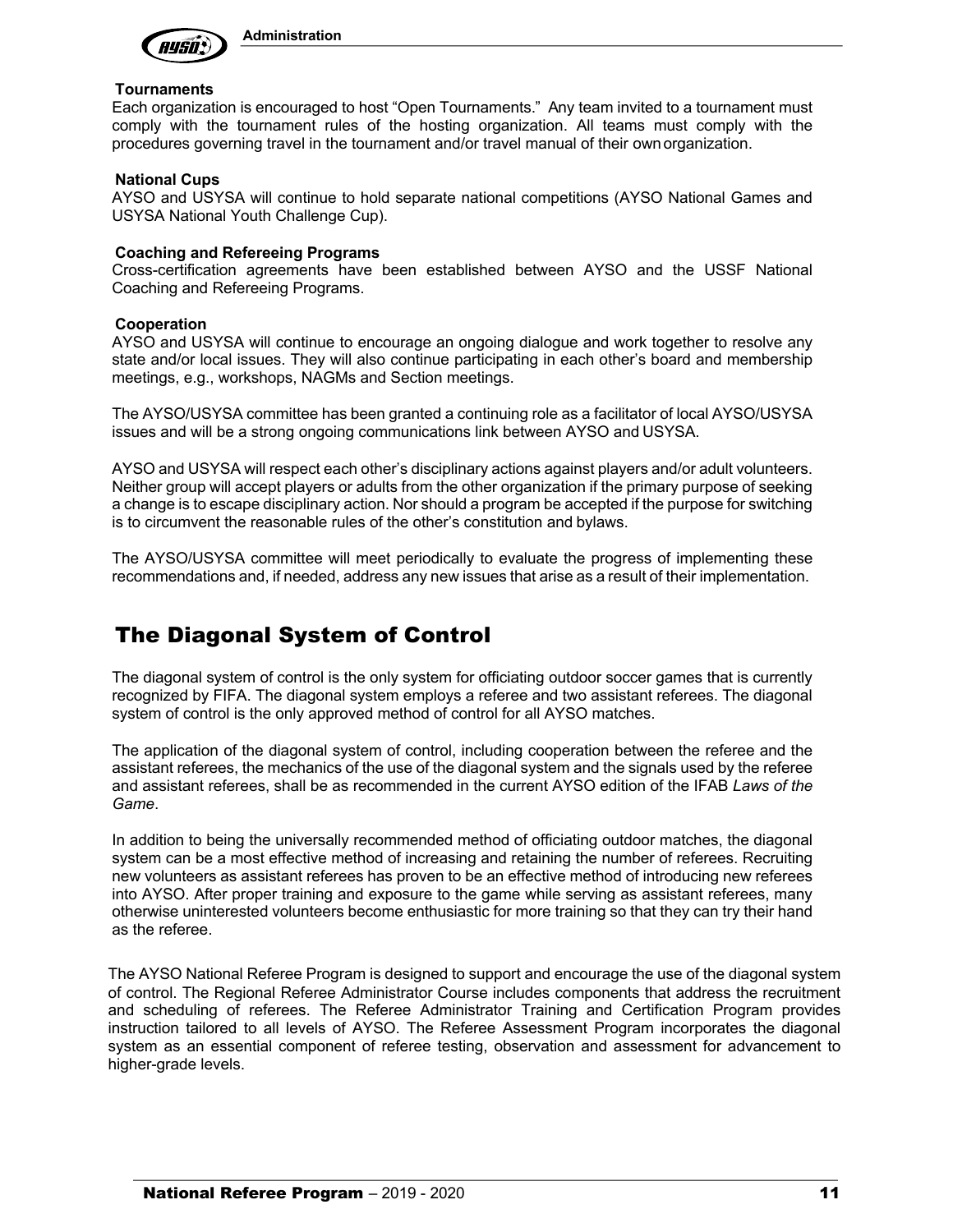

Note: Use of the dual refereeing system is **not permitted** in any AYSO match. The dual refereeing system uses two referees on the field, both with whistles. This system encourages the development of poor officiating habits and is the source of frustrations as the referees attempt the impossible task of remaining close to play and, at the same time, being correctly positioned to watch for offside offenses. This system can cause hesitancy on the part of the referees and/or unnecessary interruptions in play as the two referees attempt to consult with one another for a consensus.

If a neutral assistant referee is not available, the referee should recruit a "club linesman" to assist in place of the neutral assistant referee. A "club linesman," a person recruited from the "club/team," helps the referee by indicating when the ball has passed out of play over a touchline or goal line by simply raising the flag straight up (best if the "club linesman" positions themselves at the corner flag to be able to see both the touchline and goal line). The referee will be solely responsible for making all other decisions when they are working with a "club linesman." The referee should provide instructions to the "club linesman" and make sure they are thanked for their support.

## Administering the Regional Referee Program

Administrative training is offered in the Regional Referee Administrator Course and in management courses, such as Regional Management, Dispute Resolution and Due Process, which are available to all AYSO administrators.

The Regional Management course offers an incoming Regional management team – the Regional Commissioner, Regional Referee Administrator and Regional Coach Administrator – a unified, practical approach to management training at the Regional level and is designed to equip the Regional management team with the basic management skills and tools necessary to establish and manage a viable Regional program.

The Dispute Resolution and Due Process courses offer an enhanced curriculum to the more experienced Regional management team with a unified, practical approach to managing volunteers. It is designed to upgrade the Regional management team with the dispute resolution and due process knowledge, skills and tools that they require to handle the more complex issues of maintaining and improving a Regional program.

It is strongly recommended that every Regional Referee Administrator attend these courses with their management team at the earliest possible opportunity.

#### **General Management and Program Delivery**

Each referee administrator – Section, Area, or Regional – has the same overall responsibility: to administer and manage the aspects of the AYSO National Referee Program within their purview. This is an in/out process; the program must be both received and sent. Any referee administrator who receives training or program information and fails to pass it on makes that information valueless, just as though it had never been received in the first place.

To assist in the delivery of the National Referee Program, each Referee Administrator is expected to be familiar with the program's purpose, intended audience and usefulness to particular situations, and its limitations. Part of the Section Referee Administrator's duty is to be thoroughly familiar with the National Referee Program and to pass that familiarity on to the Area Referee Administrators as part of their training. An Area Referee Administrator has the same duty in training the Regional Referee Administrators. The Regional Referee Administrator should then apply the program at the local level.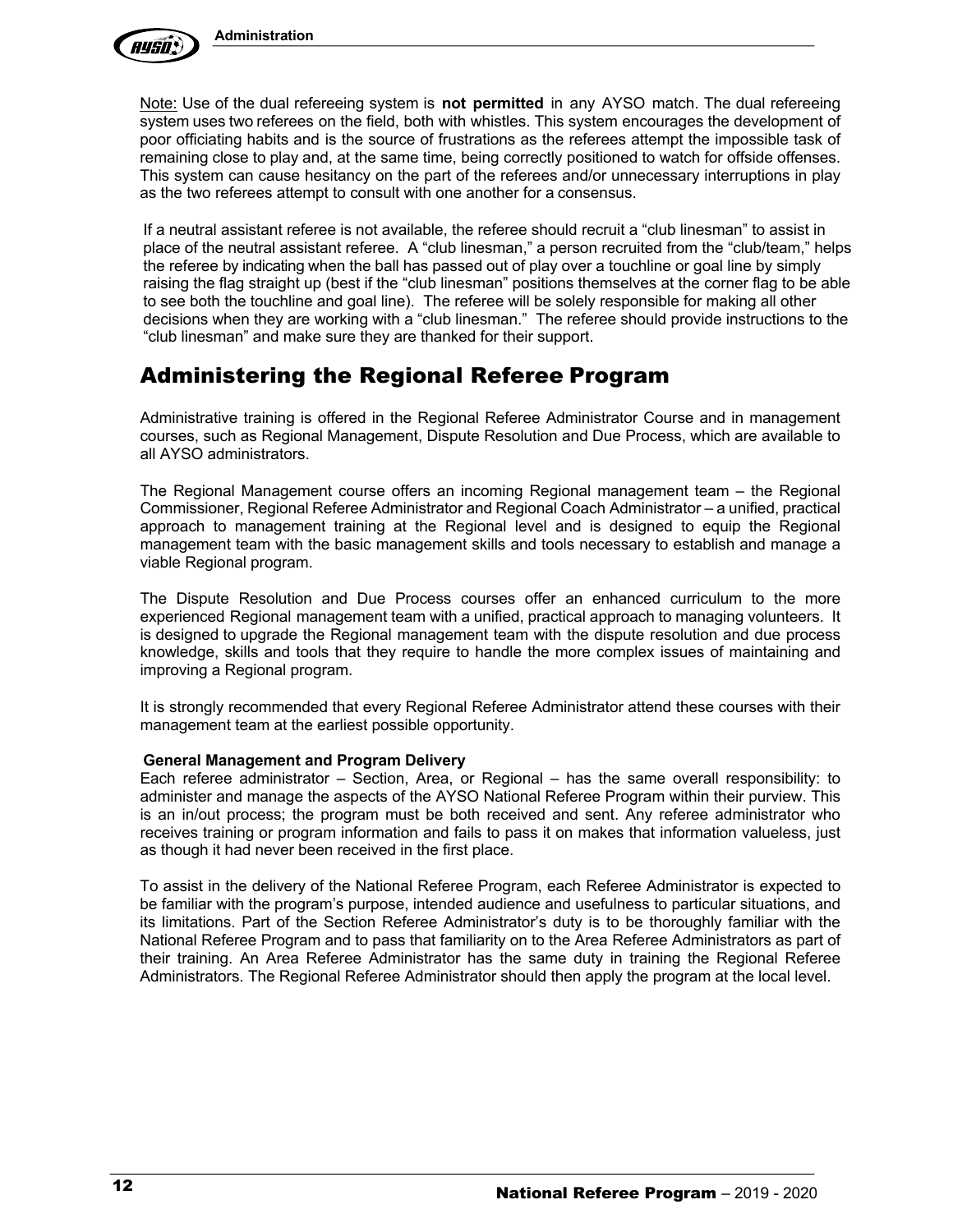

The Section Referee Administrator takes either direct responsibility for a program's implementation or indirect responsibility by passing it to the Area Referee Administrator; the Area Referee Administrator takes direct responsibility or passes the program to the Regional Referee Administrator for direct implementation. For example, since the development of instructors or the education of Advanced or National level referees requires special resources, planning and training not usually found at the Regional or Area level, these programs are usually executed by the Section Referee Administrator with the assistance of the Area Referee Administrator. On the other hand, the Section Referee Administrator is not usually involved in the training of beginning or intermediate level referees in every Region because that is more properly the responsibility of the Regional or Area RefereeAdministrator.

To deliver a program, one becomes familiar with it and passes it on; to implement a program, one places it at the appropriate level of the AYSO hierarchy, then gives it the capability to succeed through motivation, planning, resources and tools. The referee administrator who does these things helps to ensure the successful completion of the delivery/implementation cycle.

#### **Making "Local Rules"**

The Regional Referee Administrator is primarily responsible for ensuring that the matches within the Region are conducted in conformance with IFAB *Laws of the Game* and AYSO National Rules & Regulations. Sources of information include current editions of:

- AYSO edition of the IFAB *Laws of the Game*
- AYSO National Rules & Regulations
- Regional Referee Manual

Area, Section or National referee staff can assist in interpreting these documents.

The first line of the AYSO National Rules & Regulations Match Conduct states, "AYSO matches shall be conducted in accordance with the current IFAB *Laws of the Game* and decisions of the International Football Association Board…" The *National Rules & Regulations* clarifies the specific exceptions that are permitted. The IFAB *Laws of the Game,* in the front under "Modifications", states that "national FAs now have the option to modify all or some of the following areas of the Laws of the Game for youth, veterans, disability and grassroots football" and then specifies the kinds of modifications permitted. These statements endeavor to make it clear how AYSO games should be played and how the Laws may be modified. Additional modifications may not be made without a change to the National Rules & Regulations and with the permission of IFAB. On occasion, Regions, Areas and even Sections erroneously make rules that do not fall within these parameters.

Making a local rule in the presumed interest of safety may be well-intentioned but careful consideration must be given to the overall effect of the rule and whether or not it is permissible or, in fact, beneficial. Accidents happen in soccer, and if rules were made to prevent all of them the Game would be overrun with rules that don't make sense. Running, jumping, kicking, heading, dribbling, tackling, shooting and goalkeeper efforts to prevent goals all have potential to cause injury. Soccer is a competitive sport and physical contact between players is a normal and acceptable part of the game; however, players must play within the Laws and respect the principles of fair play. Players and parents must recognize there is risk involved in playing sports. The waiver on the player registration form, which all parents are required to read and sign, makes this point very clearly.

It is the job of coaches to teach players correct technique to help them avoid injury to themselves and to others. It is the job of referees to learn to recognize when skills are executed correctly or not. Players should develop, coaches should teach and referees should learn to recognize skills that are a part of soccer. When a local rule is made that takes away one or more of the skills used in playing the game, the opportunities are lessened for players to learn to execute the skills correctly, for coaches to teach the skill and for referees to recognize the skill performed legally.

#### **Working with the Regional Commissioner and Regional Board**

The Regional referee program does not exist in a vacuum. It is just one component of an AYSO Region. It is the responsibility of the Regional Referee Administrator to ensure that the needs of the Regional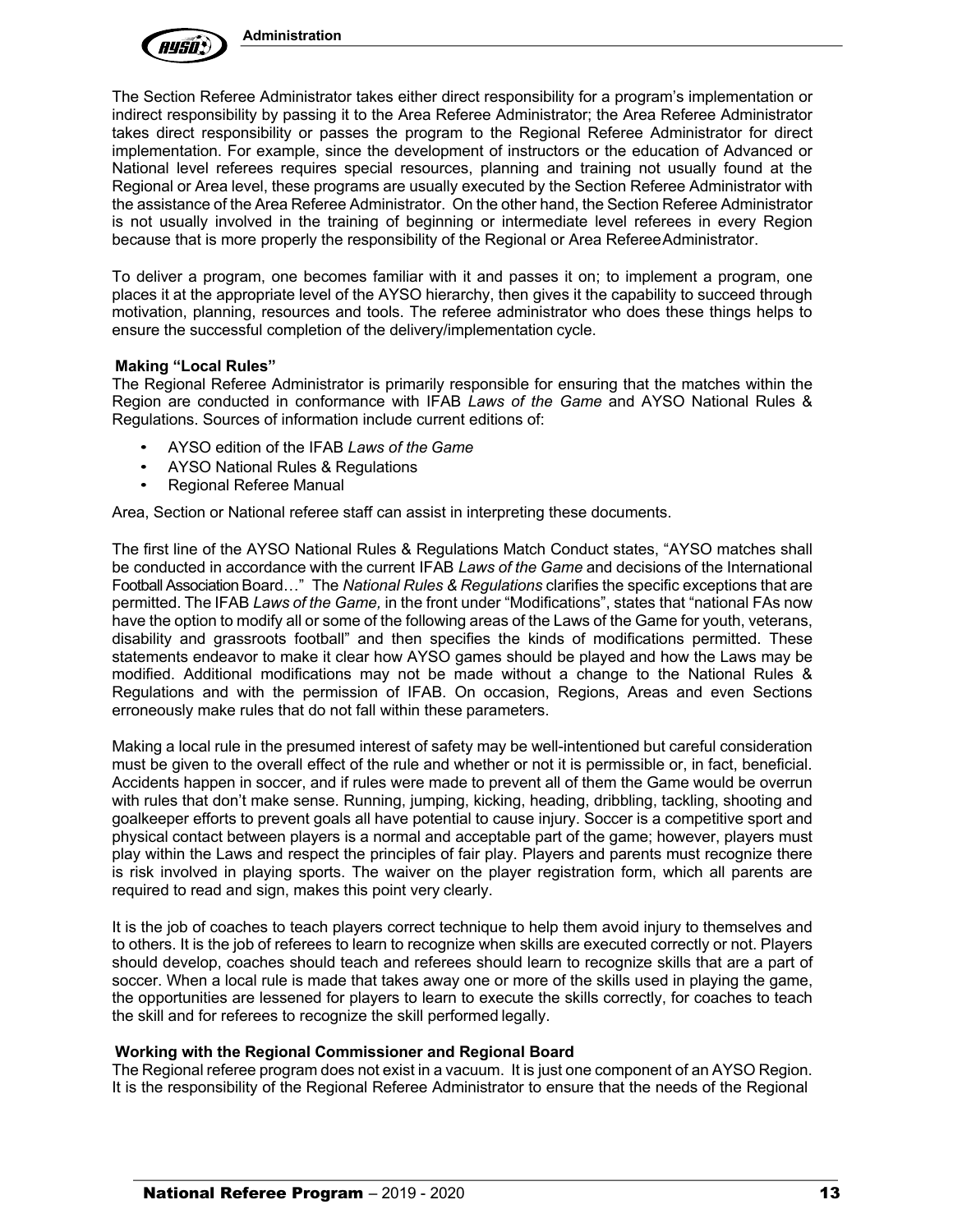

referee program are incorporated into the Region's overall program. It is recommended that the Regional Referee Administrator work closely with the Regional Commissioner and Regional board, especially the Regional Coach Administrator, to establish, at a minimum, the following:

- a referee program budget
- Regional guidelines (including guidelines for referees and coaches)
- weather policy
- dispute resolution policy
- apparel requirements
- codes of conduct

#### **Establishing a Regional Officiating Staff**

The activities required to run a successful Regional referee program are simply too numerous and time consuming to be effectively carried out by any single individual. A team effort is required. The first goal of any Regional Referee Administrator (RRA) should be to establish the Regional officiating staff. Every RRA should appoint a Regional Director of Referee Instruction (RDRI) and a Regional Director of Referee Assessment (RDRA). It is strongly recommended that every RRA should also appoint a Regional Coordinator of Recruitment and a Regional Coordinator of Scheduling. The RRA, while providing direction and maintaining control, should delegate the responsibility for these elements of the Regional referee program to the appointed individuals. The RRA must also ensure that these individuals receive adequate training and instruction in their particular areas of responsibility so that they can perform their duties.

#### **Registering Volunteer Referees**

It is required that all volunteer referees be annually registered with AYSO. This is accomplished by registering through a local AYSO region. Registration ensures that referees are on file with the National Office, are subject to AYSO's Safe Haven provisions and are covered by AYSO's Soccer Accident Insurance.

#### **Training and Certifying Volunteer Referees**

Every volunteer referee and coach in AYSO must be suitably trained and certified, including AYSO's Safe Haven certification (Concussion Awareness is highly recommended, and may be required by your State, check with your Region). This ensures the maximum possible protection for our children and for the volunteers who work with them. The RRA should ensure that all of the Region's referees have successfully completed their Referee training and certification including AYSO's Safe Haven Certification course before they are given any assignments. The Safe Haven course can also be taken in person or online at www.AYSOU.org.

#### **Equipping the Referees**

It is essential that referees be properly equipped with a complete proper uniform and the necessary accessories for the job. A referee should look the part to feel the part. A sharp-looking referee, in proper uniform, will likely receive more respect than an equally trained, but non-uniformed,referee.

Throughout the soccer community, referees and assistant referees are identified by their uniforms. The AYSO National Referee Program's goal is to have three trained referees at every game. This goal applies to uniformity and consistency in the application of the Laws, and it includes the appearance of the officiating team.

The AYSO National Referee Program encourages referees, when officiating a match, to wear a shirt that distinguishes them from the members of both teams. It also recommends that, whenever possible, referees and assistant referees follow these uniform guidelines: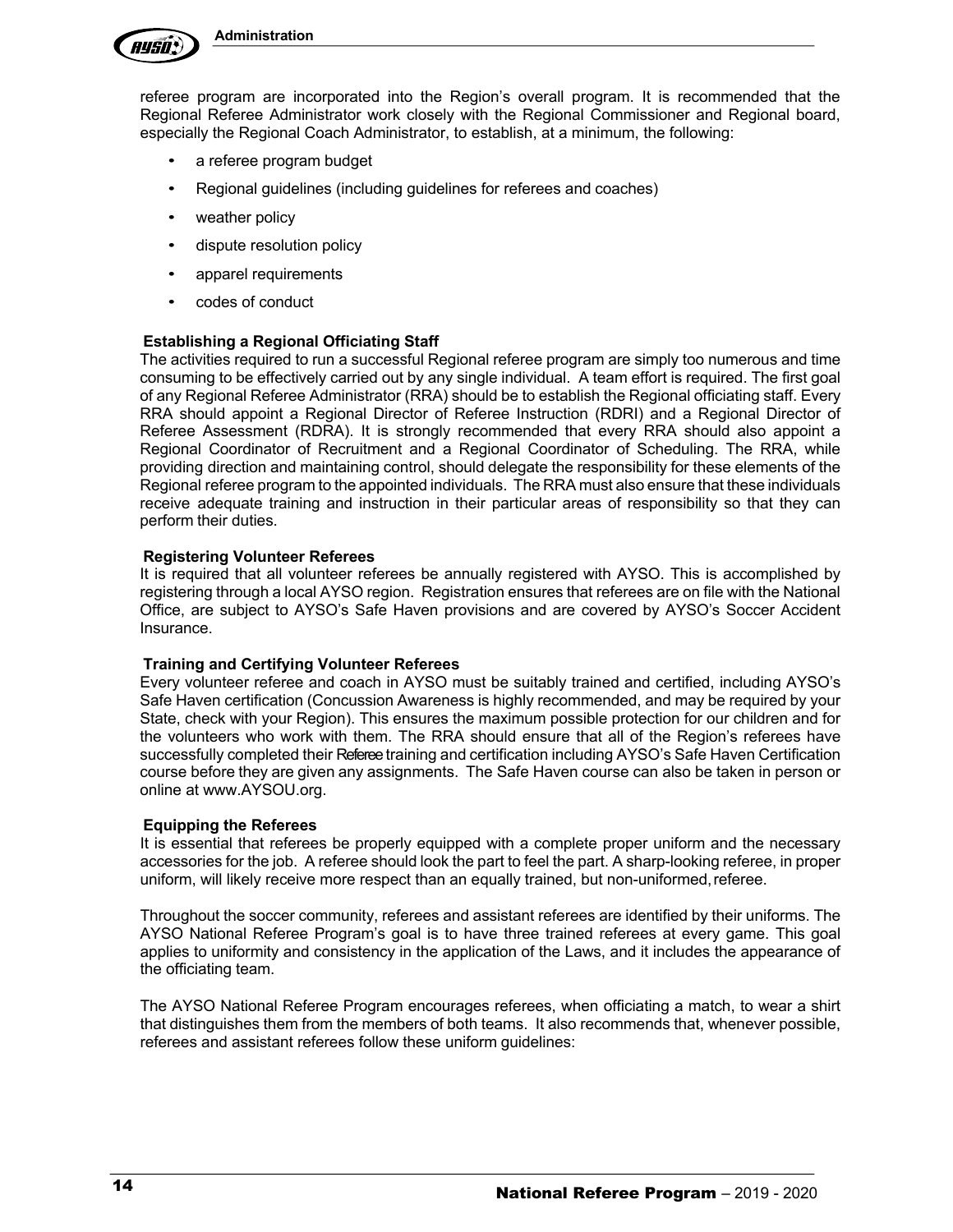

#### **REFEREE SHIRT**

AYSO referees should wear the shirt style and colors currently recommended by the United States Soccer Federation. The colors are as follows:

Primary shirt color:

• Yellow

Alternate colors:

- **Black**
- Red
- **Blue**
- **Green**

#### **REFEREE SHORTS**

- Solid black.
- Length not less than 3 or more than 7 inches above the knee.

#### **REFEREE SOCKS**

- Official black referee socks, style currently recommended by the United States Soccer Federation
- Pulled up over the calf

#### **REFEREE BADGE**

During AYSO games, the only badge appropriate for a referee to wear is the current AYSO referee certification level badge earned by the referee, subject to the following exceptions:

- An International Referee may wear a FIFA badge.
- If provided, special referee tournament badges may be worn by referees during that tournament's games.

A referee may not wear more than one badge on the uniform.

#### **REFEREE FOOTWEAR**

- Black, or black with white trim
- Smooth, turf or cleated soles
- Cleaned and polished regularly

#### **REFEREE HATS**

If hats are worn for sun-protection health reasons, the following guidelines should be observed:

- Solid black, or predominately black with white trim
- Hats should bear no logo or slogans, with the exception that AYSO logos (traditional, Regional, or tournament) and National corporate apparel sponsor logos are permitted.

Local conditions and common sense may dictate some variations from these recommendations. For example, a Region may have purchased shirts of different colors or styles than those noted above for their referees and assistant referees. If variations are appropriate, they should be applied consistently. The referee and assistant referees should wear shirts of similar color and style, thus appearing as a team on the field. If the referee chooses to wear an alternate jersey that the assistants do not have, then the assistant referees should at least match each other. Uniformity on the part of the referees establishes initial credibility for them as a team, and it demonstrates their kinship with an important group: the trained, dedicated referees and assistant referees of AYSO.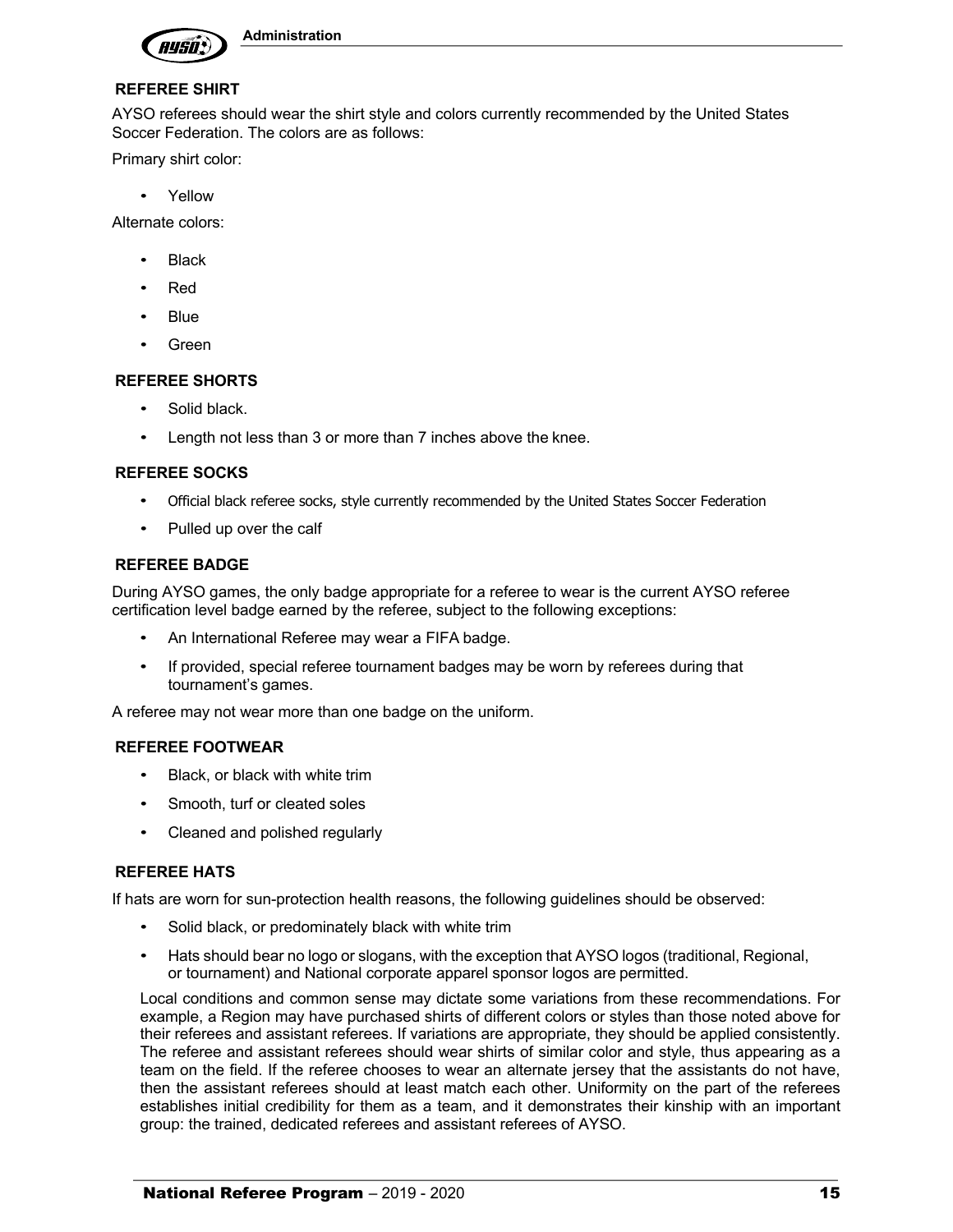

It is usually not necessary to provide all of the Region's referees with a complete set of new equipment every year. For example, returning referees can normally use the same uniform shirt and shorts for two or more years, depending on the quality of uniform purchased. On the other hand, socks may need to be replaced every year. Whistles, data wallets, red and yellow cards, and assistant referee flags also tend to last for several seasons. Keeping a record of the returning referee's equipment needs over several seasons is a practical way of providing the Regional Referee Administrator with guidelines as to the equipment needs of returning referees. However, it is critical that every registered referee be provided each year with the current AYSO edition of the IFAB *Laws of the Game*, the AYSO National Rules & Regulations, and the *Regional Referee Manual*.

#### **Developing a Regional Referee Program Budget**

One of the attractions of the game of soccer is that it is a relatively inexpensive sport to play. The Regional board's primary financial focus is, legitimately, on the players (uniforms, soccer balls, etc.) and the fields (goal nets, line markings, corner flags, etc.). Because of this, it is sometimes easy to overlook some of the less apparent financial implications of the game, particularly those costs associated with the implementation of an effective Regional referee program. It is, therefore, the responsibility of the Regional Referee Administrator to make sure that sufficient funds are available to support the Regional referee program.

The most effective way to accomplish this responsibility is for the Regional Referee Administrator to prepare a Regional referee program budget element for inclusion in the Region's annual operating budget. In preparing this budget, the Regional Referee Administrator should work closely with the members of the Regional referee staff. The Regional Directors of Referee Instruction and Assessment should identify their anticipated needs, particularly regarding proposed clinics and workshops. The coordinators of recruitment and scheduling may also have specific program plans that require funding. Each of these individual referee program components should be broken down into specific detailed costs and prioritized.

When considering what items to include in your Regional referee budget, you may wish to keep the following comments in mind. While AYSO is a volunteer organization, one cannot realistically expect the volunteer referees, who are already giving substantial amounts of their time, to also absorb the total costs associated with the implementation of a successful Regional refereeing program. Imposing a significant financial burden on the volunteer referee can severely limit your ability to recruit and retain all but the most dedicated and affluent volunteers. Therefore, it is critical that a Region provide adequate financial assistance to its referee program. This assistance may come from a variety of sources, including player registration fees, referee sponsors, etc. Regardless of the source, money invested to train and equip the Region's referees, following a well-conceived plan and budget, will result in a high rate of return. The bottom line is that the Region's players will have a more positive experience and the games will be more enjoyable for all if the Region's referees are properly trained and equipped to perform their duties. A properly prepared Regional referee program budget is critical to achieving this end.

A standard Regional referee program annual budget form is available on www.AYSOvolunteers.org. You may use this form as a guide in formulating your own Regional referee program budget.

Once the Regional referee program budget is prepared, the Regional Referee Administrator must work with the Regional Commissioner and Regional board to see that the referee program budget is included as a component of the Region's annual operating budget.

Under a policy adopted in 2009, Regions may pay referees provided that they adhere strictly to guidelines established by the AYSO National Office as approved by the National Board of Directors. Information on the Paying for Services policy may be found on www.AYSOvolunteers.org, in the AYSO Reference Book, National Policy Statements, Article Two, Section 2.5.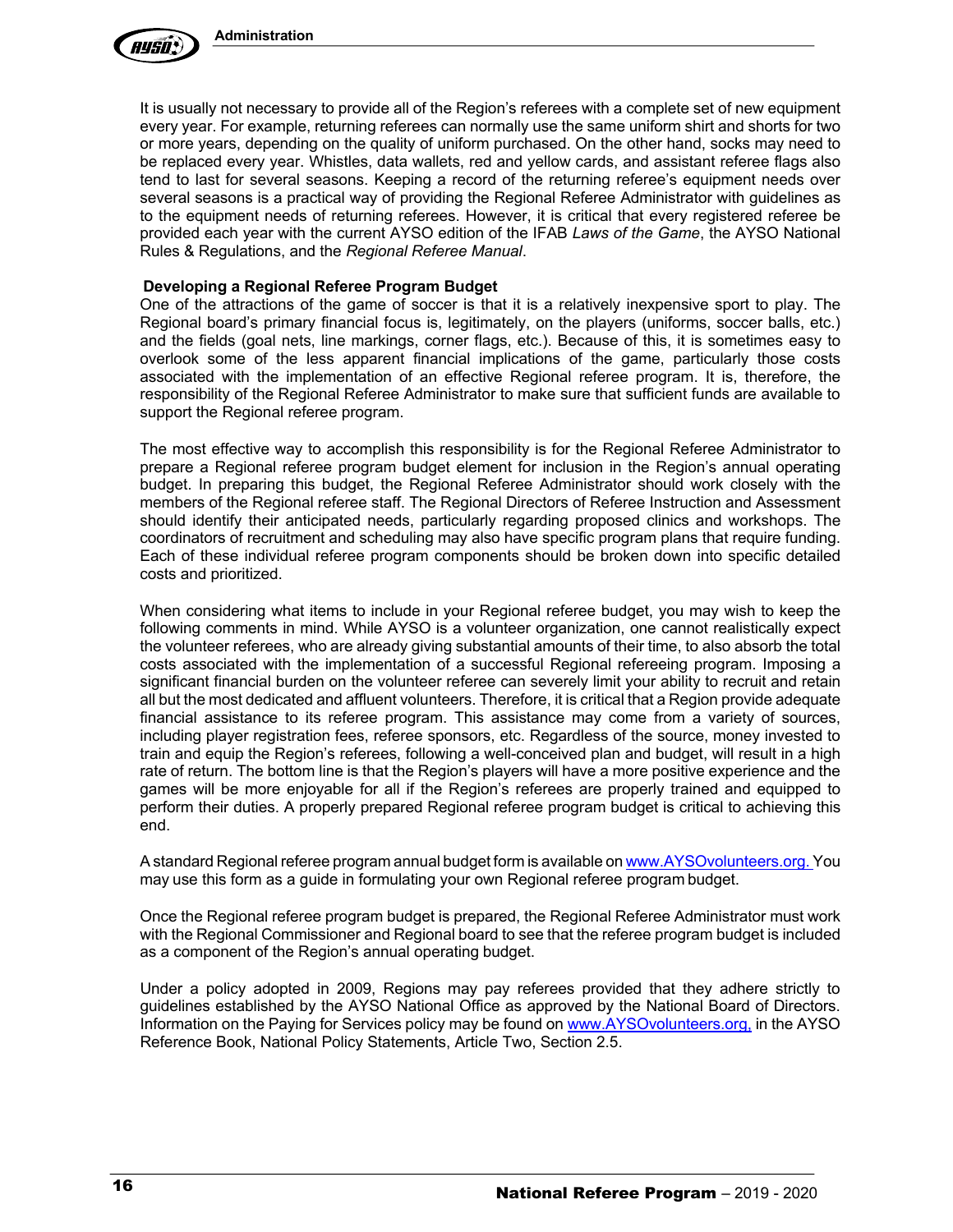

#### **Developing a Regional Referee Calendar**

Just as the thinking referee establishes game control by being proactive on the field, the thinking Regional Referee Administrator needs to be proactive in planning the Region's referee program. The preparation of a Regional referee calendar is essential for the successful administration of the Regional referee program.

Preparation of the Regional referee calendar needs to begin far in advance of the actual playing season. Indeed, initial planning should normally begin during the conclusion of the preceding season with an assessment and evaluation of that season's successes, problems, etc. The Regional Referee Administrator must work with the Region's referee staff to identify those aspects of referee administration, recruitment, instruction, assessment, certification and scheduling requiring modification or increased emphasis for the next season. It should be determined which of these activities must be addressed prior to the registration of players and volunteers, after registration but prior to the commencement of the player season and during the season itself.

One technique many Regional Referee Administrators have found successful in preparing a Regional referee calendar is to begin with a full twelve-month blank calendar, which coincides with the Region's playing year (e.g. January—December, July—June, etc.). They then identify those key dates that have already been established, such as Regional board meetings, player and volunteer registration, the beginning and ending of the playing season(s), Regional play-offs or tournaments, etc. Special events outside the Region, such as Area meetings, Section Meetings and the National Annual General Meetings, Area and Section tournaments, referee clinics and camps, etc., should also be included.

The Regional Referee Administrator, together with the Regional refereeing staff, then works backward from each of these events to establish what action is required at the Regional level to prepare for that activity, when that action must take place and who specifically is responsible and accountable.

| <b>DATE</b>  | <b>ACTIVITY</b>                                                     | <b>NOTES</b>                                                                                                                                                                                                                           |
|--------------|---------------------------------------------------------------------|----------------------------------------------------------------------------------------------------------------------------------------------------------------------------------------------------------------------------------------|
| Jan thru Dec | Attend board<br>meetings                                            | Help establish standards and support referee program                                                                                                                                                                                   |
| Jan          | Prepare budget<br>and policies<br>Appoint referee<br>staff          | Order training materials and uniforms early. Plan and<br>document policies for protests and player and coach<br>discipline. Set objectives for recruiting, training, retention<br>and assessment and appoint staff for each discipline |
| Feb          | Schedule training<br>classes                                        | Coordinate with Area and Section for information on<br>instructor, assessor and referee upgrade courses                                                                                                                                |
| Mar thru May | Schedule referees<br>for spring games                               | Preseason referee meeting is advisable. Games can serve<br>as opportunities for training, assessment and recruiting.                                                                                                                   |
| Mar          | Train instructors                                                   | Make use of spring games as opportunities for training.<br>Reserve facilities for referee camps and courses.                                                                                                                           |
| Apr          | Recruit referees<br>and assistant<br>referees                       | REGISTRATION DAY. Register all referees on Volunteer<br>Application Forms. Recruiting is a year-round activity.                                                                                                                        |
| May thru Aug | Train and certify<br>referees, ARs, and<br>assessors and<br>mentors | If there are summer games, use them for training,<br>observation/assessment and recruiting                                                                                                                                             |
| Aug          | Coach<br>presentations                                              | The IFAB Laws of the Game should be part of all coach<br>training.                                                                                                                                                                     |

#### **Representing the Region's Referees**

It is often said that there are three teams on the field during every soccer match: two teams of players and the team of referees. It is important that the AYSO volunteer referees at the Regional level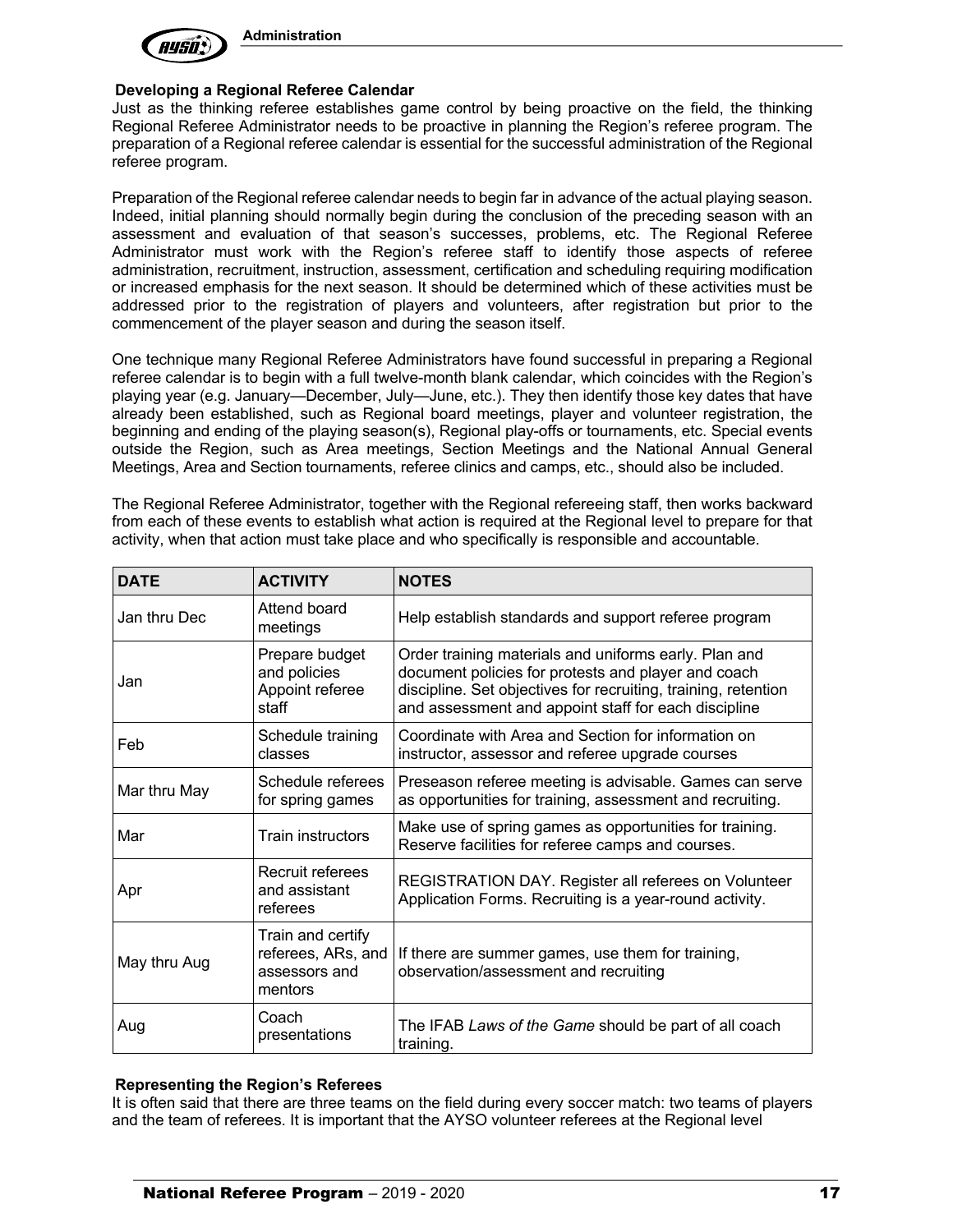

recognize that they are also a part of a larger team that extends to all other volunteer referees at the Area, Section and National levels.

The Regional Referee Administrator (RRA) is the conduit between officiating volunteers at the Regional level and:

- the Regional Commissioner and Regional board,
- the Area Referee Administrator (ARA),
- the Section Referee Administrator (SRA), and
- the National Referee Program Administrator (NRPA)

The RRA is the vital link in a two-way communication chain. The RRA must communicate National, Section and Area referee policy and news to the Region's referees. Equally important, since AYSO is a "grass-roots up" organization, the concerns, needs and problems of the Region's referees must be passed along so that Area, Section and National staff can respond by providing direction and programs that are tailored to the experiences of the volunteers "in the trenches".

To accomplish this goal, the Regional Referee Administrator must be prepared to meet and communicate frequently with the Region's referees during the season. The RRA must also be committed to active participation in Area and Section referee meetings, instructional clinics and camps, and other activities so that the information provided in these forums can then be passed along to the Region's referees.

The Regional Referee Administrator also serves the important role of recognizing and reinforcing the efforts of the volunteer referees within the Region. The RRA can demonstrate the fact that AYSO appreciates the efforts of our volunteer referees in a number of ways:

A simple verbal: "Thank you! Without your dedication, our children wouldn't get to play" can go a long way toward reinforcing both the importance of the volunteer and the AYSO philosophy. The introduction and acknowledgment of referees at the end-of-the-season picnics or banquets is another way of providing public recognition in front of players and parents. Volunteer referees who have put in extra effort in terms of the number of games covered, advancement to a higher certification level, or who have become referee instructors and/or referee Mentors, assessors can and should be given extra acknowledgment.

Small tokens of appreciation, such as AYSO Certificates of Appreciation, referee pins, special coins for the pre-game coin toss, etc., are appropriate. Useful referee equipment like data wallets and cards, assistant referee's flags, warm-up jackets, etc., may also be considered.

#### **Recruiting Referees**

Recruiting volunteer referees is the most challenging responsibility of the Regional Referee Administrator. Frequent surveys of Regional Referee Administrators identify the recruitment of referees as their biggest challenge.

To maintain a qualified and competent referee staff, it is necessary to pursue and recruit new referees continually. A general rule of thumb suggests that the recruitment effort should attempt to bring new referees into the fold at a level of 50% of the previous season's staff. Because of attrition, this will keep the referee roster at approximately a constant level. If you anticipate an expansion of your Region's player registration, the effort has to be intensified to increase the referee corps. In general, there is rarely an adequate number of referees, especially well-versed and well-trained ones.

Due to the importance and ongoing nature of referee recruitment, it is strongly recommended that the Regional Referee Administrator designate a Regional Coordinator of Referee Recruitment. When looking for a candidate for this position, the RRA should be cognizant that this individual will be the "salesperson" for the Region's referee program. The coordinator should, therefore, have some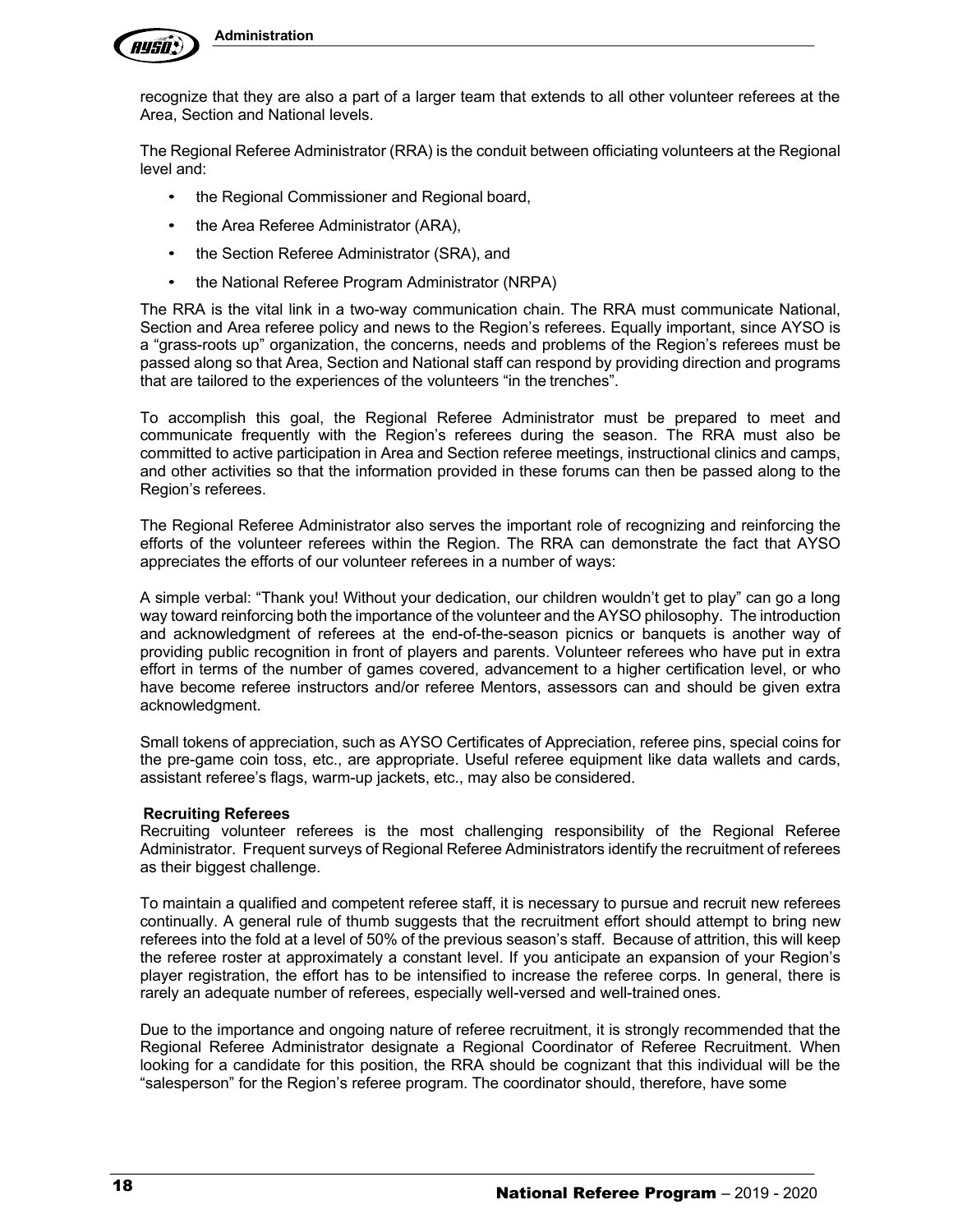

refereeing experience and be able to answer basic questions about the game, the Laws and most importantly, the AYSO philosophy of officiating. The coordinator must be personable, outgoing and able to make prospective volunteers feel at ease. The coordinator should develop a staff of referee recruiters to assist with recruitment. The Region's recruiting staff should represent a cross-section of the Region's referees. It should include men, women and youth referees. The main objective is to convince potential volunteers that refereeing in AYSO is open to everyone and that AYSO will provide the volunteer referee with the training necessary to perform the job.

The greatest opportunity for referee and assistant referee recruitment usually occurs at Regional player registration events. Registration occurs well in advance of the season before the calendars of potential recruits have become crowded. Registration also provides an opportunity where a large number of individuals can be contacted easily in one place and in person. It is also the perfect opportunity to meet the parents of new players, especially those in the younger age divisions. Careful planning can make the most of this opportunity.

One suggestion is to have a team of referees and assistant referees in uniform present at registration. Men, women and youth referees should be part of this referee team at registration so that all sources of volunteers have a very visible presence. The referee team can help the registration process in an indirect way by answering questions regarding registration or the AYSO program and at the same time recruiting referee candidates. Care must be taken in choosing the referee recruiting team, selecting those who present a friendly image and who can explain the enjoyment of supporting the AYSO soccer program by actual involvement in the game itself.

Members of the referee recruiting team must remember that many of our volunteers have little or no familiarity with the game of soccer. Therefore, potential referees must understand that they should not hesitate to volunteer simply because they do not know the game. The recruiting team should briefly outline the training program to assure potential referees and assistant referees that they will be prepared to take the "pitch".

Another source of referee recruits is 8U Officials and club linesmen, whom Referee Mentors should encourage to become trained as certified referees. (The Referee Mentor program is outlined in the Assessment section of this manual.)

A source of referees often overlooked is the players themselves. Information on starting a Player Referee Organization (PRO) Program can be obtained from the AYSO National Office. Valuable information on developing a youth referee program can be found in the *Recruiting and Retaining Referees* manual, Appendix 9: "Developing and Maintaining a Youth Referee Program."

Women represent a largely untapped source of referees. Women who are also trained referee instructors, assessors and administrators will serve as respected role models for other women who are recruited.

For a more in-depth discussion of some specific techniques that have proven successful in recruiting and retaining referees, please see the AYSO National Referee Program publication *Recruiting and Retaining Referees*, available from the AYSO Supply Center.

## Training and Certifying Referees

Proper training is the cornerstone of any effective Region's referee program. Without adequate referee training everyone associated with the game is adversely affected. For this reason, the National Referee Program strongly recommends that each Regional Referee Administrator appoint a Regional Director of Referee Instruction, who is delegated the responsibility for the implementation of the AYSO Referee Training Program.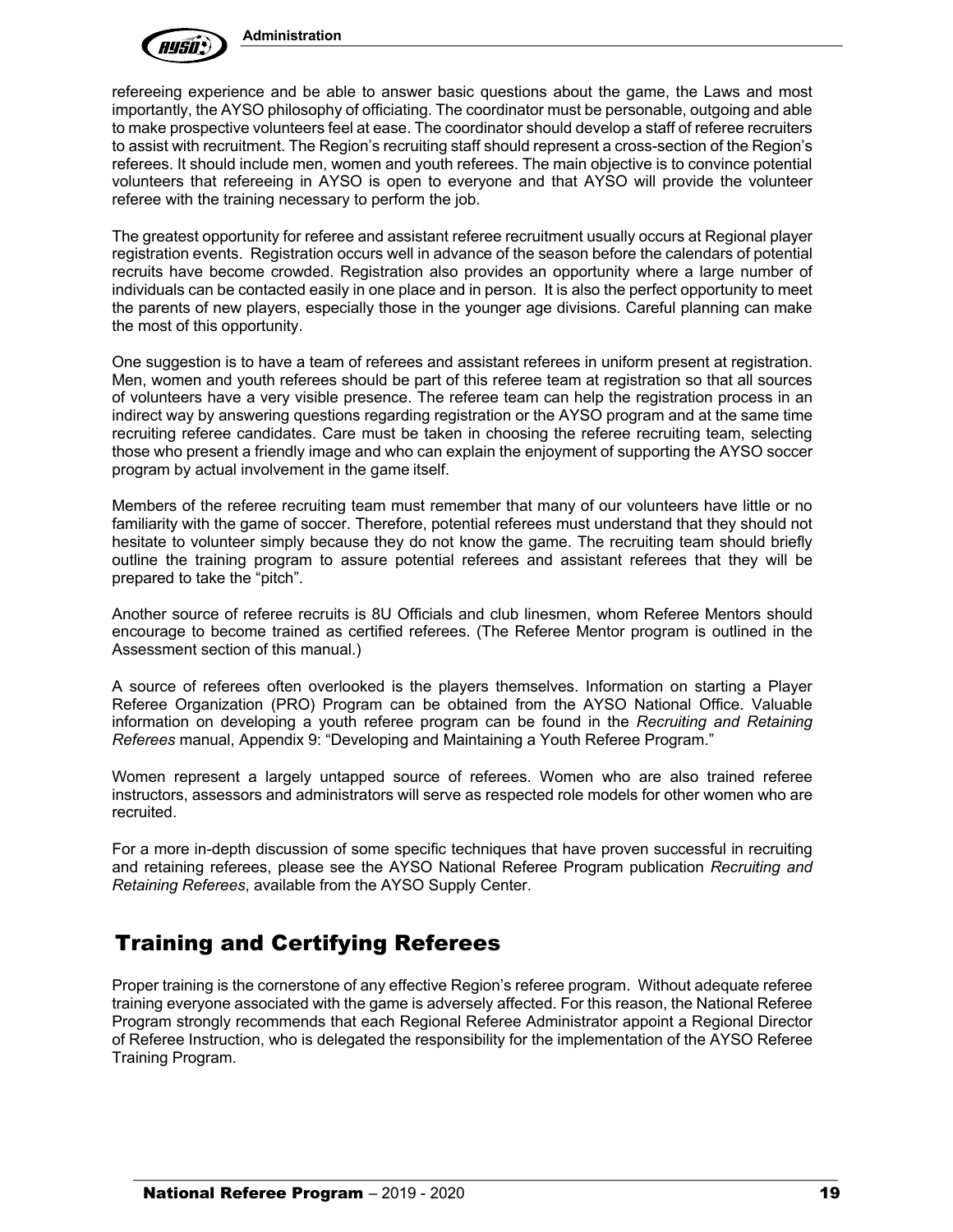

The Referee Training Program is delivered by AYSO referee instructors utilizing NRP-approved course curricula. The program offers six levels of referee training opportunities: 8U Official, Assistant Referee, Regional Referee, Intermediate Referee, Advanced Referee and National Referee. Special programs are available for youth referees.

Four levels of instructor training are also available: Regional Referee Instructor, Intermediate Referee Instructor, Advanced Referee Instructor and National Referee Instructor. Two levels of assessor training are available: Assessor and National Assessor.

Each RRA should ensure their Regional Director of Referee Instruction and all their referee instructors obtain a copy of this manual (the AYSO *National Referee Program Manual*), which is available from the AYSO Supply Center.

One of the most important elements of the AYSO National Referee Program is the AYSO Referee Certification and Training Program. All referees in AYSO are required to be trained and certified. AYSO Referee Administrators and their staff, the Directors of Referee Instruction and Directors of Referee Assessment administer this program. The philosophy of the AYSO Referee Certification and Training Program includes:

- protecting referees through AYSO Safe Haven Certification
- helping referees to improve their officiating skills
- assisting referees to advance in certification level
- providing support and encouragement
- establishing realistic achievement standards
- providing challenges commensurate with ability and experience
- providing consistent and uniform program implementation

Each level of referee certification is intended to be representative of the officiating skills needed at a specific level of play within AYSO. Certification levels are not linked to specific age groups. Necessary officiating skills vary according to both the age and skill level of the players involved and range in complexity from our beginning under-6-year-old players (6U) to the more advanced play common among our 19-year-old (19U) teams.

#### Rationale for AYSO Referee Certification Levels

- **8U Official:** Trained in the fundamental skills needed to officiate short-sided games for players 8 and under years of age.
- **Assistant Referee:** Trained in basic skills needed to be an AYSO Assistant Referee, as well as to officiate short-sided games for players 8 and under years of age.
- **Regional Referee:** Trained in the basic skills needed to referee AYSO matches under the AYSO Edition of the IFAB *Laws of the Game* and AYSO National Rules & Regulations.
- **Intermediate Referee:** Trained in the skills needed beyond the basic level to referee soccer matches that are more physically demanding and challenging under the AYSO Edition of the IFAB Laws of the Game and AYSO National Rules & Regulations.
- **Advanced Referee:** Trained in the advanced skills needed to referee most upper-level AYSO soccer matches under the AYSO Edition of the IFAB *Laws of the Game* and AYSO National Rules & Regulations.
- **National Referee:** Trained in the professional aspects of refereeing needed to manage more challenging upper-level matches under the AYSO Edition of the IFAB *Laws of the Game* and AYSO National Rules & Regulations.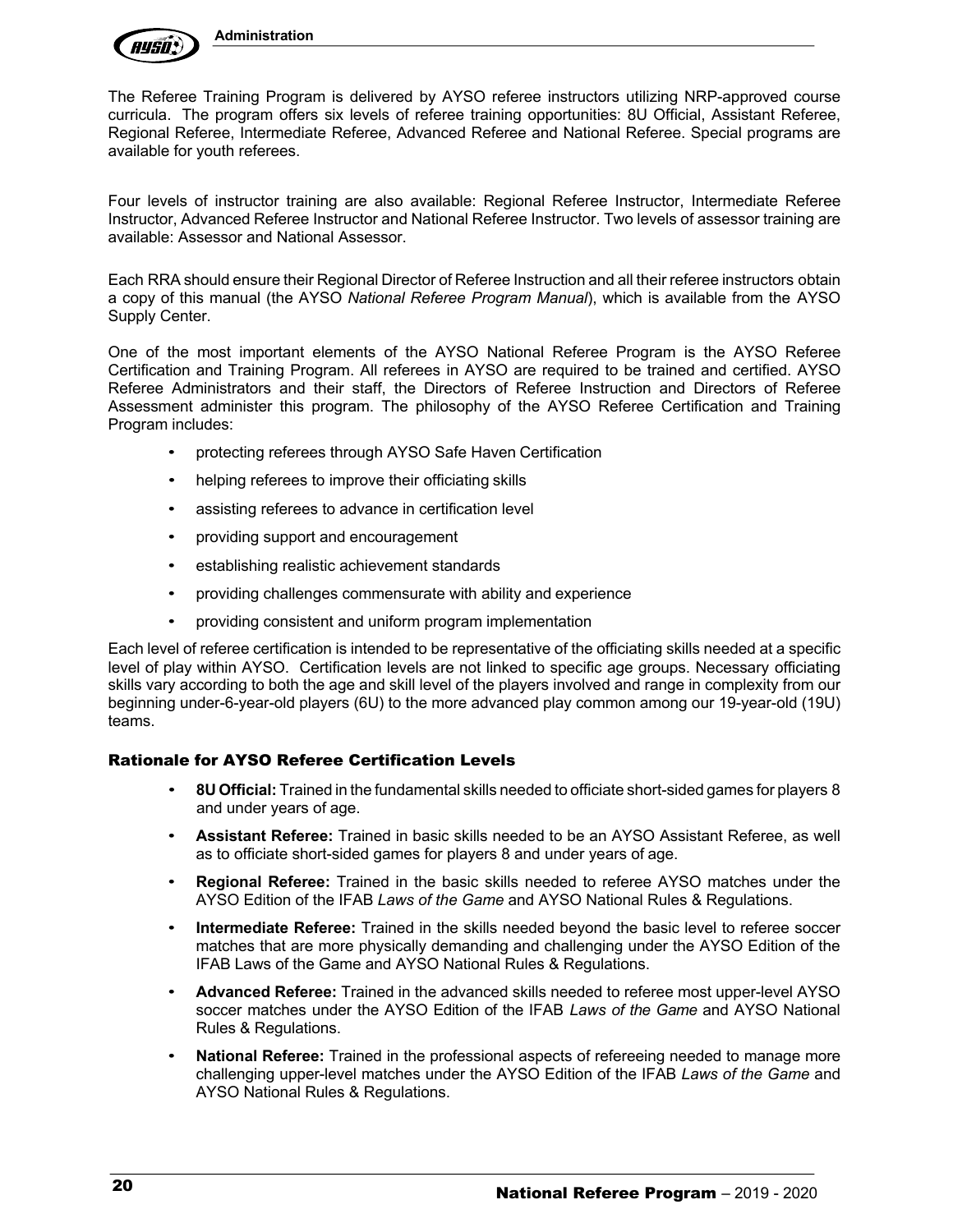

AYSO Safe Haven Certification and training for the Assistant Referee, 8U Official and Regional Referee levels is the responsibility of the Regional Referee Administrator and requires the completion of the required courses. It also requires the annual completion and submittal of a Volunteer (Adult or Youth) Application Form according to the AYSO-approved method in use by the Region.

Cross-certification opportunities with the United States Soccer Federation (USSF) are available upon application for AYSO Intermediate, Advanced, and National Referees. The application is available on www.AYSOvolunteers.org.

#### **Training Courses**

The AYSO National Referee Program is designed to provide training to referees and prospective referees that will prepare them to referee an AYSO soccer match under IFAB *Laws of the Game* and the AYSO National Rules & Regulations. It is the intent of this program to standardize the course requirements for consistency throughout AYSO. With the exception of the 8U Official training, referee designations and training are not directly associated with any specific age group. The 8U Official Course prepares volunteers to officiate AYSO matches for players in the 8U program but does not adequately prepare them for any other level of AYSO play.

AYSO believes that Regional Referees with match experience, physical conditioning, mental preparation and additional training (upgrade training and certification) will prepare them to referee higher-level soccer matches. Training in AYSO is a continuing process. All Referees are encouraged to continue their education by annually attending additional training and update sessions.

Lesson plans for each of the courses have been prepared as guidelines for instructors. Each lesson plan indicates the referee instructor level necessary to be the lead instructor. AYSO encourages lead instructors to use their own initiative in developing how material may be presented. Each instructor however, must ensure that the lesson goals and learning objectives of the lesson plans are met.

Exclusive of breaks (and testing), approximate course durations are:

- 8U Official Course: 3 hours
- Assistant Referee Course: 5 hours
- Regional Referee Course: 6 hours
- Intermediate and Advanced Referee Courses: 8 hours each
- National Referee Course: 15 hours

Although AYSO referee training is most commonly delivered as whole courses, the constituent classes of the courses, sometimes referred to as "modules," may be used for stand-alone training where they serve a need. In some cases, instructors will find it necessary to adjust the content of class lesson plans used in this way due to implicit or explicit prerequisites.

AYSO referee training courses are incremental; that is, each course above the entry level builds on the content of the preceding one. For this reason, in order for a course to count toward certification, a referee must take it after having completed the prior-level course and after passing the associated exam. This implies that a referee who attends a referee training course without these prerequisites will not be credited with satisfying an upgrade requirement, and therefore, in order to upgrade, will have to take the course again after fulfilling the prerequisites. Note, that anyone may attend any AYSO referee training; however, the training will count toward upgrade only if the specified prerequisite is met at the time. (See full details in the Referee Training Matrix located in the Appendix.) Naturally, the value of a training course will be reduced if the individual lacks the appropriate background.

While training courses must be taken in sequence in order to satisfy upgrade requirements, there is no requirement that course attendees be certified at the prior level. Thus, for example, a referee may take the Advanced Referee Course without being certified as an Intermediate Referee, and the course will count toward eventual certification as an Advanced Referee provided that referee had satisfied the prerequisite for the Advanced Referee Course at the time he/she took it.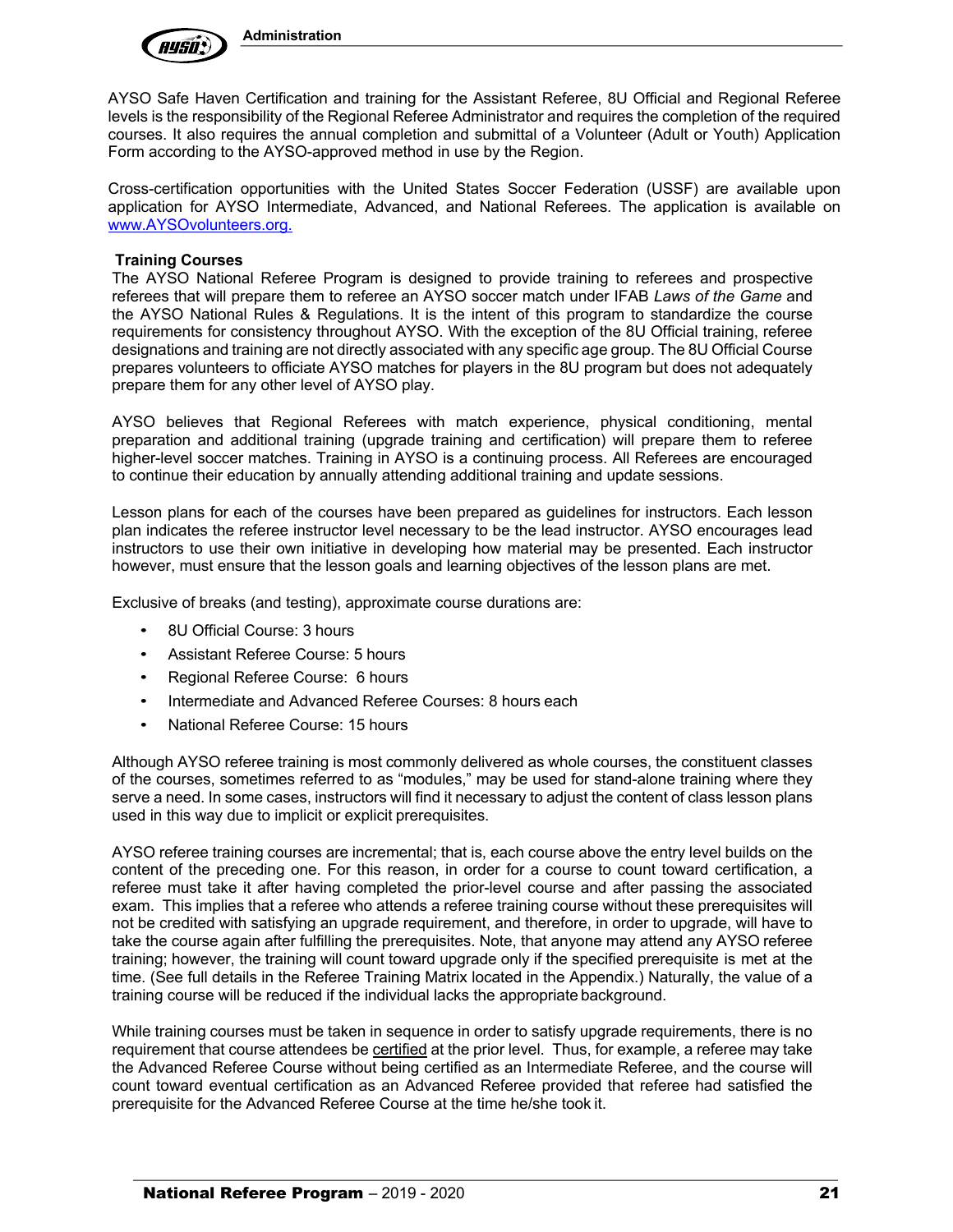

#### **Administration**

Every referee must have a sound foundation in the IFAB *Laws of the Game* as a prerequisite to being certified as a referee. The training program provides the foundation at the Regional Referee level. To confirm this knowledge at the Regional Referee level and higher, candidates are expected to successfully pass appropriate level referee examinations. These examinations are considered to be a separate upgrade requirement and are not a required part of the referee training courses, though they are usually offered in conjunction with a course.

#### **Certification**

Referees may enter the certification process at the 8U Official, Assistant Referee, or Regional Referee level. Certification at the Intermediate, Advanced, or National level requires prior certification at the Regional, Intermediate, or Advanced level, respectively.

Detailed certification requirements for referees are listed in the Appendix of this manual.

#### **Exemption Process**

Exemption from AYSO referee certification requirements may be granted to deserving individuals who wish to assist with the implementation of the AYSO National Referee Program and have demonstrated technical expertise at a level that justifies waiving certain certification requirements.

Section Referee Administrators may exempt a deserving individual from referee certification requirements. For record keeping, they should document the exemption on the Exception Requirements form that is available on www.AYSOvolunteers.org.

#### **Referee Upgrade Process**

The Application for Referee Certification form must be completed by the candidate for upgrade to Intermediate Referee level and above. The form is available at www.AYSOvolunteers.org. An appropriate referee staff member verifies that all requirements have been met and signed off by individuals authorized to do so. After meeting all requirements and obtaining the verifying signature, the referee must send the form to their Section Referee Administrator. A list of the current SRAs and their contact information can be found on www.AYSOvolunteers.org.

For Intermediate and Advanced Referee upgrades, the verification of requirements is performed either by the Area (or Section) Referee Administrator or the Area (or Section) Director of Assessment. For National Referee upgrades, the verification of requirements is performed by the Section Referee Administrator or Section Director of Assessment.

At all levels, verification of requirements is chiefly an administrative action, the purpose of which is to verify that the individuals who have signed the form indicating completion of the requirements for upgrade are in fact authorized to do so. In addition, by signing the upgrade, the verifier attests that the candidate is registered as an AYSO volunteer for the current membership year.

Verification must be completed within 30 days of the submission of the completed upgrade form by the referee to the individual responsible for verification. If the verifier is unable to complete the verification for any reason, the verifier must notify the referee of the reason in writing within the 30-day period.

#### **Obtaining Certificates and Badges**

8U Official, Assistant Referee and Regional Referee badges (and, optionally, certificates) are awarded by the course instructor upon completion of the associated course and exam. These entry-level badges and certificates may be ordered directly from the AYSO Supply Center. Intermediate and Advanced badges are provided by the Area or Section Referee Administrator upon receipt of a completed and verified Application for Referee Certification form. A National badge and certificate are provided to the upgraded referee by the Section Referee Administrator upon receipt of a completed, signed and verified Application for Referee Certification form.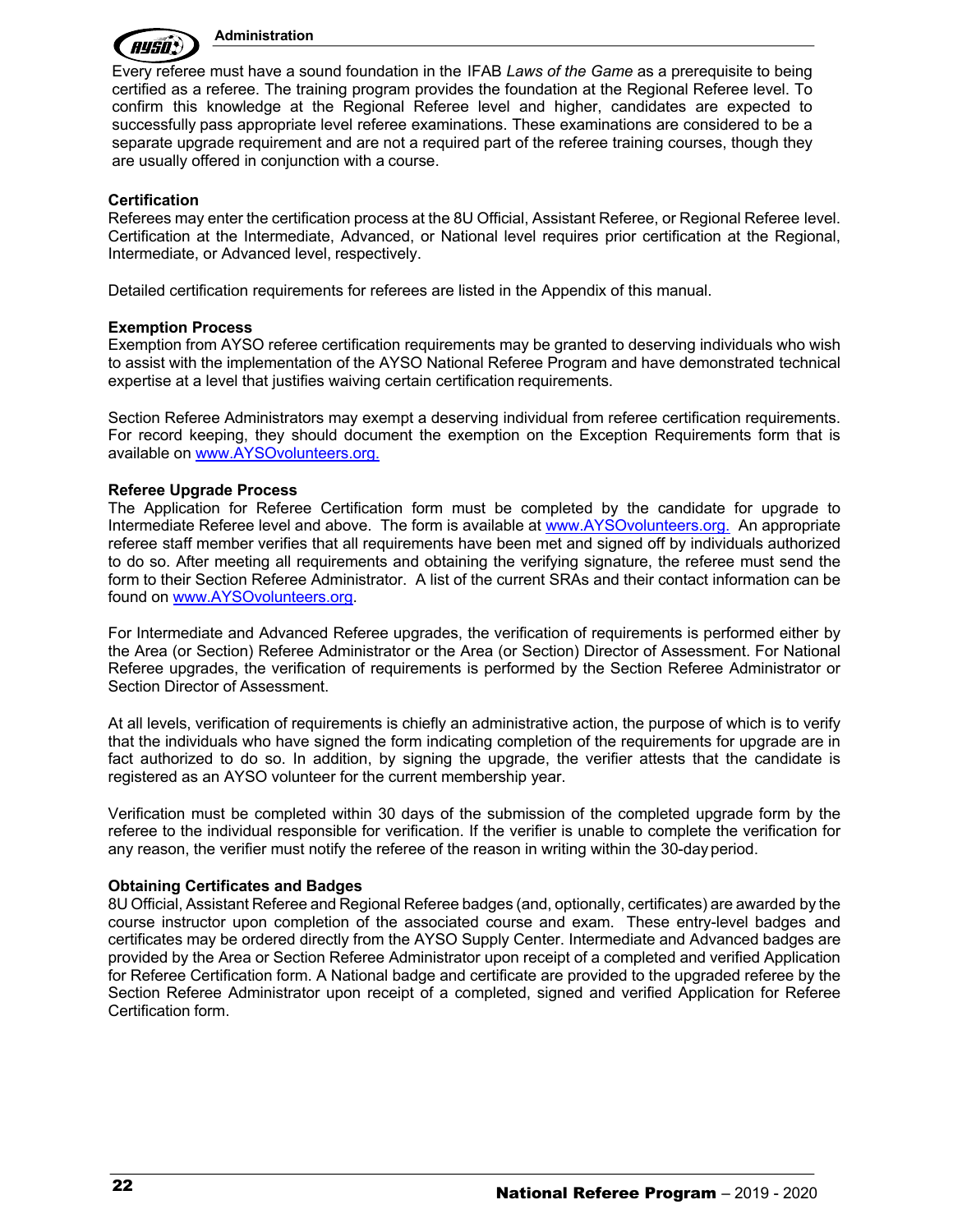

## Scheduling Referees

A thorough review of the various ways referees can be scheduled can be found in the *Regional Referee Administrator Manual*, which is available from the AYSO Supply Center. Scheduling is one of the most important aspects of the Region's referee program. If done haphazardly, scheduling can undermine the morale of the referees and hinder the Region's referee program. The task of scheduling referees for each of the Region's games throughout the soccer season involves a vast effort of coordinating individuals' personal schedules, their children's schedules and game/field schedules. Confronted with this chore, the initial reaction is to believe that all the variables cannot be brought into control. Obviously, the Regional Referee Administrator should attempt to seek assistance in conducting the scheduling effort. It is strongly recommended that the RRA appoint a Coordinator of Scheduling to devote full attention to this important task.

In filling this position, the RRA should recognize that this is one of the Region's referee staff positions that does not require a trained referee. The Coordinator of Scheduling simply needs to be someone who is organized, computer-literate, a good communicator and skilled at coordinating the activities of others. The RRA should provide the Coordinator of Scheduling with a list of the available referees and guidelines for the level of games they are qualified to officiate.

The scheduling of youth referees should be given some special thought and planning. Some Regions schedule teams of youth referees, while other Regions want an experienced adult referee on each officiating team. Certainly, the youth referees should be consulted on this. There is a lot to be said for putting three young friends together to work as a team: they enjoy it! Youth referees call a very good game, but they should not be put in a situation where they must deal with adult dissent. A responsible adult should be assigned to the field where youth referees are working games. When necessary, the responsible adult can remind others that negative comments about the referees are inappropriate and are not tolerated in AYSO. This is especially critical when youth referees are involved.

The National Referee Program recommends that youth referees be assigned to matches involving players younger than themselves. If a youth referee shows an exceptional capability to officiate older players, the Region should determine how to assign the referee for Regional play. When a youth referee officiates outside of the Region, Regions are encouraged to inform the Area and Section staffs of the referee's capabilities. Regions should assure that youth referees are adequately supervised by an adult mentor or board member.

Schedulers should support the Referee Mentor and Assessor Program by scheduling games to provide appropriate time for the conduct of observations/assessments and debriefing of candidates.

Be sure to obtain a copy of the *Regional Referee Administrator Manual* for more details regarding scheduling referees and the various options available.

## Ensuring General and Personal Safety

For additional safety information, please refer to the AYSO *Regional Referee Manual.*

The referee administrator has many concerns, but one of the foremost is safety. The entire referee staff needs to be involved both before and during the season to deal with all the factors that affect safety for both the players and the referees.

Factors that affect the safety of referees and players equally are:

- field conditions
- weather
- **fitness**
- pre-game warm-up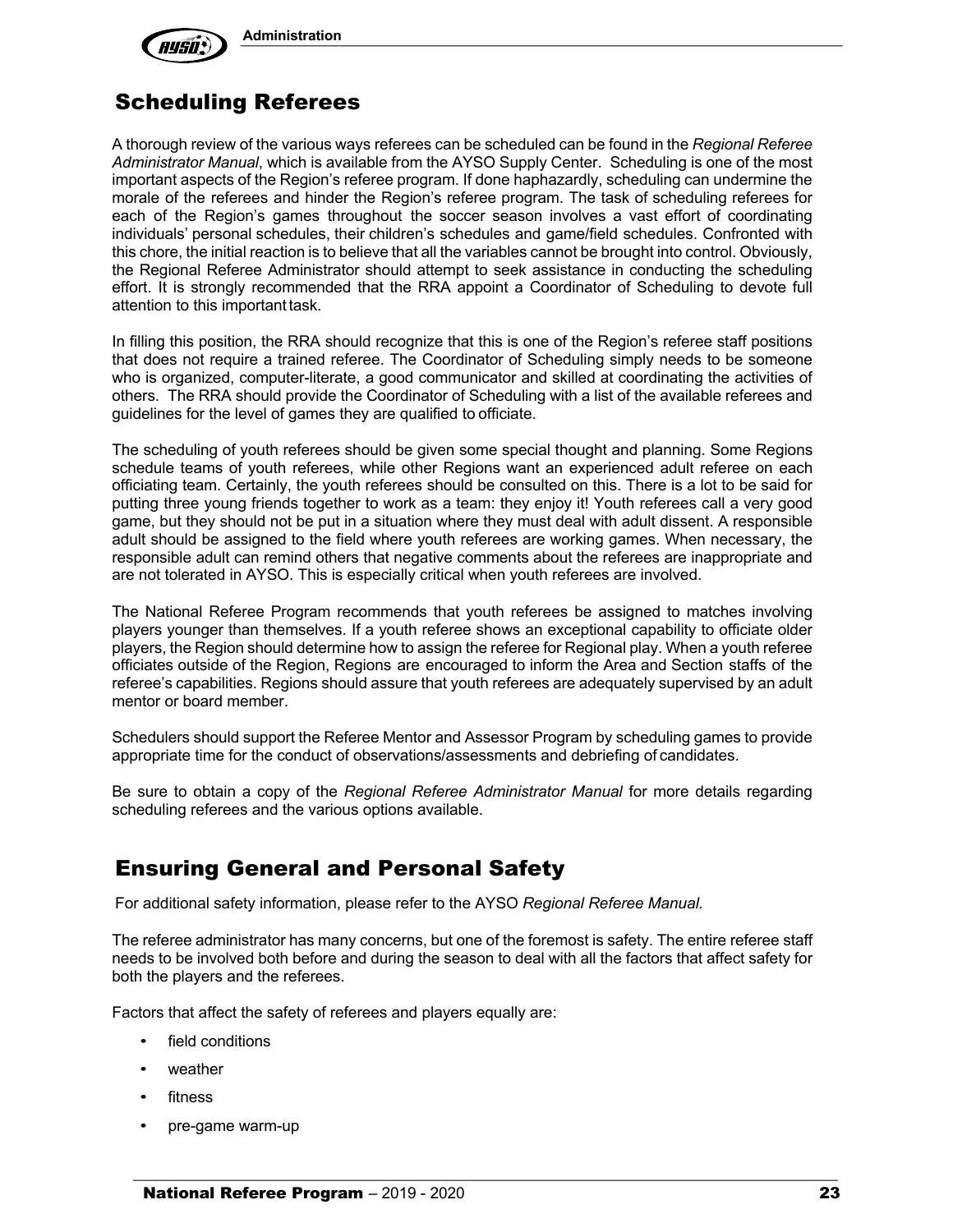

Factors that affect the safety of the players are:

- players' equipment
- goalposts and corner flags
- dangerous play
- treatment after an apparent injury

Referee administrators cannot demand referee fitness, but they can encourage it. Talk about fitness at clinics, in casual conversations with referees and wherever the opportunity presents itself. Point out that the Region needs referees, and fit referees are less likely to miss games due to injury.

At clinics, have a sport trainer teach your referees the best way to stretch and warm up before a game to minimize the chance of injury. Get referees to help each other to remember to stretch before and after games. Stretching should be a regular feature of all pre-game and post-game gatherings of referees. Make fitness and stretching a part of referee social interactions.

In the off-season the referee administrator and the referee staff can promote referee fitness. Remind the referees to work on fitness so they will be prepared for the season. "Get fit to referee – don't referee to get fit." Use clinic mailings, registration and newsletters to promote fitness year-round.

Sponsor a fitness group. Invite referees to jog together 3 or 4 times a week. Get a fitness expert to attend one of these workouts to teach fitness techniques.

Teach safety and first-aid with a clinic on sports medicine. Coordinate this through the Region's Safety Director.

The safety of the players and referees is of utmost importance. Holes and uneven ground on the fields and sidelines can cause the Region to lose the services of its referees. The goals must be safe (no structural damage) and anchored prior to the start of every match. Work with the field director and spare no effort to get the fields in the best condition possible. Encourage referees to contact the Regional Safety Director when they discover dangerous field conditions. The referee organization should also remember to thank and recognize a hard-working field director (many consider the job of field director as one of the most difficult and thankless).

#### **AYSO Severe Weather Policy**

AYSO policy, incorporated in AYSO's Safe Haven training, states that when thunder is heard, lightning is within striking distance, therefore games and practices should be suspended and participants should seek shelter immediately. Games should be restarted only after no thunder has been heard for 30 minutes or when an "all clear" siren has been sounded. The entire policy can be found at www.AYSOvolunteers.org, Safety Policies and Forms.

#### **Inspecting Players' Equipment**

The referee's opinion as to dangerous equipment is the final authority in the IFAB *Laws of the Game*. As Regional Referee Administrator, you must set minimum standards to help your referees who may not recognize possible dangerous situations. The specifics regarding what equipment is and is not permitted, including casts, splints, braces, medical alert bracelets, and other medical devices, can be found in the AYSO *Regional Referee Manual*. Make sure all your referees are supplied with a current edition.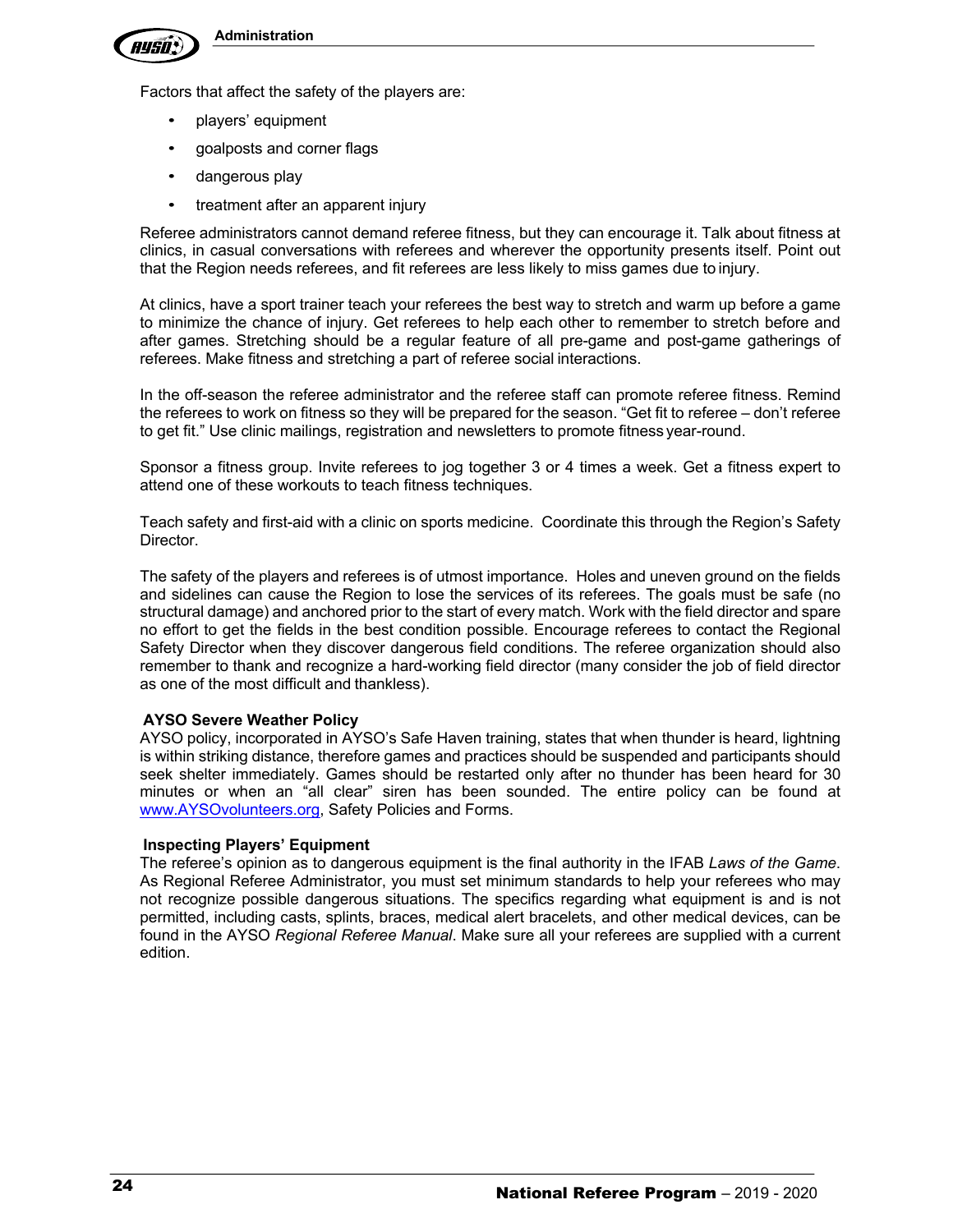

#### **Dealing with Player Injuries**

In AYSO, the coaches have a Player Registration Form signed by the parent giving authority to deal with the injured player. The referee does not have that authority. Parents and coaches also get very concerned when they think their young child is injured on the field. For these two reasons it is important for referees to stop the game and bring the coach on the field when a player appears injured. The referee should not hesitate to stop play to allow injured players to be attended to by the coach. To parents and other spectators, seconds seem like minutes when a child is on the ground.

EMT's, paramedics, or doctors should be invited to address your referees at clinics or meetings to teach the signs of possible injury. The referees can thereby feel better prepared to deal with an emergency if one arises.

#### **Dealing with Bleeding**

Law 5 of the IFAB *Laws of the Game* states that the referee "ensures that any player bleeding from a wound leaves the field of play. The player may only return on receiving a signal from the referee, who must be satisfied that the bleeding has stopped and there is no blood on the equipment." A player, referee, or assistant referee who is bleeding from a wound must leave the field and may only return when the bleeding has been stopped, the wound is covered and the blood on the skin and clothing is neutralized in accordance with AYSO's Safe Haven guidelines.

### Miscellaneous Administrative Matters

The topics in this section address issues that arise frequently. For additional guidance on these and other administrative matters, refer to the AYSO *Regional Referee Manual*, available from the AYSO Supply Center.

#### **Allowing Additional Clothing**

Regions in colder climates must decide what additional clothing may be worn for warmth. The Region should have a printed cold-weather clothing policy that is distributed to coaches, parents and referees. Sweats and other types of long pants, jackets and sweatshirts are often allowed. Jackets that have zippers or snaps should not be worn. Hooded sweatshirts that are worn should have the hood tucked into the jersey so it cannot be accidently grabbed. Long pants should be allowed only when the weather is cold enough to warrant it.

Checking players' equipment is a required pre-game duty taught in detail at referee clinics. The more prescribed the ritual, the less likely that it will be skipped. Some Regions have both teams to line up for the coin flip and/or equipment check, which has the benefit that the referee's instructions are then heard by everyone. However it is performed, the mandatory equipment check must be thorough. With older players, the preference is for minimum pre-game instructions, usually involving only the team captains, and for player equipment inspections done individually by team.

#### **Managing Monitored ("Free") Substitution**

In July, 2003, the AYSO National Board of Directors reaffirmed its long-time support of 16U/19U Experimental Play in which a monitored substitution policy applies. The purpose of this program is to explore different ways to enable Sections, Areas and Regions to attract and keep 16U/19U players in the AYSO program. The board also affirmed that this monitored substitution policy applies to 16U/19U play only. The following is taken verbatim from that policy.

**Eligibility:** All Regions (chartered or pilot) or Areas that have or wish to establish a 16U/19U or combination program and wish to deviate from the National Rules & Regulations with respect to substitution and other matters are subject to this policy.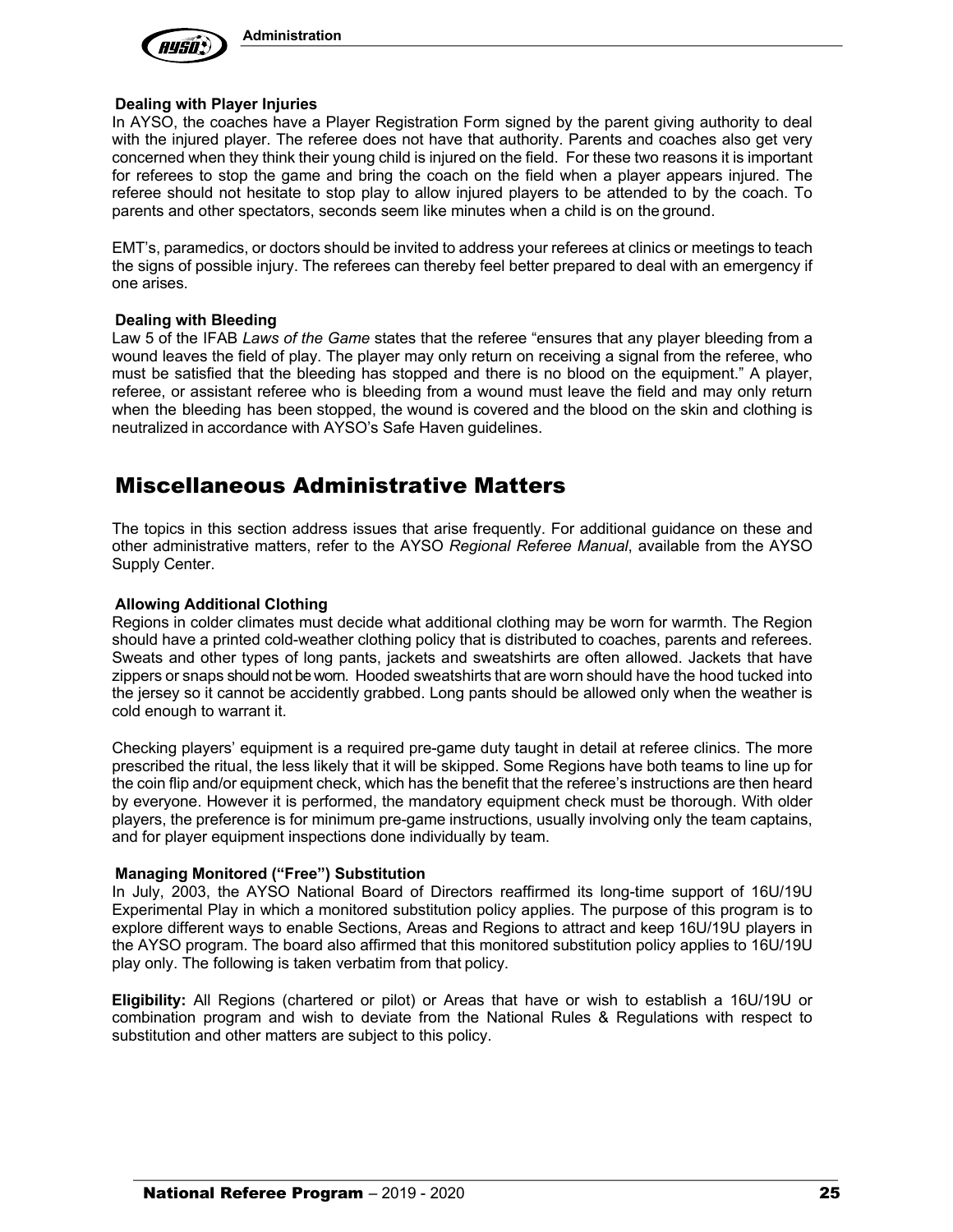

**Guidelines:** The experimental program will continue to permit 16U/19U play to be conducted with greater flexibility by permitting the following:

- More informal play;
- More games and less practices;
- Co-ed play;
- Providing different programs in 16U and/or 19U based on the ability of the participants to commit their time (e.g., a 10-hour program for those with more time and a four-hour program for those with less time).
- Fixing game times on a regular basis to suit the working schedule and other commitments of the participants;
- More flexible player substitutions;
- Limitation of the play of any participant who is excessively violent and receives a red card during a game;
- Creation of a "traveling" team to participate in non-AYSO leagues but only where there are insufficient AYSO players to form a viable 16U or 19U league or a combined 16U/19U league within the Region or Area;
- Creation of a "select" team to play in USYSA, SAY or other tournaments;
- Creation of neighborhood or Regional or Area based teams to minimize the travel of the participants.

**Monitored Substitution:** Much of the concern about the need to continue the 16U/19U experimental program seems to have centered around the desire to have free substitution. Free substitution will be permitted in the 16U/19U Experimental Program, but *only if it is handled in a manner that will ensure that every participant plays at least one half of every game by requiring a separate time monitor, independent of either team or coach, who checks each player in or out of the game*.

#### **Other Areas of Flexibility:**

- Rural, suburban, ex-urban and city areas seem to require different types of programs because of the varying demands on the time of the participants.
- Co-ed practices and/or teams or parallel social programs should be considered since they have been found to lead to greater participation.
- Coordinate team structuring, playing schedule and practice time and season with the local high schools in the event the local school rule prohibits high school and AYSO play at the same time.

**Monitoring:** It is the responsibility of the Regional Commissioner or the Area Director, as the case may be, to monitor the experimental program during the season.

## Conclusion

Experienced Regional Referee Administrators know the basic tasks:

- recruiting,
- training,
- certifying,
- equipping,
- scheduling,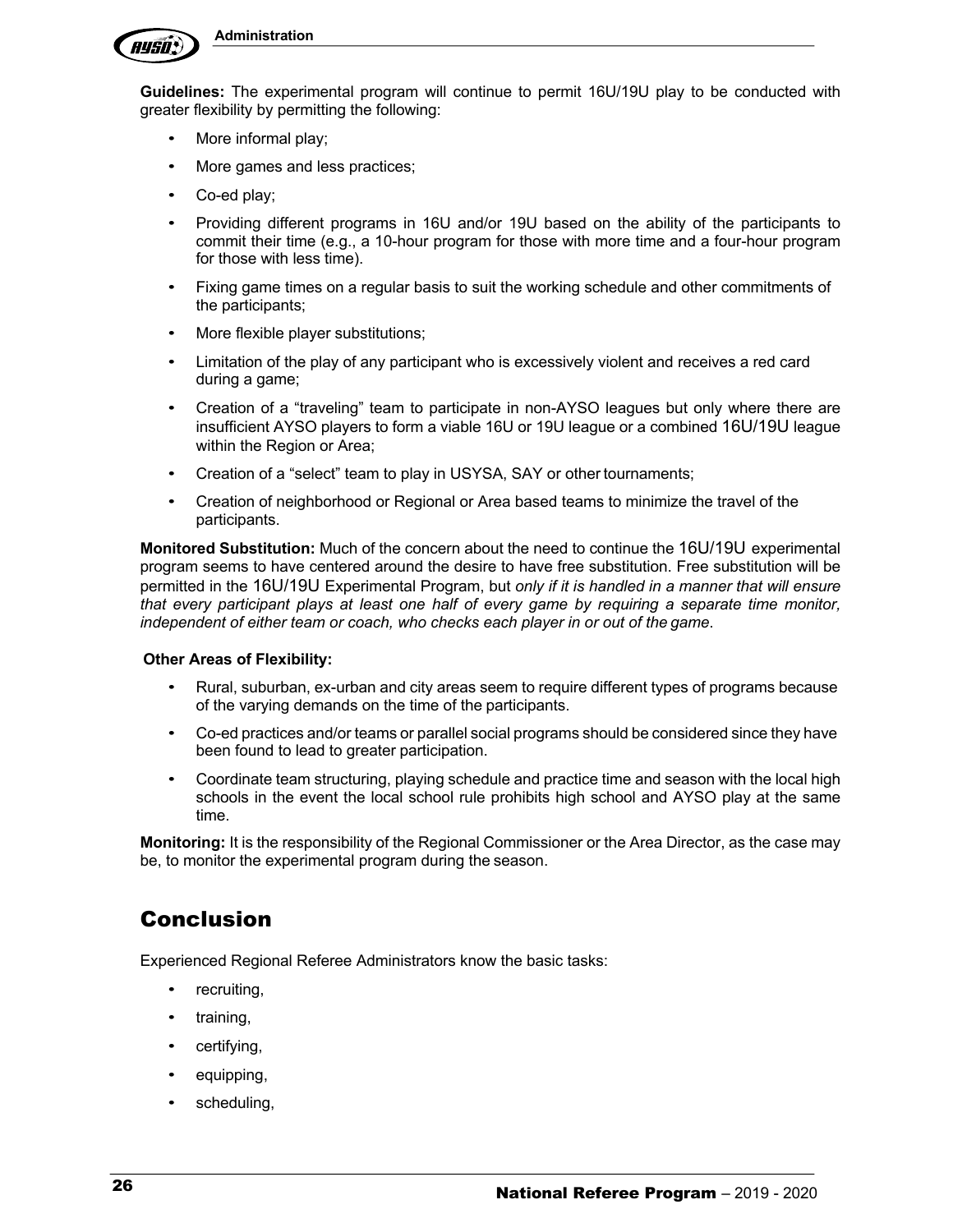

- assessing/advising,
- enforcing, etc.

Yet the proactive Regional Referee Administrator knows the job involves much more. In fact, the subtler aspects of being an RRA are not part of the normal job description.

Although you are in charge of all of your Region's referees, your responsibilities are not limited to them. As the RRA, you are the link between the referees and the other members of the Region's team. Therefore, you must deal with all groups using support, mediation and professionalism.

Some of the rules you already know: never criticize another referee; avoid needless debate with coaches and spectators about a referee's decisions, especially during a game; etc. But there are other rules that will create a supportive relationship between you and your referees, as well as between you and the rest of your Region:

- Deal quickly and positively with poor officiating through discreet one-to-one contact and counseling.
- Provide support to referees by actively implementing a Referee Mentor program.
- Address coach and spectator concerns sensitively for the welfare of your referees and the Region.
- Help your referees keep a positive attitude toward all coaches and spectators, even the difficult ones.
- Maintain your referee's good humor through camaraderie, praise and rewards.

Even when you provide solid support for your referees, you can still experience conflicts between referees and the rest of the program. This is where your proactive mediation role becomes critical.

As the Regional Referee Administrator, you are uniquely positioned to be the official spokesperson for your referees. This also makes you the official receiver of complaints. If your reactions are brusque and defensive, you may be supporting your referees but alienating yourself from the rest of the program. If your response is an attempt to mediate the conflict, listening with genuine interest and responding with careful consideration, you can protect your referees and turn probable opponents into possible allies. You will also need to be diligent to mediate referee antagonism toward coaches, spectators and players.

Through your support and mediation activities, you are demonstrating your professionalism. Professionalism is acting and being the best Regional Referee Administrator you can be. This means, in addition to a positive attitude and philosophy, having a good command of the IFAB *Laws of the Game*, exercising competent management (including the delegation of responsibility) and attention to detail. When you present yourself with professionalism and a cooperative attitude, you increase the odds of being respected and accepted, and this helps all your referees as well as the local program.

Support, mediation and professionalism! As Regional Referee Administrator, your example in these areas will help your referees, other Regional volunteers and most importantly, the players in your Region. Remember: *"In AYSO, it's about more than the game!"*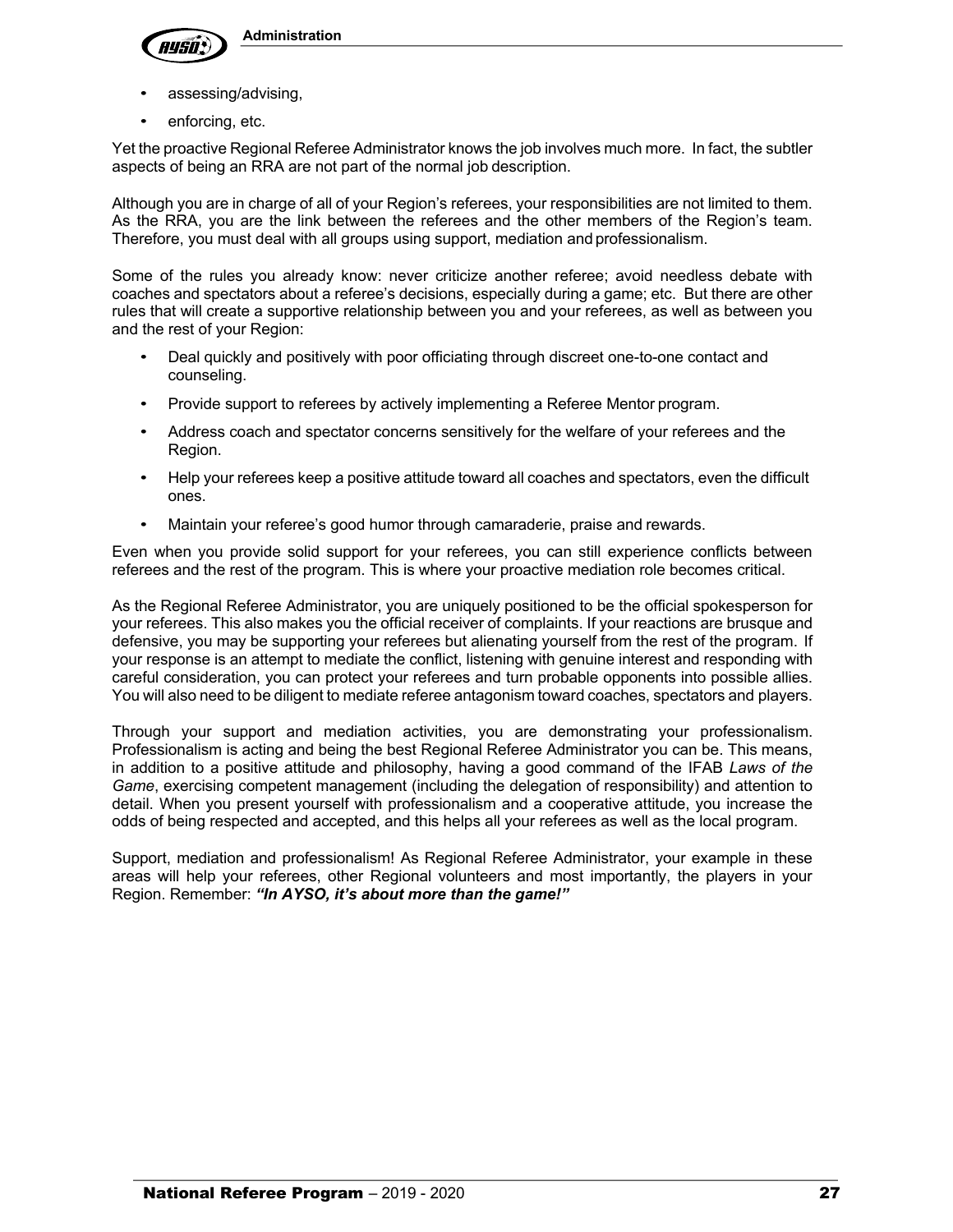

## Instructor Program

## The AYSO Referee Instructor Program

Referee Instructors play a crucial role in the development of referees and the overall success of AYSO. This is particularly true for instructors who teach entry-level referee courses, since it is in these courses that new volunteers first develop an understanding of the most important and fundamental aspects of refereeing AYSO soccer. Instructors must ensure that AYSO philosophy, policies, programs and child and volunteer protection issues are explained. AYSO instructors must instill in the minds of the referees they instruct the importance of understanding and applying both the IFAB *Laws of the Game* and the spirit behind the Laws, as well as the significant role they each play to ensure that, "In AYSO, it's about more than the game!" Having qualified local instructors is important because they give the Region the flexibility to train new volunteers at a time and place most convenient for the local referees. The AYSO Referee Instructor Program offers opportunities for volunteers to become trained and certified as instructors at four levels: Regional Referee Instructor, Intermediate Referee Instructor, Advanced Referee Instructor and National Referee Instructor. The certification process at all instructor levels requires formal evaluations by certified Referee Instructor Evaluators. The AYSO Referee Instructor Program also provides standardized curriculum and teaching plans for all training courses to encourage consistency of referee training acrossAYSO.

The AYSO Referee Instructor Program consists of three components:

- **Introduction to Instruction Course**: This course emphasizes common instructional skills and strategies applicable to all disciplines.
- **Referee discipline-specific training courses**: The Referee Instructor Course and Advanced Referee Instructor Course cover the referee-specific knowledge needed to instruct at each of these levels. National Referee Instructors are developed through a mentoring process.
- **Student teaching component**: Participants practice teaching in real course situations with evaluation and mentoring by certified Referee Instructor Evaluators.

The criteria and requirements for certification as an AYSO Referee Instructor or Referee Instructor Evaluator are listed in the Appendix of this manual.

Questions or concerns related to the AYSO Referee Instructor Program may be emailed to your Section Referee Administrator or your Section Director of Referee Instruction.

## Planning a Referee Training Course

Whether you are putting on your first or your thirty-first referee clinic, the steps you must go through are the same. You must plan: plan for every little detail, every contingency. The major difference between the experienced instructor and the new instructor is that this year the new instructor will make the mistakes the experienced instructor made last year. Information in this document will help you to prevent making the mistakes made in the past. Perhaps the best advice you can get is, "If you fail to plan, then plan to fail."

Planning starts with the need you are trying to address. Do you need more referees? (What Region doesn't?) When will the referees be needed? With just this information, you can make several decisions: whether or not outdoor classes may be held; the number of days that will be required. Some recruiting methods are time-dependent, and training aids could be affected by the time available. The amount of time available to work with co-instructors could be hampered.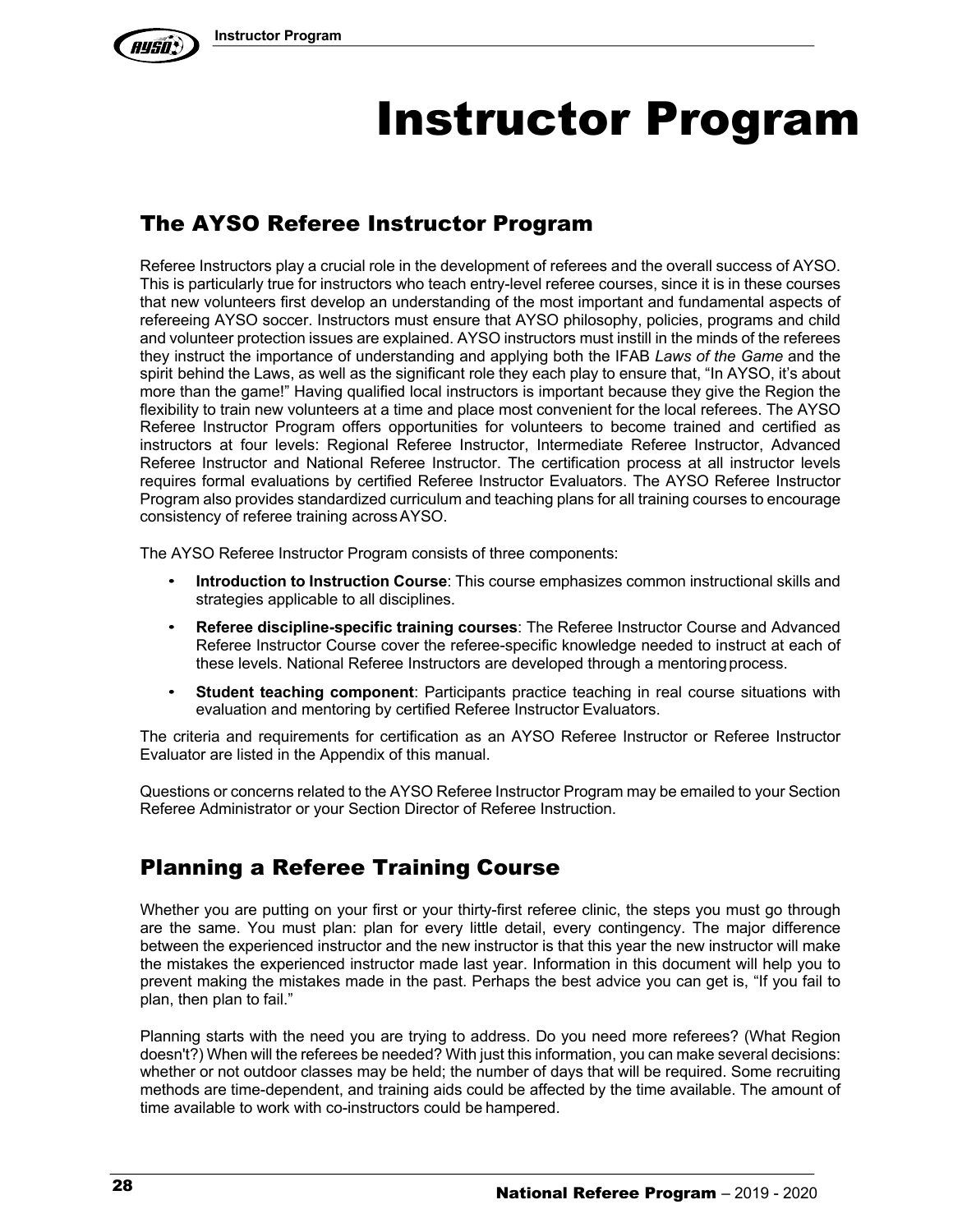

As you can easily see, the need for planning becomes very evident. If you wait until the last minute to plan a clinic, you reduce the number of options and invite the possibility, and perhaps even the likelihood, of failure.

One effective method of planning is to determine when you want the class to finish and work backwards from there. The steps used might be similar to the following list.

- 1. Contact the appropriate Director of Referee Instruction.
- 2. Determine total time available from the present to the training date.
- 3. Determine the amount of planning time required prior to the first class. Include time for notification of attendees, instructors, obtaining suitable class space, preparing lesson plans and developing training aids.
- 4. Determine the number of hours per class and the number of classes per week, and select which days the classes will be taught.
- 5. Determine the location and get commitments for use of the facility.
- 6. Contact potential instructors, determine availability, assign classes, and register the course in AYSOU.
- 7. Initiate the recruiting program. Let potential participants know when and where the clinic will be. If possible, get commitments for attendance.
- 8. Review lesson plans, develop training aids, practice lessons and review classes with coinstructors.

#### Choosing a Location

Facilities for referee instruction should include the following:

- Blackboard or marker board
- Overhead projector and screen or portable computer with projector
- Electrical outlet (always bring your own extension cord)
- Tables or desks for participants
- Enough space in the room for demonstrations
- Soccer field (gym if necessary when no field is available)

Possible locations:

- School classroom: junior high, high school, college (elementary schools should be avoided due to small size of desks)
- Church hall
- Youth or senior citizen center
- Library conference room
- Town hall meeting room

#### Class Scheduling

Classes may be scheduled in a variety of ways to accommodate the varying conditions and needs of local programs. Self-contained lesson plans are available for teaching the complete courses. Additionally, all of the courses, except the National Referee Course, may be offered in smaller increments of time over an extended period.

The type of class schedule used depends upon a variety of factors such as availability of facilities, instructors and participants. The most important consideration to remember is to teach the information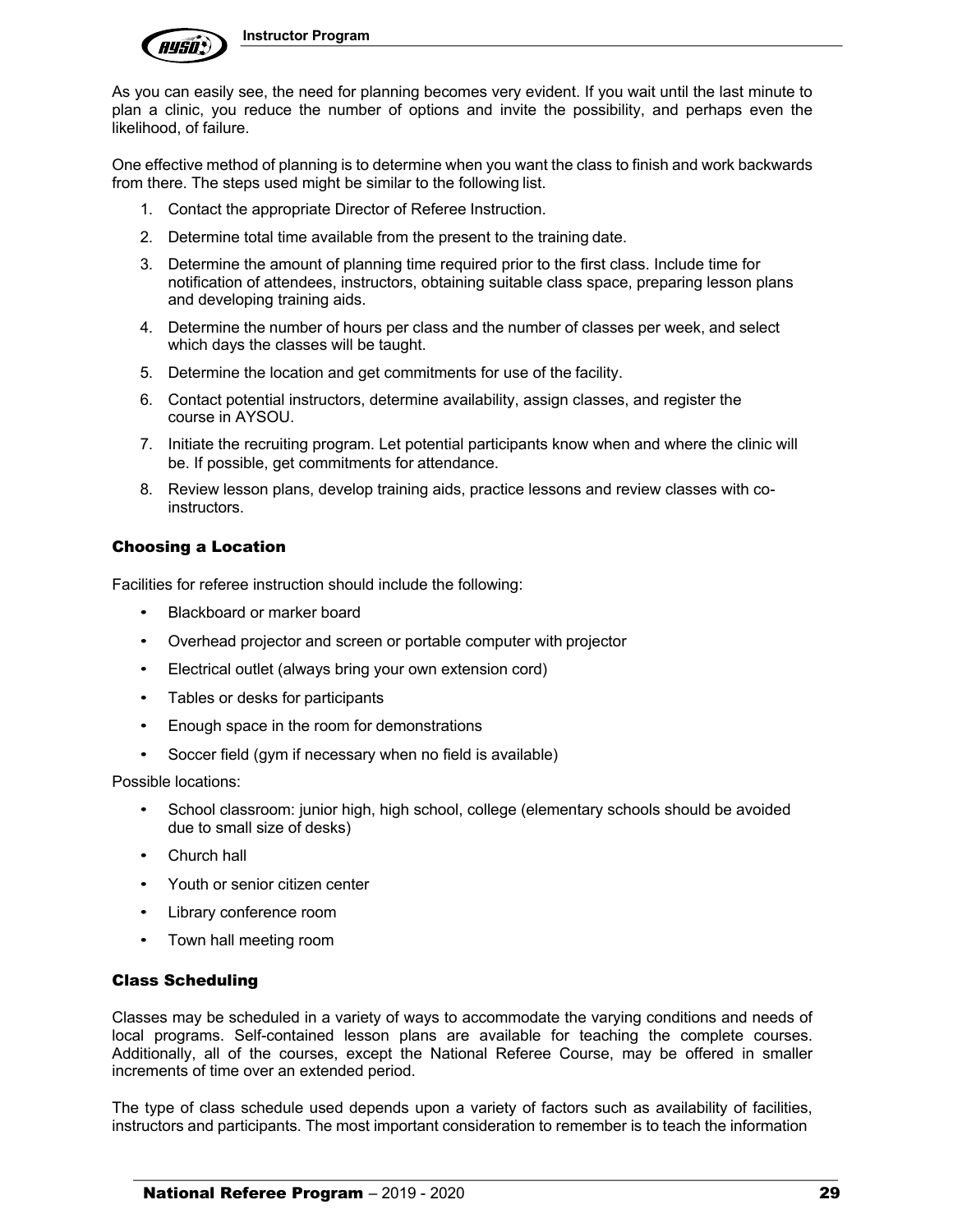

that is needed for the experience level of the participants. For example, when teaching entry level referees who will only be assigned to lower division or short sided matches (U-6 to U-8), it is neither advisable nor productive to teach aspects of the game that are rarely present at this level of play. Likewise, when teaching more advanced referees, it would not be worthwhile to schedule lengthy sessions on such aspects as ball in and out of play, basic referee and assistant referee signals, or correct restart procedures. For course length and content requirements of the various AYSO referee training courses, please refer to the Referee Training Courses section in this manual.

#### Use of Co-Instructors

It is a good idea to make use of additional AYSO certified instructors in your Region or Area. Classes are always made more interesting when taught by a variety of instructors. Whenever possible, try to assign at least one woman referee instructor, whose presence demonstrates the knowledge and competence of women referees – a positive message for both female and male referee candidates.

A newly certified instructor, although designated as the lead instructor for a course, is well-advised to use experienced instructors in co-instructor roles. The lead instructor retains overall course responsibility but gains the benefit of valuable experience.

If you have not worked with a particular instructor before, it is a good idea to go over the particular class that the instructor will be assigned to teach. You may want to practice together, especially if you are using a newly qualified instructor. If you will be using an instructor whose teaching is unfamiliar to you, ensure approved teaching or lesson plans are being used. Be sure to ask your guest instructor what teaching aids will be used so you will know if a slide, overhead, movie, or multimedia projector will be needed.

#### Teaching Aids

Teaching aids are not mandatory, but they can be very helpful. Remember that 70-80 percent of all learning is accomplished through the eyes. As Ken Aston said, "I see and I understand." As you begin to prepare classes, think about what teaching aids, particularly visual aids, you might be able to use to assist in the transfer of knowledge to the participants.

With this in mind, instructors should focus their efforts on delivering lesson plans with a minimum of lecturing and exploiting demonstration and guided participation whenever possible. Simply relying on the PowerPoint slides that generally accompany AYSO training courses produces a less-thansatisfactory experience for the attendees, since such slides, although they are visual aids, tend to encourage lecturing. Instructors should treat the lesson plan, not the PowerPoint slides, as the definitive specification of the course content and should focus their efforts on effective presentations of the lesson plan materials, for which the PowerPoint slides may not always be the best visualaid.

The National Referee Program has produced a number of very good teaching aids which are available on www.AYSOU.org. These aids are constantly being produced and improved. Contact your referee staff or other instructors for assistance in finding the most recent list of available teaching aids. You can also use your imagination and develop your own. As you develop teaching aids, consider the following:

- Objective: the teaching aid should be designed to assist you. It should focus the participants' attention on the information you want them to retain. A beautiful, well-designed aid that illustrates something other than what you are teaching will distract the participants.
- Audience: the teaching aid should be tailored to the audience and should not be too complex.
- Accuracy: the information on the teaching aid must be accurate and current. If you start from material provided by another instructor, be sure to verify that it is still correct. Use current reference sources, such as the current year AYSO edition of the IFAB *Laws of theGame*.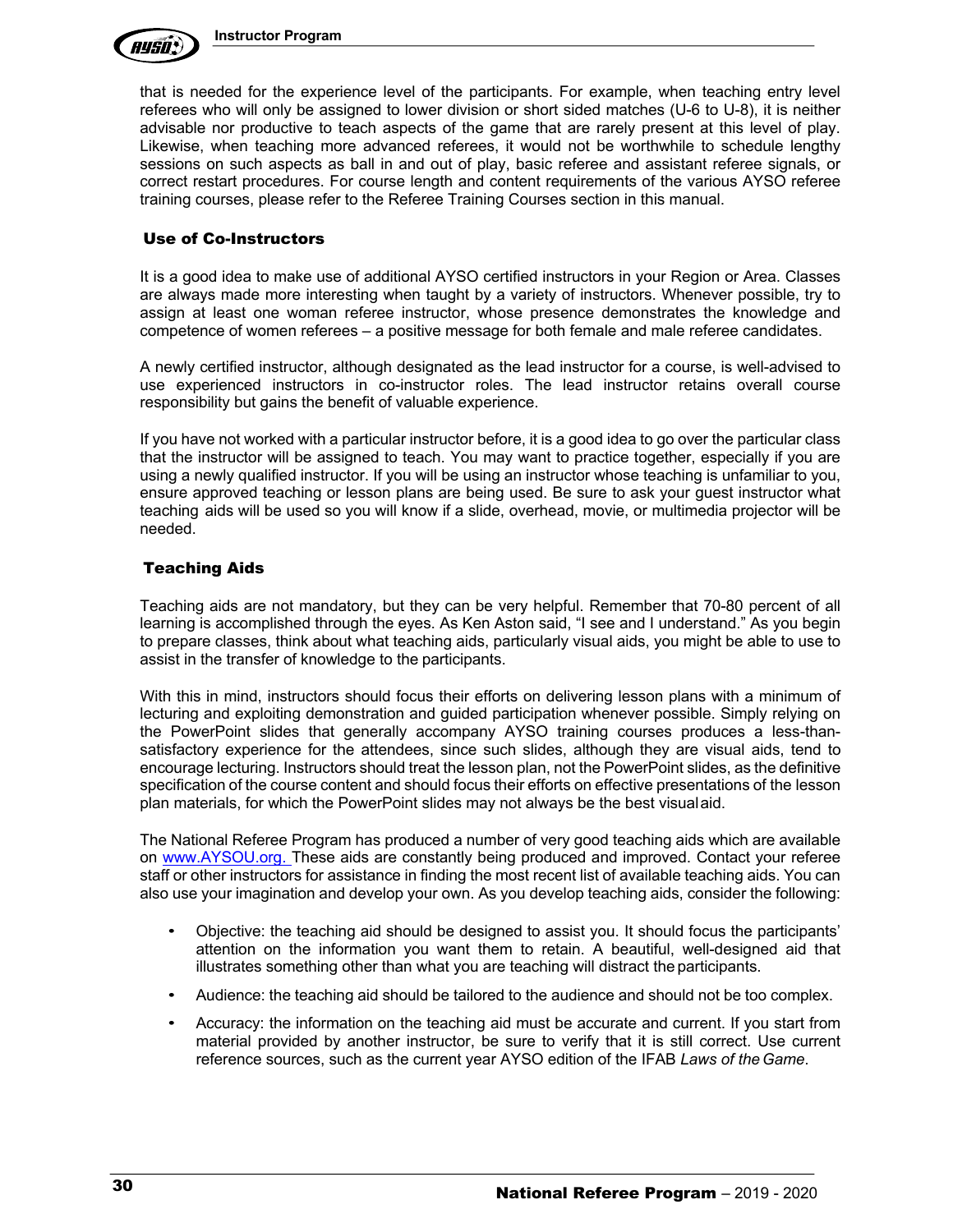



- Type of presentation: how durable should the teaching aid be? Is this a one-time class, or is this a class for which you will use this aid over and over? How important is this presentation? Can you afford to spend hours preparing an aid that will be used for 30 seconds in one presentation?
- Time for preparation: how much time do you have to develop the aid?
- Simplicity: keep the teaching aid simple. A picture is worth a thousand words. A picture of a thousand words isn't worth much.

When using teaching aids, remember the following tips:

- Practice with the teaching aid. An instructor who fumbles with an aid or who is perceived as not familiar with its content loses credibility with the participants.
- Don't have the aid in front of the class before you need it. When you are finished with it, put it away so that is does not become a distraction for the participants.

#### Knowing Your Audience

In most referee classes, instructors encounter a range of knowledge and proficiency among the attendees. To make the training of maximum value to all, the instructor must discover and evaluate the participants' knowledge and experience and tailor the presentation appropriately.

Volunteers should ordinarily follow the natural progression of training courses as part of certification. However, volunteers who are not seeking to certify may wish to attend training courses outside of this progression (that is, without the specified prerequisites). This is permitted but it can pose challenges for instructors. If an instructor determines that a course attendee's lack of knowledge or experience is likely to prove a significant barrier to learning or a potential disruption to others, the instructor should tactfully discuss the matter with the attendee privately at the earliest opportunity. Few volunteers want to waste their time, and the instructor should take pains to encourage the enthusiasm for learning while channeling it productively, both for the individual and the other course participants.

## Using Written Examinations Effectively

All AYSO referee certification levels require taking a written exam. For the entry-level courses, the exam is an integral part of the course; for higher-level courses, the exam is separate but generally offered in conjunction with the course. The purpose of these exams is to confirm that knowledge has been acquired, not to "pass" or "fail" anyone. Nevertheless, many people get unduly anxious about written exams. Instructors can reduce the anxiety and increase the value of the exams as follows:

- Set aside sufficient time for administration of the exam, which in some cases could be on a separate day from the rest of the course.
- Allow time for review and a question-and-answer session before the exam.
- Establish an appropriate atmosphere in the classroom for administering the exam. Ensure that the room is free of distractions and/or interruptions. Be sure that the candidates put away their reference materials before starting the exam. AYSO Referee exams, other than the designated sample tests, are closed-book.
- Make sure that the candidates read the instructions on the cover page of the exam. Encourage them to ask the instructor if the meaning of a question is unclear. Emphasize that there areno "trick" questions.
- Be available during testing so you can answer questions.
- As candidates complete the exam, ask them to leave the room so as not to disturb those who have not yet finished.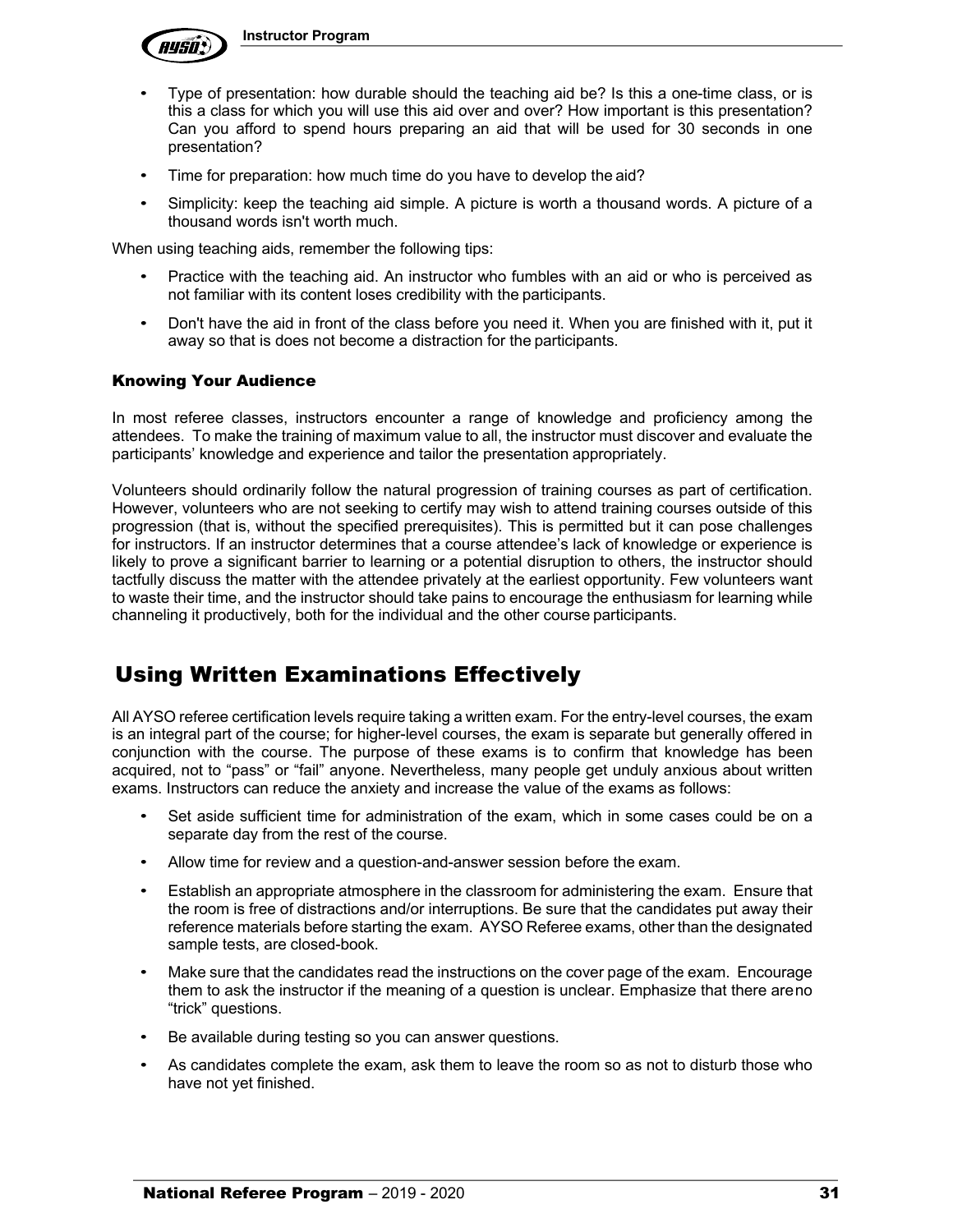

- Grade the exams as soon as possible. When grading, understand the intent of each answer and give credit if you are convinced that the candidate knew the answer, even if it isn't perfectly expressed. Don't be petty – remember that the purpose of the exam is confirmation of learning.
- Review the exam with the candidates and ensure that everyone understands the correct answer to each question. (Answer keys provided for most exams include explanations with the answers.) In some cases, it may be appropriate or necessary to go over individual exams oneon-one.

Those who did not achieve a passing grade should be given some extra tutoring and should be encouraged to take the exam again. Have a plan for administering the exam a second time. Most exams have two different versions available – use a different version the second time in accordance with the AYSO National Referee Program's retesting policy (see below). However, if a candidate fails the exam badly, the instructor should encourage him not to take a second exam without taking some time to study.

Well before the course, the instructor should obtain the current version(s) of the appropriate exam. The following exams are available on www.AYSOU.org:

| 8U Official                 | Referee Assessor                |
|-----------------------------|---------------------------------|
| Assistant Referee           | National Referee Assessor       |
| Regional Referee [S]        |                                 |
| Intermediate Referee        | Sample Intermediate Referee [S] |
| Advanced Referee            | Sample Advanced Referee         |
| National Referee            | Sample National Referee Exam    |
| Referee Instructor          |                                 |
| Advanced Referee Instructor |                                 |

[S] above indicates Spanish versions are available in addition to the English versions.

Note that the exams are password-protected, except for the Regional Referee and below, and sample exams. Sample exams are not password-protected so that candidates can become familiar in advance with the kinds of questions that will appear on the exam. Answer keys for sample exams are passwordprotected to give instructors the option of using the sample exams as a "pre-test" for which the answers are given in the classroom. Instructors may obtain the passwords from their Section Referee Administrator or Section Director of Referee Instruction.

To preserve the utility of the database from which exam questions are drawn, instructors must not allow candidates to retain exams. After the exams have been reviewed, they must be collected and destroyed.

Periodically, new versions of the exams with grading keys are produced. Instructors must ensure they have and use the latest versions and destroy old versions. Old versions must not be distributed to anyone as "practice tests", since this compromises the exam question database. Current versions of sample tests (see list above) are intended for this purpose.

With the exception of the National Referee and National Assessor exams, all exams can be administered by any Referee Administrator, Director of Referee Assessment, Director of Referee Instruction, or referee instructor of any certification level. Thus, a candidate who needs to retake an exam should not feel compelled to do so immediately, and instructors should arrange for retesting to occur utilizing authorized exam administrators. The National Referee and National Assessor exams must be administered by the Section Referee Administrator, Section Director of Referee Assessment, Section Director of Referee Instruction, a National Referee Instructor, or a person designated by any one of them.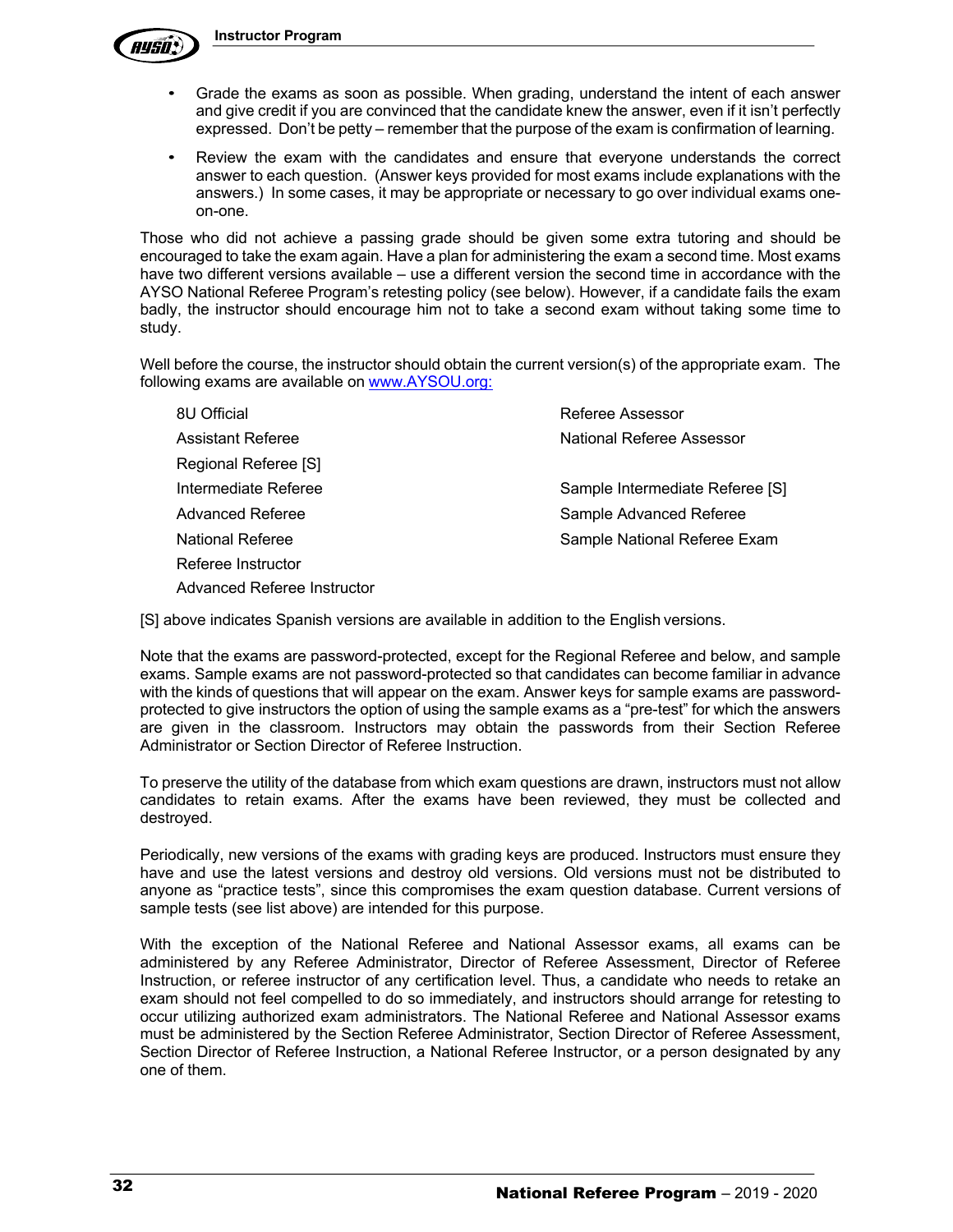

Instructors who wish to provide suggestions for improving an AYSO referee exam should complete the feedback form at the end of the exam.

#### Retesting Policy

If a candidate does not achieve the required score on a written referee exam (including Law, Assessor and Instructor exams), the candidate may retake the exam at any time provided that the version of the exam used for the retake (a) differs from all versions administered to the candidate in the preceding four weeks and (b) is current (that is, no newer version of the exam has been issued by the National Referee Program).

Since at any time there are two current versions of most exams (see list, above), a retake can occur (using a different version) as soon as the candidate wishes. If a candidate does not pass the second time, the candidate will generally have to wait four weeks before trying again.

## Roster Return Policy

In order to ensure attendees receive credit for completed training, it is vital that training rosters are entered into the AYSO database in a timely manner. Attendees must be entered onto the roster, and the course marked off as "Completed.". If there is an exam associated with the course, the exam must be passed and the score entered in order for the learner to receive credit for the completion of the course. Any lead instructor who has failed to account for a roster within the sixty-day period following the scheduled training date may be subject to being suspended until the past due roster is returned or its status satisfactorily resolved.

## A Final Word to Instructors

As AYSO Instructors you are a window through which our volunteer referees see the AYSO experience as it is intended to be for all who participate or watch AYSO games. Keep that vision clear and unobstructed and remember to instill the belief that: **"***In AYSO, it's about more than the game!"*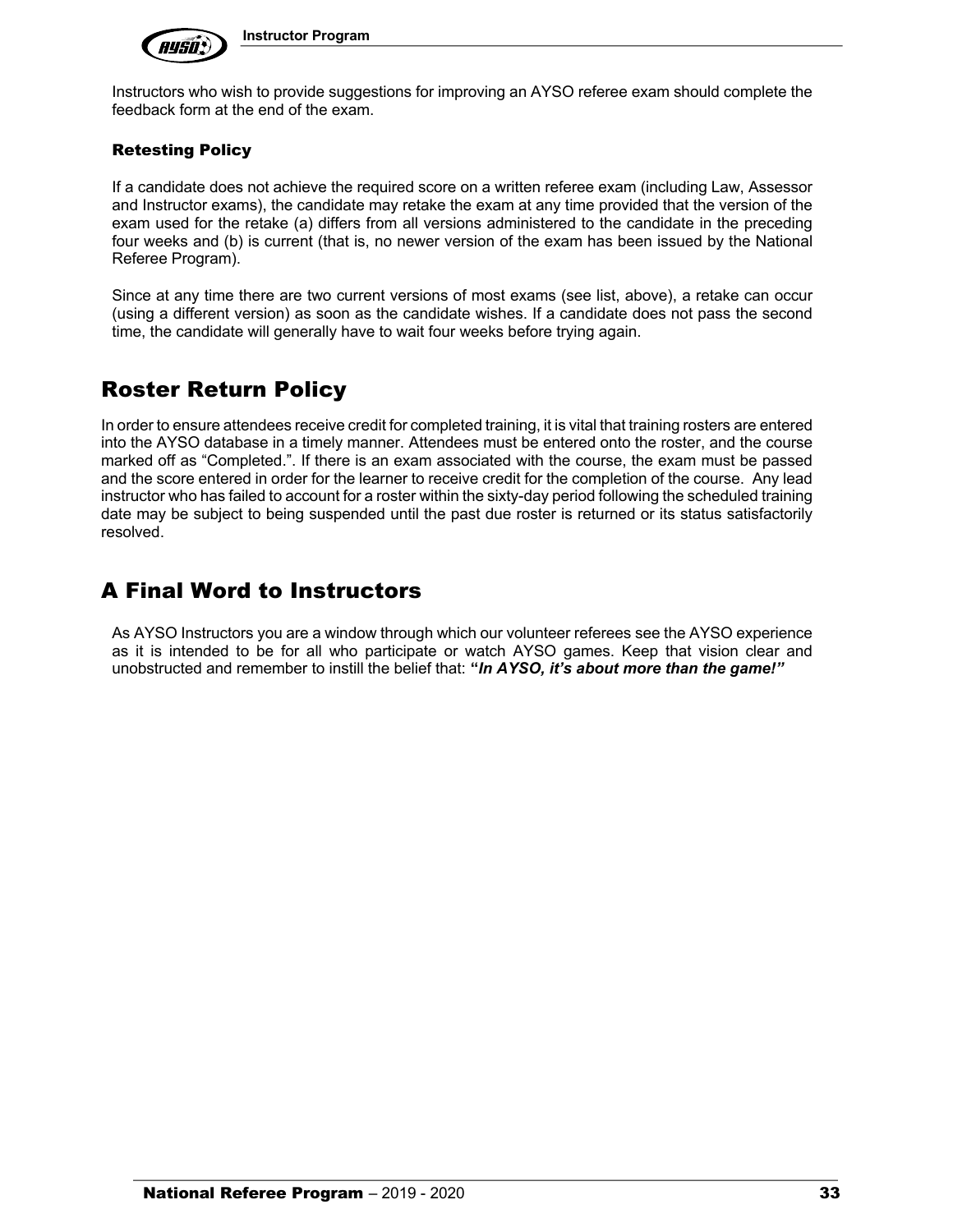



## Assessment and Mentor Program

Effective referees are indispensable if the American Youth Soccer Organization is to grow and prosper. Effective referee assessors and mentors are also indispensable if our core of effective referees is to continue to grow. The effectiveness of our referee assessors and mentors has a tremendous effect on our referees and ultimately the overall success of AYSO. The goal of the Assessment and Mentor Program is to produce effective referees through the development and use of effective assessors and mentors.

## Assessor, Mentor Training Program Overview

The AYSO Referee Assessor and Mentor Training Program is a voluntary program in which referees and other qualified individuals are encouraged to participate. It is designed to enable anyone with appropriate soccer experience and training to assist in improving the standard of refereeing within the AYSO program by observing, mentoring and assessing our volunteer referees. Assessors and mentors need not be current referees. The program is administered by AYSO Directors ofAssessment.

#### **Referee Mentors and Assessors**

The first level of developmental support for AYSO referees is the Referee Mentor Program. Under this program, Regional Referee Administrators and Regional Referee Directors of Assessment identify and assign qualified referees to act as a helping hand to new and less experienced referees. This helping hand consists of frequent contact to support and encourage development of referees. Experience has shown that the Mentor Program is important to referee development, retention andrecruiting.

At the second level is the Assessment program. This program trains two levels of assessor – Referee Assessor and National Referee Assessor – to provide required evaluations of referees for upgrade. These assessors are also encouraged to act as Referee Mentors for less experienced referees.

#### **Observation and Assessment**

One of the requirements in the referee upgrade process involves evaluation of the on-the-field performance of the referee. This evaluation serves at least three purposes. First, it ensures officiating competency at the level required to officiate a typical regular season AYSO match in a specified age group. Second, it provides a mechanism for referees to obtain helpful and constructive feedback and to measure the progress of their officiating skills. Third, it provides a means of recognition for that progress.

Assessments and Observations may be either for upgrade or for service. The field evaluation of referee performance for upgrade is either an observation or an assessment, depending on the specific upgrade. Assessments and Observations may also be used to provide the referee with feedback that is not associated with upgrade. Whether for upgrade or for service, Assessments and Observations are conducted using the same criteria and processes outlined later in this section.

Observation of a referee for upgrade should be performed by an AYSO Referee Assessor (or National Referee Assessor); however, if a qualified assessor is not available, an observation for upgrade may be performed by a Referee Mentor. Observations are an opportunity to observe a referee under game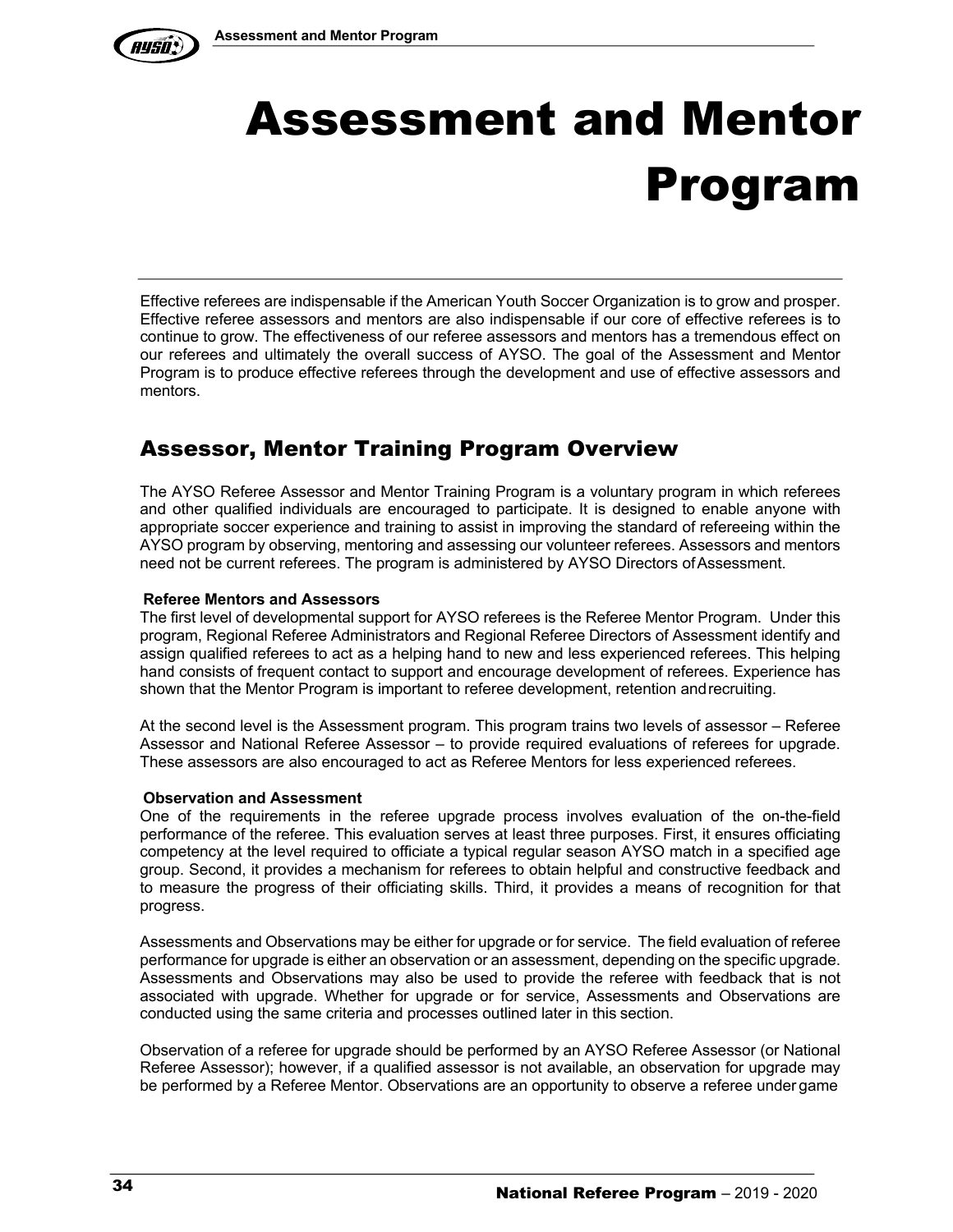

conditions and to provide helpful and constructive feedback. These observations are intended to be part of an informal and relaxed activity designed to assist in the development and improvement of a fellow referee's skills. Upon completion of the game and after receiving a debriefing, the candidate for upgrade has fulfilled the observation requirement. (Observation for upgrade applies only to Intermediate Referee certification.) An Observation may also be used as a development tool and may be conducted independent of the upgrade process, in which case it is sometimes called an "informal observation".

Assessment of a referee for upgrade must be performed by an AYSO Referee Assessor or National Referee Assessor. An upgrade assessment is an opportunity for the assessor to observe a referee under game conditions, evaluate his or her performance and subsequently provide balanced, constructive feedback. The assessor also decides whether the referee has demonstrated the skills and proficiency necessary for upgrade. Both the requirements for upgrade and the training and development of assessors are described later in this section.

## Referee Mentor Program

#### The Mentor

The Referee Mentor acts as a helping hand for new and developing referees. The Mentor plays many important roles in the development of referees:

- As Friend, the Mentor must be persuasive in his or her comments to the referees. Thereferee must trust the motives as well as the judgment of the Mentor and believe that the Mentor gives freely of time and effort.
- As Observer, the Mentor must provide sound, simple advice and assistance that leads the trainee on the shortest path to success. The referee must believe in the sincerity and credibility of the assistance given.
- As Supporter, the Mentor offers encouragement in unlimited supply. In this view, the referee can do no wrong, but can always be encouraged to do better. This is unconditional support for the person, not for everything the person does.
- As Advocate, the Mentor is obligated to take the part of the referee in all encounters. No criticism or dissent can go unchecked; no party can challenge without the proactive, positive involvement of the Mentor.
- As Choreographer, the Mentor helps the new and developing referee to stage the officiating process. From the opening – arrival and inspection of the field – to the closing – the post-game ceremony and bookkeeping – the Mentor helps the referee to move with purpose and direction from one part of the process to the next. The Mentor also encourages and assists the referee in moving through upgrades in certification.
- As Advisor, the Mentor provides accurate, factual information that gives the referee additional insight and understanding.
- As Coach, the Mentor offers tactical instructions that help the referee to operate at the top of his game and provides the referee with practical suggestions to improve performance.
- As Role Model, the Mentor gives the developing referee a real person to emulate. The Mentor's attitudes, values and behaviors set the example that the referee is likely to follow on the field.

The Mentor Program can be a great tool for any AYSO Region's retention and upgrade efforts. If successful, the program also aids the recruiting effort, and potential volunteers realize the safety net that surrounds each new referee.

The Mentor Program is simple, effective and free. And, best of all, it works.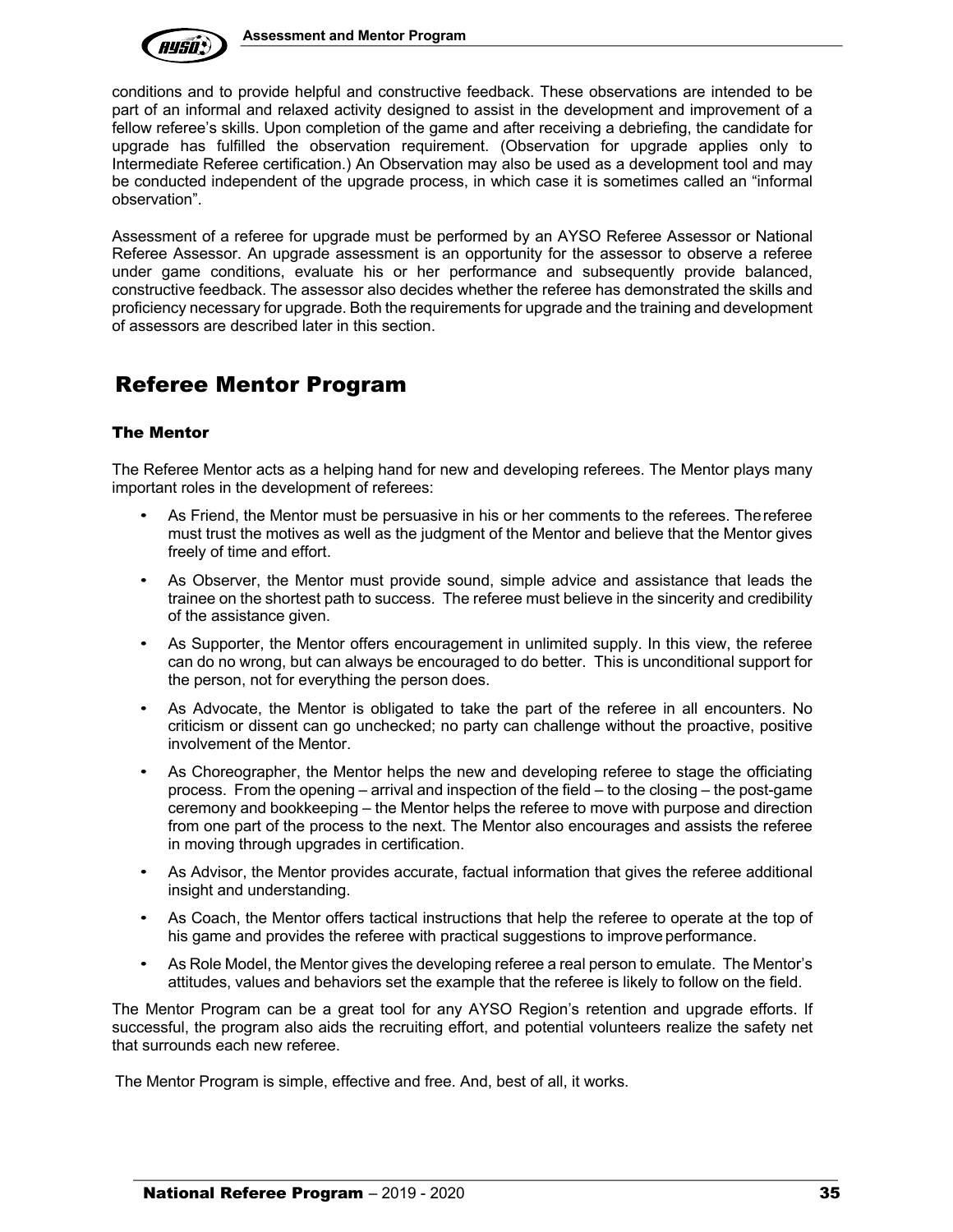

#### **Mentor Qualifications**

The Mentor should:

- Be committed to AYSO and the AYSO philosophies
- Be willing to devote time and energy to the Mentor Program
- Have clear and concise verbal communication skills
- Learn to properly observe a referee's performance
- Have a positive attitude in presenting information
- Develop an aptitude for listening and responding to a referee's questions and concerns
- Encourage referees and understand a referee's shortcomings
- Serve as a role model to other volunteers
- Know the Laws of the Game and referee mechanics

#### **Administration of the Mentor Program**

The Regional Commissioner should ensure that qualified personnel fill the positions of Regional Referee Administrator (RRA) and Regional Director of Assessment (RDA) and that the Mentor Program has a high priority in the Region.

The Regional Referee Administrator (RRA) supports and encourages the Regional Director of Assessment (RDA) to develop and administer the program. Support must include ensuring that scheduling is done in such a manner as to support the Mentors and referees being assisted.

The Regional Director of Assessment (RDA) develops and administers the program including:

- Recruiting and training Mentors. It is recommended that sufficient Mentors be assigned to provide a Mentor to each 8U Official, Assistant Referee and Regional Referee. Mentors should be assigned no more than three referees at any one time.
- Developing a specific program that will ensure assignment of an Assessor to each new 8U Official, Assistant Referee and Regional Referee during the first season of new referees' games in the Region.
- Encouraging Mentors to continue their education to become Referee Assessors and National Referee Assessors.

The Area Referee Administrator (ARA) and Area Director of Assessment (ADA) should provide support and encouragement to the RRA's and RDA's in their Area and should provide inter-Region support for the program.

Section Directors and Section Referee Staff should give the Mentor Program high priority in the Section and provide support to the Area and Regional programs.

For a successful Mentor Program, Regional Referee staff must:

- Identify and appoint sufficient Mentors to meet Region requirements
- Provide Mentors with adequate training and material
- Conduct a briefing on their duties and responsibilities
- Consider conducting training with role playing for new Mentors before working with referees
- Provide a copy of the Referee Mentor Manual
- Assign Mentors to referees immediately upon the referee receiving training andcertification
- Avoid scheduling a Mentor as a referee in a game immediately before or after a game in which the mentor is mentoring a referee
- Recognize Mentors with awards or other recognition programs.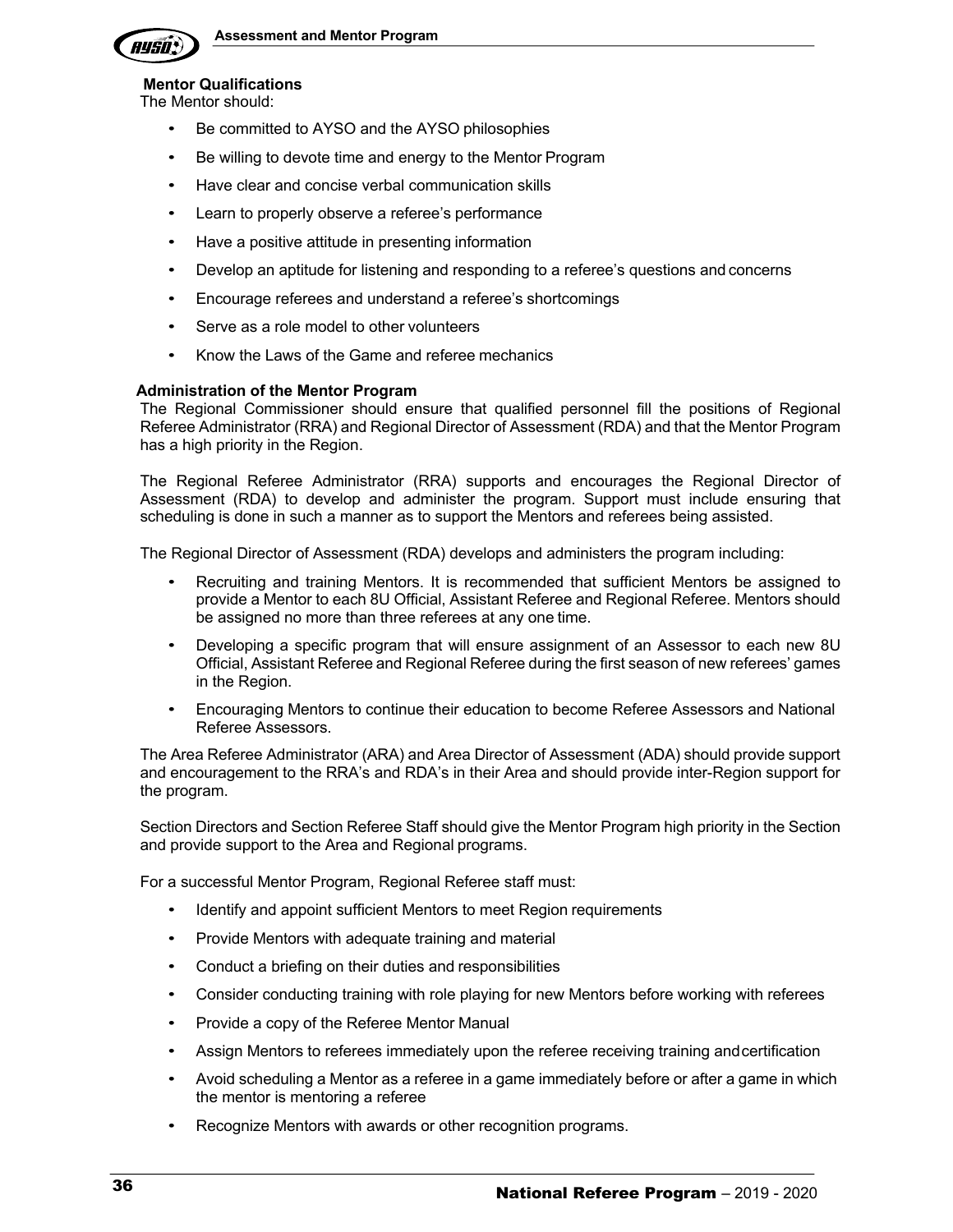

#### **Alternative Administration of the Mentor Program**

While a one-on-one, ongoing Mentor Program is most effective, there are times when resources are not available or where conditions exist that prohibit this structure. In these rare cases, interim steps can be taken to support a Mentor Program until circumstances permit a one-on-one organization:

- Assign fields and times to Mentors: A Mentor will observe and support all referees on the fields during the times assigned. Referees should be informed, in advance, of the Mentor's role. If necessary, a Mentor may cover two fields at a time.
- Form teams of referees: A Mentor should be assigned to a team of referees who will rotate duties during a series of games. The Mentor should give feedback at the conclusion of the series of games.
- Assign in groups: Mentors should be assigned refereeing duties in close proximity to a referee who is to be advised. The Mentor should be available to assist the referee and respond to questions before and after the game.
- Recruit retired or injured referees to act as Mentors. Some of these referees may not initially meet all of the prerequisites of a Mentor. They should be carefully selected and thoroughly briefed on their duties. They should be encouraged to complete the necessary requirements as soon as possible.

#### **Guidance for Mentors**

*Initial Contact:*

- Contact the referee you are assigned to mentor as soon as possible. Initial contact may be by telephone or e-mail. Personal contact should be made as soon as possible. **Do not expect the referee to make initial contact with you.**
- Arrange an initial meeting in which you:
- Introduce yourself and explain your referee experience
- Describe the Mentor Program
- Make sure that the referee understands that the mentoring process is intended to be a positive experience
- Learn as much about the referee as possible
- Understand the referee's goals, objectives, experience and concerns
- Answer any questions or doubts
- Arrange for a next meeting, including attending the referee's next game.
- Develop your objectives that meet the needs of the referee and AYSO

*As a Mentor you:*

- Act as a Mentor in all of the roles outlined above
- Always present a positive attitude toward officiating and AYSO
- Create a safe, positive environment for improvement
- Be available as often as needed to provide support and answer questions
- Observe the referee as often as needed
- Encourage the referee to continue certification to higher levels of officiating
- Ask the referee to serve as assistant referee for one of your games
- Participate with the referee in continuing training and social activities offered by the Region
- Seek help from others to insure that the needs of the referee are met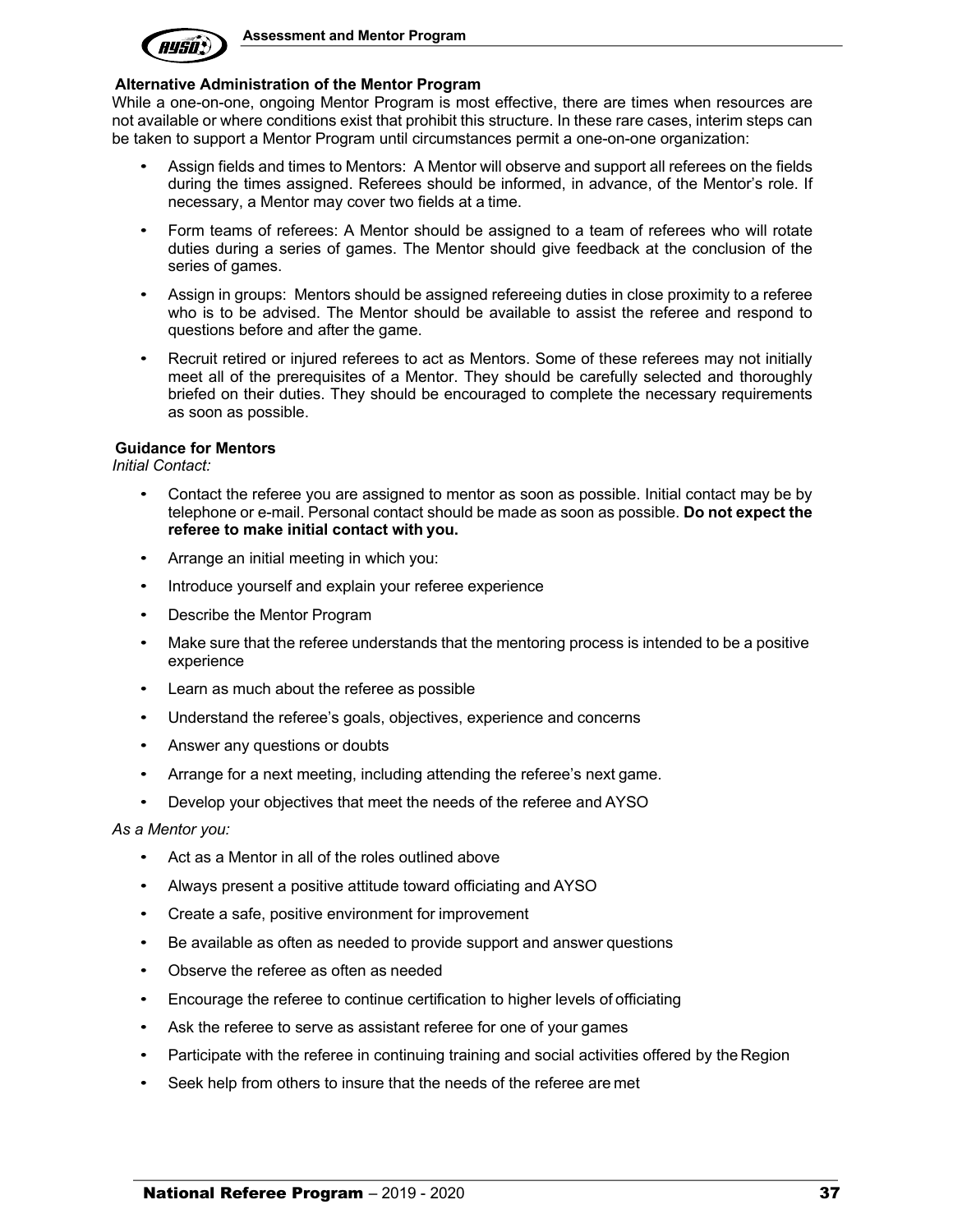

- Report to the Regional referee staff any special needs or problems that should be addressed for the referee
- Actively recruit other volunteers to become referees and Mentors
- Support the referee at any game you observe. This includes positive comments to coaches, spectators and players.
- Provide **positive** feedback to the referee after all observations:
- Make at least two or three positive comments
	- $\circ$  Identify no more than two areas for improvement by the referee
	- $\circ$  Be specific in all comments made to the referee using game experience or specific examples of performance.
	- o Give small, attainable, immediately improvable goals for the referee
	- o Use positive language such as:
		- "You might consider trying..."
		- "Other referees often find that..."
		- § "From my experience…"
		- § "It may be easier for you if you…"
	- o Avoid phrases such as:
		- "You should…"
		- "I always..."
		- § "Never…"
		- § "Always…"
	- o End discussions of observations with a positive comment
- Encourage the referee at all times.

### Assessment: Requirements and Procedures

Observations and Assessments, as elements of the referee upgrade process, have a somewhat more formal structure than the referee mentoring discussed above. Referees who are upgrading above the Regional Referee level have learned the basics of soccer refereeing and seek certification of their greater skills and proficiency. Accordingly, the requirements for upgrade at each level are progressively more specific, and there is a recommended process for evaluation (observation or assessment). These processes are described below. If the recommended process is not followed, an assessment done by a certified AYSO assessor must nevertheless be accepted.

#### Policies governing observations and assessments:

- 1. It is the right of every AYSO referee to request and to obtain in a timely manner an observation or assessment by an appropriately trained AYSO assessor. Regional, Area and Section staffs must not refuse to schedule or indefinitely delay an assessment or observation when one is requested.
- 2. A referee seeking an assessment or observation must recognize that suitable advanced notice is required to permit the necessary scheduling of an assessor or observer. The required time may vary with the geography, time of year and level of upgrade sought, among other factors. Whenever possible, referee staff should honor a request for observation or assessment within 2-3 weeks.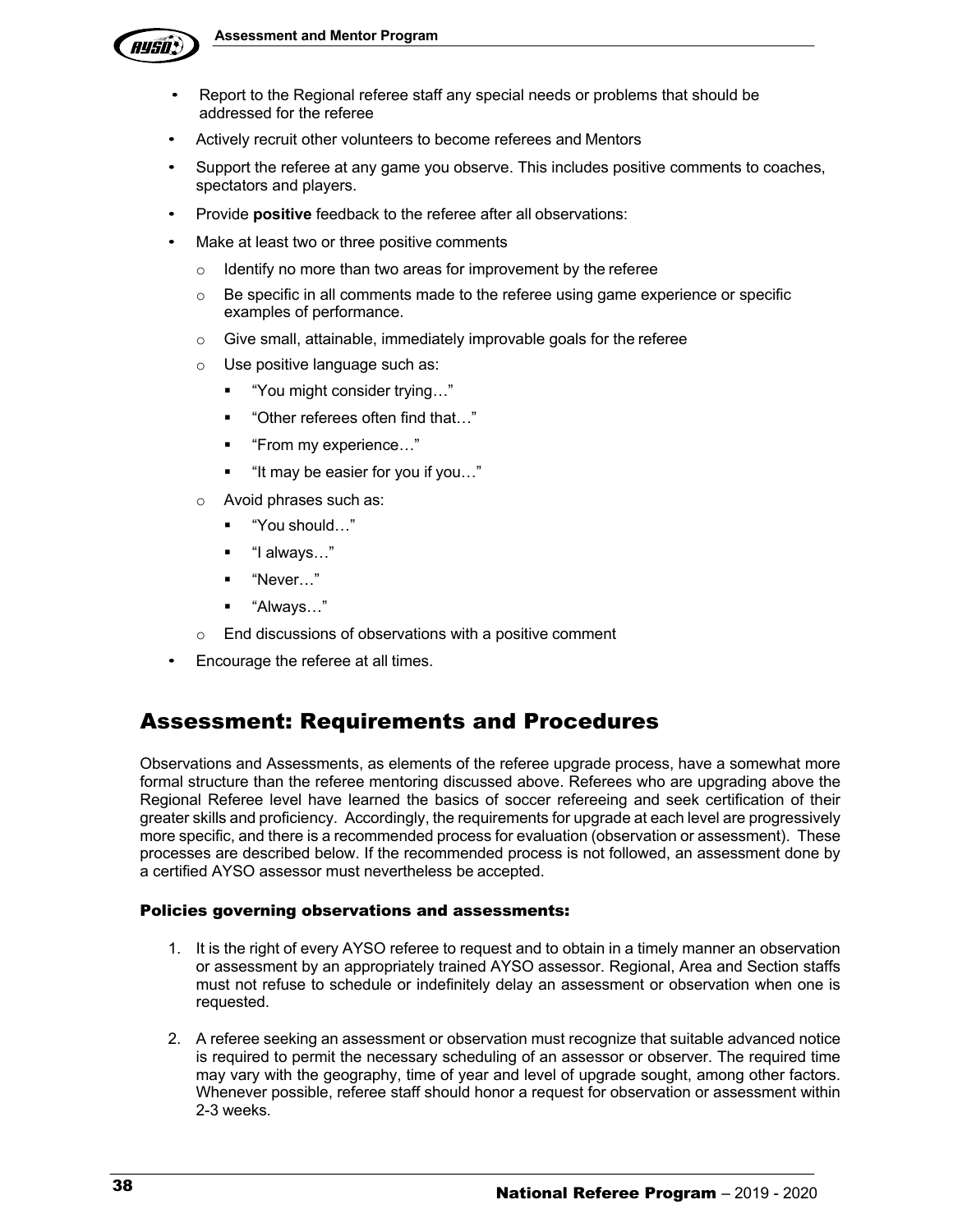

#### Requirements for Observations and Assessments for Upgrade

- *For upgrade to Intermediate Referee:* One observation as referee in a 12U game. The game should be of regular AYSO length.
- *For upgrade to Advanced Referee:* One assessment as referee and one as an assistant referee in a 14U or above game. The game should be of regular AYSO length (preferred) or a game with each half not less than 30 minutes in duration (acceptable). Non-AYSO matches are acceptable as long as the game is refereed using the diagonal system of control and meets the minimum duration requirement.
- *For upgrade to National Referee:* Two assessments as referee and one as an assistant referee in 19Ugames. When 19Ugames are not available, 16U games may be used for assessment with the approval of the SDA or SRA. The game should be of regular AYSO length or a game with each half not less than 30 minutes in duration. Non-AYSO games are acceptable as long as the game is refereed using the diagonal system of control and meets the minimum duration requirement.

#### Required Process for Assigning an Assessor and Scheduling an Assessment:

- 1. To request an assessment, a referee should contact the RDA or RRA of the Region where the referee is registered. The RDA/RRA may coordinate the assessment or may delegate the coordination of the assessment to another individual, such as an Area or Section referee staff member.
- 2. Assessments for Advanced Referee candidates:
	- a. Whenever possible, the assessment should be performed by an assessor who is not active in the Region where the candidate is registered.
	- b. If the assessment will occur within the Area where the candidate is registered, the assessment coordinator must contact the referee's home ADA (or ARA or a designee) who assigns a Referee Assessor or National Referee Assessor.
	- c. If the assessment will occur outside the Area where the candidate is registered but within the Section where the candidate is registered, the assessment coordinator must notify the SDA (or SRA or a designee). The SDA (or SRA or designee) has responsibility for ensuring coordination between the relevant staffs of the candidate's Area and the Area in which the assessment will occur. In particular, the assignment of the assessor may more logically be handled by the staff of the Area in which the assessment will occur, working in collaboration with the candidate's Areastaff.
	- d. If the assessment will occur outside the Section where the candidate is registered:
		- i. The assessor is assigned by the designated Area referee staff member of the Area in which the assessment will occur.
		- i. The candidate's ADA (or ARA) is informed in advance of the assessment by the assessor assigner where the assessment is to be conducted.
		- ii. The candidate's ADA (or ARA or designee) should work closely with the assessor assigner to provide information that is pertinent to the assignment of an assessor.
- 3. Assessments for National Referee candidates:
	- a. Whenever possible, the assessment should be performed by an assessor who is not active in the Area where the candidate is registered.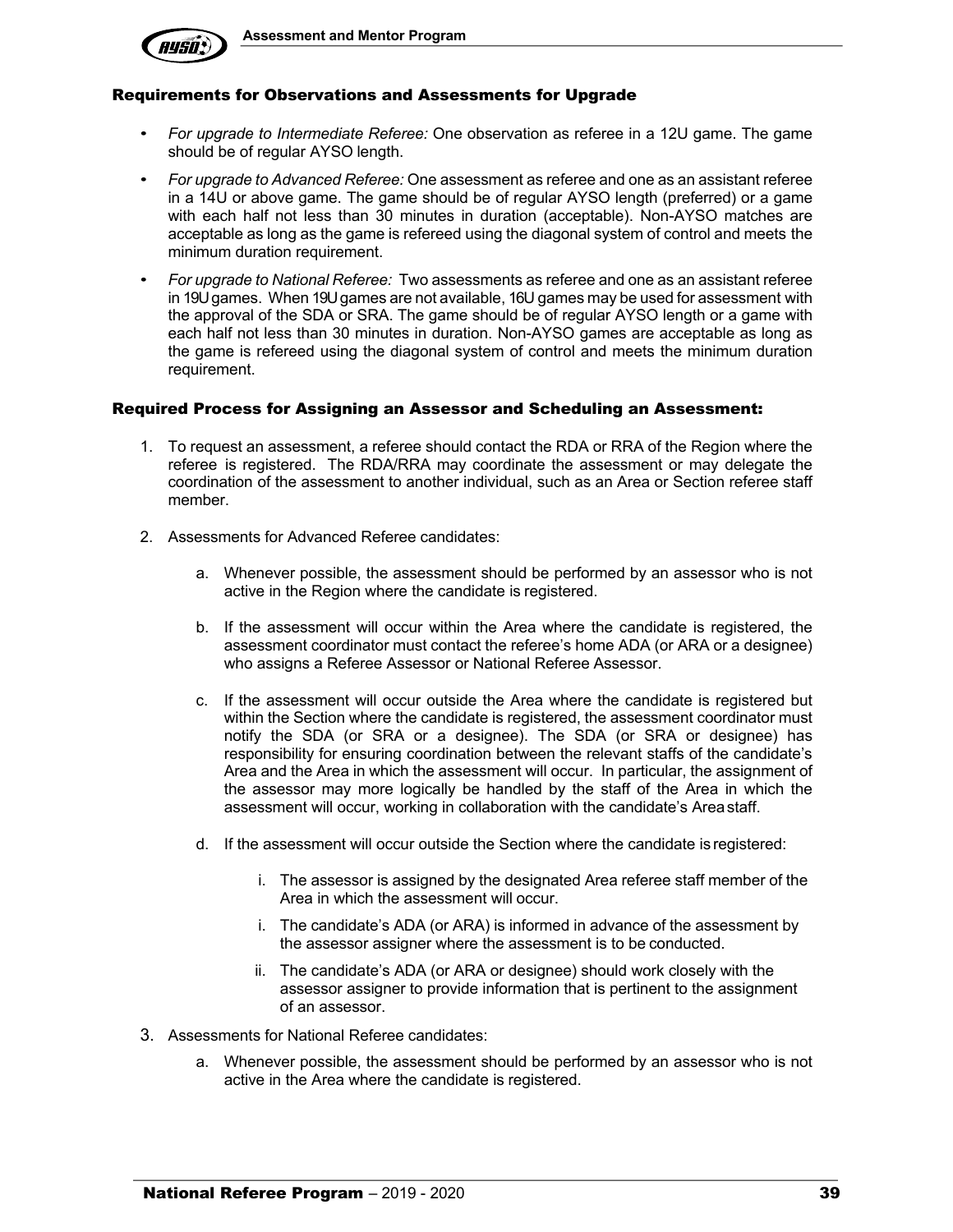

- b. If the assessment will occur within the Section where the candidate is registered, the assessment coordinator must contact the referee's SDA (or SRA or a designee) who assigns a National Referee Assessor. The SDA (or SRA or designee) responsibility for ensuring coordination between the relevant staffs of the candidate's Area and of the Area in which the assessment will occur.
- c. If the assessment will occur outside the Section where the candidate isregistered:
	- iii. The assessor is assigned by the designated Section referee staff member of the Section in which the assessment will occur.
	- iv. The candidate's SDA (or SRA) is informed in advance of the assessment by the assessor assigner where the assessment is to be conducted.
	- v. The SDA (or SRA or designee) from the candidate's Section should work closely with the assessor assigner to provide information that is pertinent to the assignment of an assessor.
- 4. Wherever possible the following conditions should be observed for assessments forupgrade:
	- a. The candidate should not be assigned a game immediately before or after the game to be assessed.
	- b. If being assessed as the referee, the candidate should be allowed to pick the other members of the officiating team.
	- c. If being assessed as the referee, the candidate's assistant referees should not be assigned a game immediately preceding or following the assessment game. The candidate should have the option of having the assistant referees available for part or all of the assessment debriefing.
	- d. Game time, location and names and contact information of assistant referees should be provided to the candidate well in advance of the game.

### Assessment: Assessor Techniques and Procedures

The techniques and procedures used by the assessor are critical to the outcome of the evaluation. The way an assessor approaches and communicates with a candidate and the efficiency with which the assessor conducts the process can determine the evaluations' success or failure. It is essential that the referee being assessed feels that the assessor's comments are worthwhile.

#### **Assessor Expectations of Candidate Performance**

Assessors must understand that candidates for upgrade are at the upper end of the skills required at their *current* certification level and at the lower end of the skills required for the level they are being assessed. Therefore, candidates should not be expected to perform at the highest possible level of the certification for which they are being assessed. An Advanced Referee candidate with a total of 50 games experience with 10 games at the 14U level should not be expected to perform with the same level of competence as an Advanced Referee with 90 games experience and 30 games in 16U games. Similarly, a National Referee candidate cannot be expected to perform at a level equal to a referee with many years of 19U experience. As with any benchmark of proficiency, continued growth through experience is expected as referees mature professionally.

#### **Forms**

The AYSOvolunteers.org website has forms for assessment and observation:

- Referee Assessor Upgrade Application
- Assessment Field Worksheet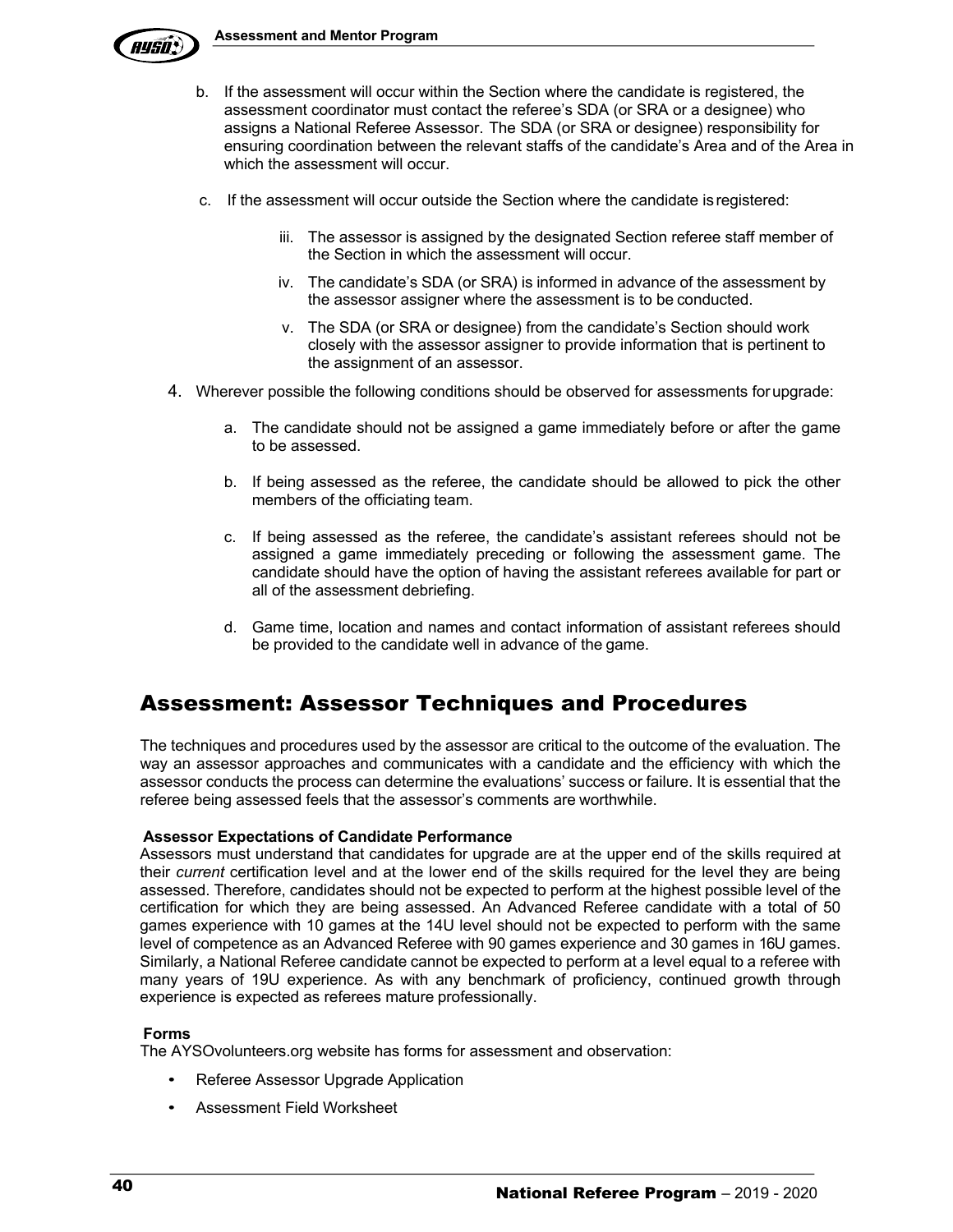

- Referee Assessment Checklist
- Referee Observation Worksheet
- Assessment Verification Form
- Assistant Referee Assessment Checklist
- Assessment Feedback Form
- Referee Physical Fitness Test

#### **Assessor Techniques and Guidelines**

Assessors should observe the following practices, which generally apply to both assessments and observations (see specific exceptions in the section "Concerning Observations", p. 44).

#### **Pre-Game**

- Contact the referee team before match and review ground rules. For instance, determine if the entire referee team is to be assessed or only a particular candidate.
- Verify name of referee to be assessed and time and place of match.
- Arrive at the match at least 30 minutes before the start time.
- Dress conservatively and inconspicuously (do not wear a referee uniform or anything that identifies an assessor).
- Ensure all assessment forms are available and brought to the game.
- Remember what the goals and objectives of the assessment are.
- Review the assessment criteria and understand the standard.
- Observe the teams' and coaches' pre-game activities
- Observe but do not contribute to the referees' pre-game conference.
- Observe but do not interfere with player pre-game instructions by referee.

#### **During the Game**

- Observe the entire game:
	- $\circ$  The first 5 or 10 minutes of each half will set the tone for that half.
	- $\circ$  The last 5-10 minutes of each half may become challenging to both the referee and the players as fatigue sets in and if the players feel pressure to score.
- Avoid personal prejudices and showing any negative reactions.
- The referee's style may differ from yours.
- The referee's judgment may be different from yours.
- Don't judge the referee's performance strictly on your view of an incident.
- Don't be influenced by any over-reaction of players, coaches or spectators.
- Avoid conversing or socializing with or responding to questions asked by players, coaches, or spectators.
- Take good, specific game notes.
- Feel free to move around the field but stay inconspicuous.
- Evaluate overall performance of the referee and do not overemphasize minor points.
- Refrain from interfering with the referee team while the match is in progress. In particular, do not interfere with the referee team's half-time discussions.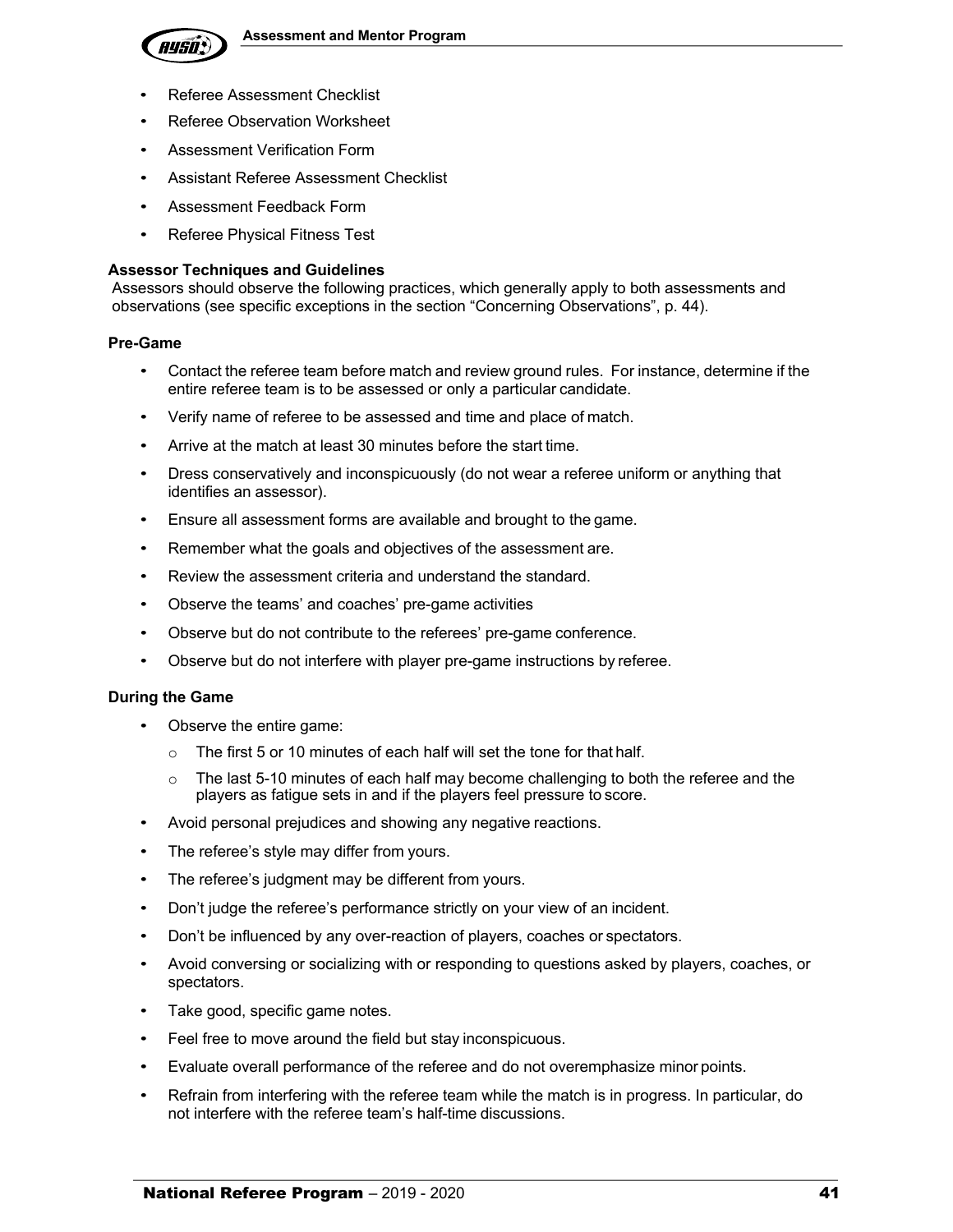

#### **After the Game**

- Allow the referee team to complete their post-game duties. This is a good time to review your notes and decide what you will discuss.
- Greet the referee team with a smile and a friendly word of thanks. Give them time to "cool down".
- Quickly establish a peer or consulting relationship.
- Avoid showing any reaction to the outcome of the match.
- When the referee team is ready, move to a comfortable, quietand reasonably private area.
- Allow the candidate(s) to complete the self-evaluation portion of the Assessment Verification Form.
- Using the Referee Assessment Checklist, a Field Worksheet, or other notes conduct the postgame interview (see "Thoughts on Assessment and Suggestions for Assessors", p. 54).
- If only one member of the team is being assessed and if you are asked to do so, quickly identify strengths and areas for improvement of the other members of the team and excuse them from further involvement unless agreed otherwise.
- Leave adequate time for discussion.
- Address the key strengths of the candidate. This is critical if the candidate is to perceive the experience positively. Substantiate with specific incidents in the match. No matter how poorly the referee performed, always find something positive to say.
- Respond to the referee's self-evaluation. Ask "How do you think you did?" and listen carefully to the response before offering your own opinion.
- Identify no more than three areas for improvement. Again use specific incidents to substantiate. Be frank, positive, constructive and encouraging. Do not dwell on what you perceive as mistakes. Try to pick things that can be improved in the very next game. Offer concrete, specific suggestions for improvement.
- Stay away from "always" and "never." Use phrases like:
	- o In my opinion …
	- o I believe ...
	- o From my perspective ...
	- $\circ$  The way I see it ...
	- o You might think about …
	- o You could …
	- o Others have ...
	- o Another way to accomplish …
- Use the interview as a teaching and learning experience. Involve the candidate in the discussion using questions like these:
	- o How do you see this?
	- o What do you think about …?
	- $\circ$  How might you do this differently in the future?
	- o What happened during a specific incident?
	- o Were there any moments in the match that challenged you more than others?
	- o Which players needed the most watching and why?
	- o How did the tactics of the teams challenge your game control?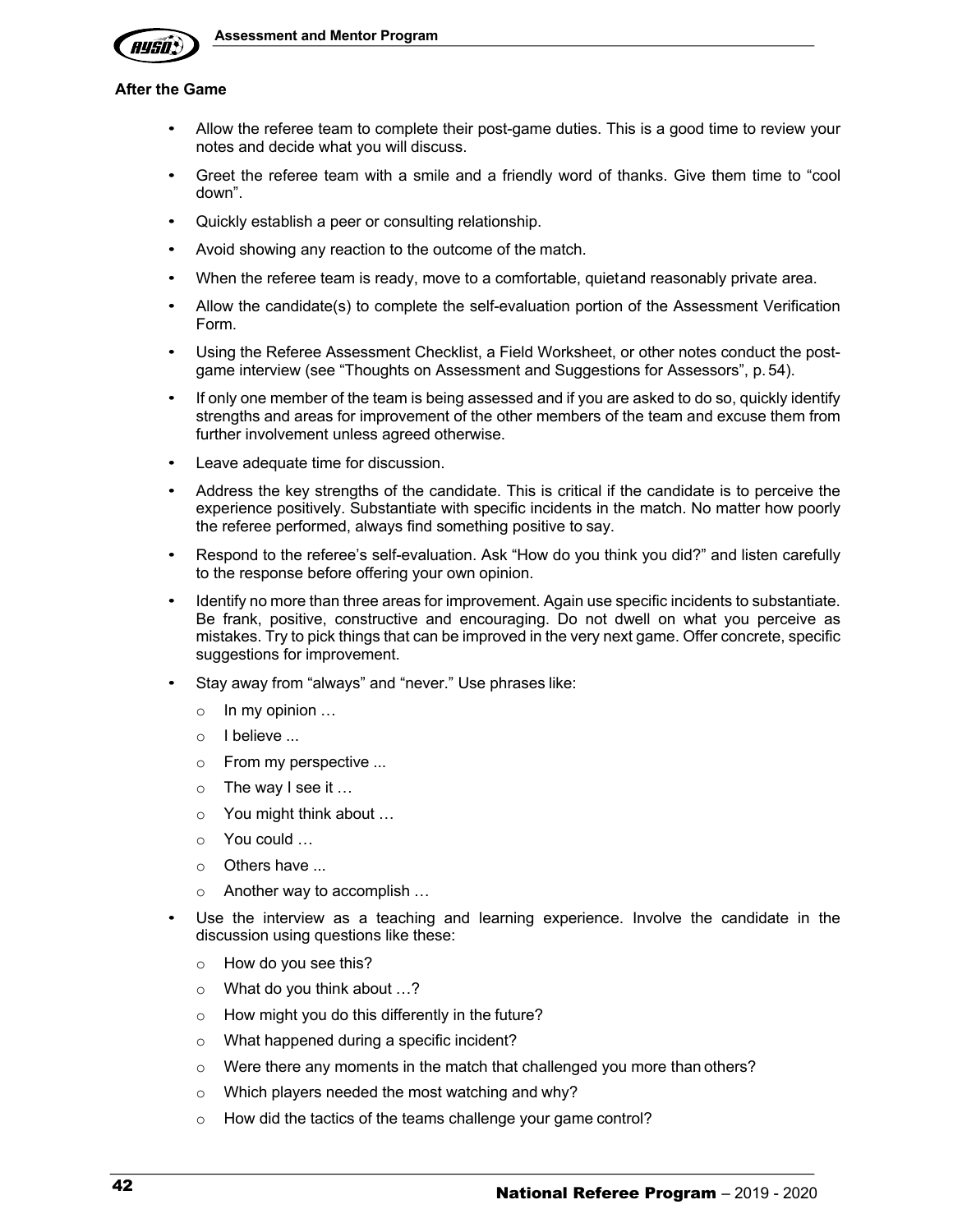

- $\circ$  What were the key times in the match that you felt were "moments of truth"?
- $\circ$  Close by politely stating your recommendation and with a handshake. It is important that, whatever the recommendation, the candidate leave the interview feeling good about the experience and ready to continue to officiate. It is also important that the candidate understand the basis for your recommendation.
- Complete all assessment the forms, sign and give to the candidate for further processing. If your recommendation is positive, sign the candidate's AYSO Application for Referee Certification form. Retain the lower half of the Assessment Verification Form for your records.
- Provide the candidate with an Assessment Feedback Form and encourage the referee to complete and submit the evaluation.
- Keep the assessment confidential. Referee Administrators are the only persons other than the referee team who need to know your findings.

#### **After the Assessment: Follow-up**

- Send written evaluation as confirmation of discussion
- Phone for questions
- Offer yourself as a resource
- Help develop an action plan
- Make sure that the referee knows that you and AYSO have the resources to help him or her get better and to enjoy the experience. Good post-assessment activities can help ensure that your comments and constructive criticism are applied to the benefit of all.

#### **Communication and Attitude of the Assessor**

- Assessors must display integrity, professionalism and cordiality
- Assessors must convey a sense of friendly persuasion to the referee being evaluated
- Referees being assessed must never be made to feel inferior or put down in any way
- Feedback must be positive and constructive advice not instructions or commands
- Referees must be given an opportunity to explain the circumstances of incidents from their point of view. Assessors must show respect for the referee's opinion.

#### **Concerning Observations**

Observations are unlike assessments for upgrade in several respects:

- An observation does not usually involve a written report. A Referee Observation Worksheet is available to the observer.
- The Referee Assessor (or Mentor) conducting the observation need not be inconspicuous. If necessary, the Referee Assessor should ensure that the coaches and spectators are aware of his or her presence.
- Mentors may participate with the referee, when necessary, in pre and post-game activities. While not encouraged, limited discussion with the referee may also take place during the halftime.

As part of the certification process for Intermediate Referee upgrade, an observation of a candidate's performance is required. During this observation, the candidate is expected to exhibit a significant majority of the skills and proficiencies defined below (see "Observing the Intermediate Referee Candidate", p. 45). If, in the judgment of the observer, the candidate does not fulfill this expectation, the observer should use this as a mentoring opportunity and communicate clearly what skills and proficiencies have been adequately demonstrated and which require further observation, so that the candidate understands how he/she has progressed toward upgrade and what remains to be demonstrated. Ideally, this should be in writing, so as to avoid confusion or ambiguity. Additional observation(s) will need to be conducted in order to demonstrate skills and proficiencies in order to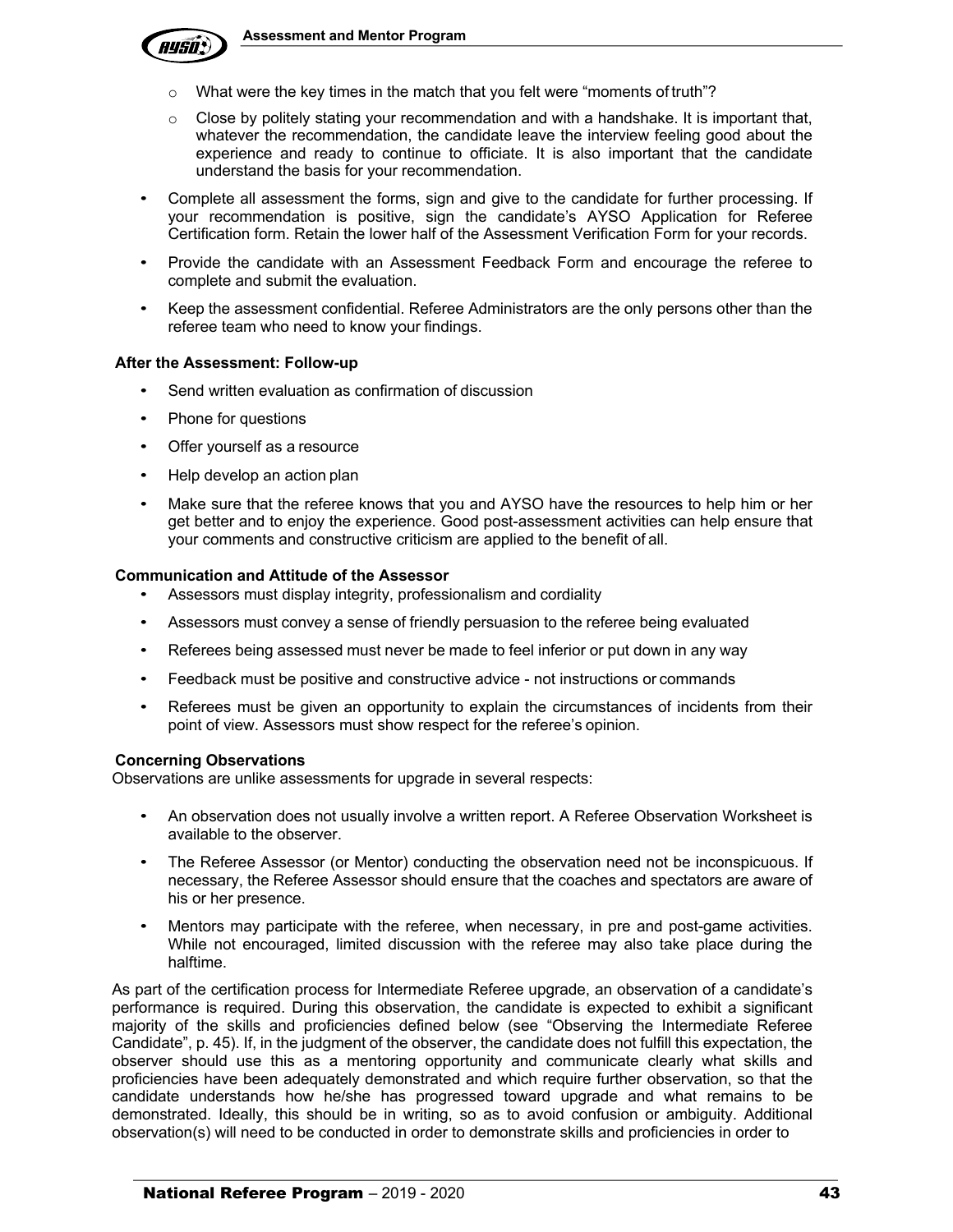

complete this requirement of the upgrade process. The observer should also encourage the candidate to ask for another observation when he/she feels ready.

Observers must remember their objective is to help a candidate meet expectations, not to create a barrier to upgrade. In particular, an observation is a less formal evaluation than an assessment. Observers must not unreasonably require a second observation and should do so only if they observe a significant gap between the skills and proficiencies expected of Intermediate Referees and those demonstrated by the candidate.

An observation, like an assessment, should be a positive, win-win experience. There **must** always be a post-game discussion with the referee.

### Assessment: Field Observation Narratives

This section describes the skills and proficiencies that candidates for upgrade are expected to demonstrate.

#### Observing the Intermediate Referee Candidate

Recognize that candidates are being advised on the elements to successfully referee a typical regular season AYSO 12U game. The observation should focus mainly on the abilities necessary to officiate matches beyond the basic level, which are more physically demanding and challenging. The candidate should be given feedback on his performance as an entry level Intermediate Referee.

#### Appearance

The Intermediate Referee candidates should arrive at the game properly attired and have the required equipment.

#### Pre-Game

Intermediate Referee candidates should:

- arrive at the game at least 30 minutes before it starts, be properly equipped and be ready to walk onto the field
- administer the field, players and field equipment inspection
- provide simple but acceptable pre-game instructions to the assistant referees
- demonstrate acceptable techniques during the coin toss and leadership in acquiring game cards and game ball
- properly position themselves for the kick-off and direct the referee team and the players as to their position for the kick-off

#### Fitness

In general, candidates:

- keep up with play while traveling the diagonal
- sprint as required
- demonstrate the rudiments of anticipating play

#### Attitude

Candidates:

- should practice the "AYSO Team" philosophy at all times
- should be friendly and accommodating to fellow referees, players and coaches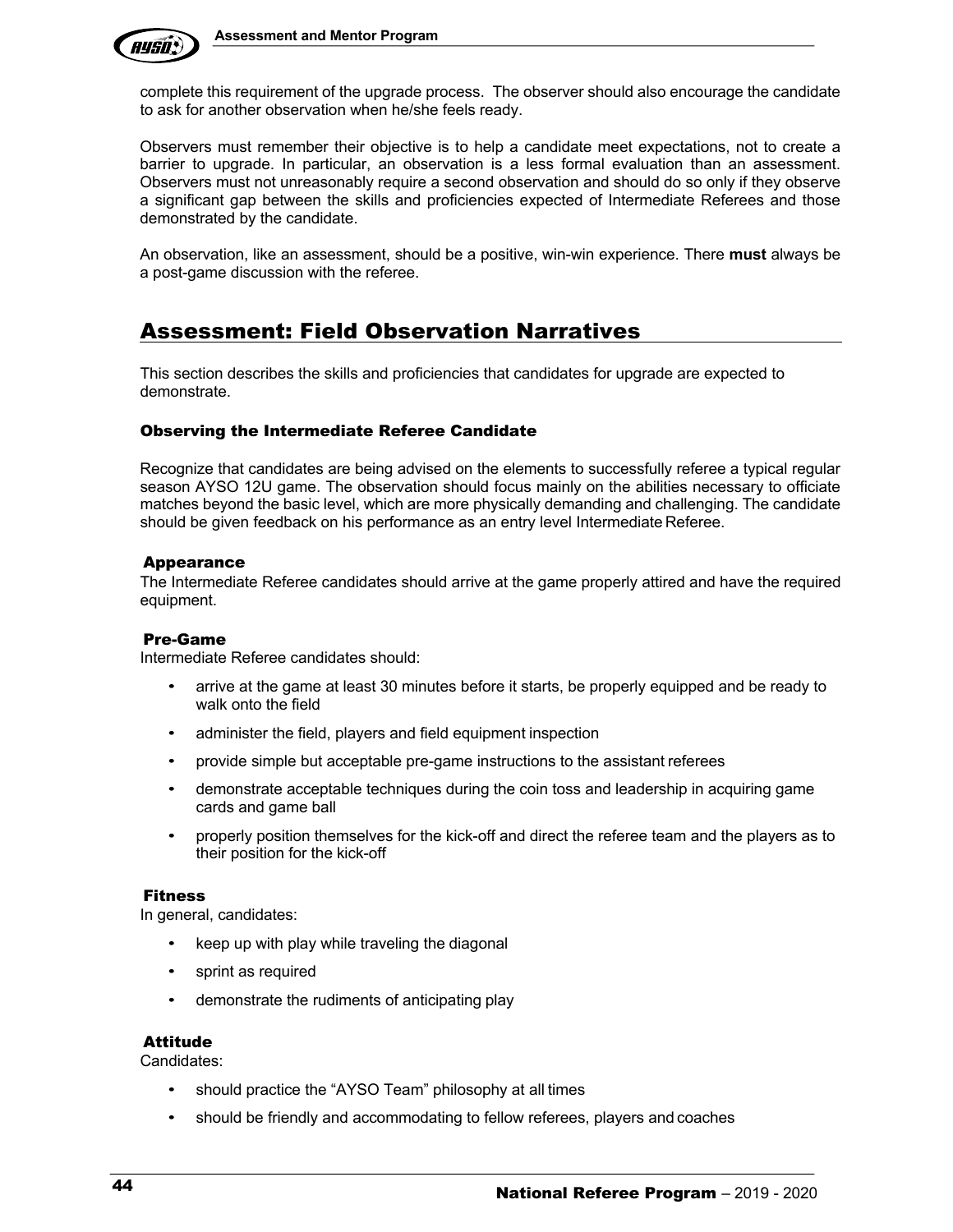

may indicate some nervousness but should demonstrate an aura of authority

#### Courage, character and consistency

Candidates are expected to:

- demonstrate willingness to call fouls equally for both teams when they occur
- be capable of recognizing and dealing firmly with any challenges to their authority on or off the field and interference from the sidelines

#### Positioning, mechanics and signals

Candidates are expected to:

- demonstrate knowledge of the operation of the diagonal system of control
- position themselves correctly in advance of restarts
- direct assistant referees to preferred positions during a restart by the attacking team near the opponent's goal
- orient themselves in a manner that maximizes their eye contact with their assistant referees
- indicate their awareness of proper restart signals and show a measure of professionalism while executing them
- use the whistle in a manner that reflects the seriousness of the offense

#### Accuracy of decisions

Candidates are expected to:

- consistently recognize and whistle fouls which occur in a typical regular season AYSO 12U game including DFK and IFK fouls
- recognize the difference between offside position and offside participation
- apply the proper penalties and restarts

#### Control

Candidates are expected to demonstrate that they have control of the game at all times by:

- starting and stopping the game on time
- stopping and starting quarters and halves on time
- controlling substitutions
- handling injuries
- being aware of the readiness of players and the assistant referees
- providing sufficient whistle signal level so that players are aware that the referee has made a call

#### Conclusion

To satisfy the field certification requirements at the Intermediate level while refereeing a typical regular season AYSO 12U game, candidates must complete the game and be debriefed by the Referee Assessor or Mentor.

#### Assessing the Advanced Referee Candidate

Recognize that candidate is being critiqued on his or her ability to successfully perform as a referee and or assistant referee in a typical regular season AYSO 14U game. The assessment should focus on the candidate's ability to officiate beyond the Intermediate level sufficiently well to handle most AYSO matches with skill equal to an entry-level Advanced Referee. See: Assessor Expectations of Candidate Performance on p. 40.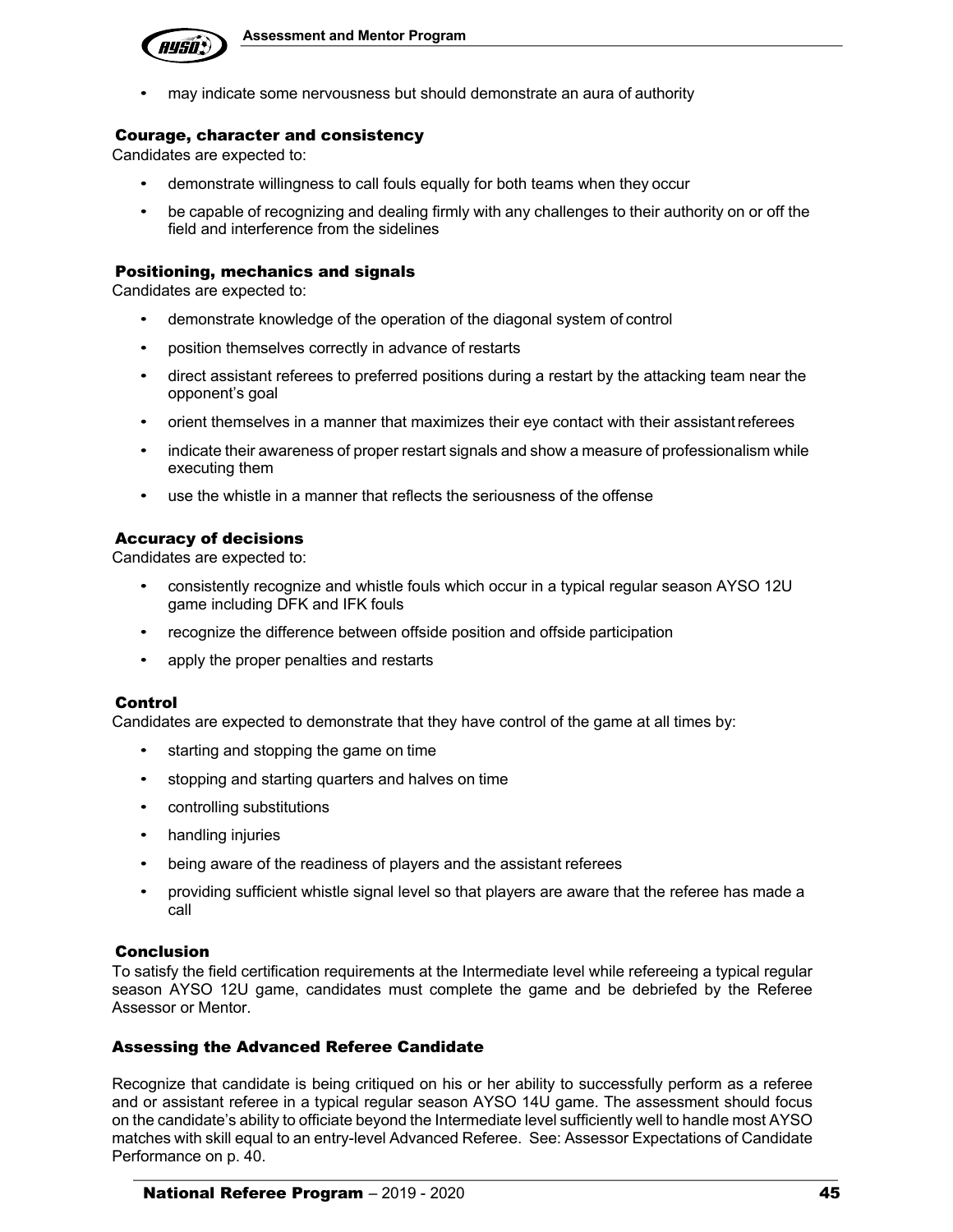

#### **Appearance**

Advanced Referee candidates are expected to arrive at the game properly attired and have the required equipment.

#### **Pre-Game**

Advanced Referee candidates are expected to:

- arrive at the game at least 30 minutes before it starts, be properly equipped and be ready to walk onto the field
- administer the field, players and field equipment inspection and require correction or marking of unsafe conditions before the game is allowed to begin
- provide general, but acceptable pre-game instructions to their assistant referees that include: positioning and signaling on restarts, offside and goal
- provide acceptable techniques during the coin toss and leadership in acquiring game cards and game ball
- properly position themselves for kick-off and verify proper position of players and assistant referees for kick-off

#### **Fitness**

In general, candidates are expected to:

- be within 15-20 yards of play
- generally travel the diagonal while demonstrating their ability to cover the extremes of the field when required
- sprint as required
- demonstrate their ability to anticipate play by positioning themselves in advance ofplay

#### **Attitude**

Candidates are expected to:

- practice the "AYSO Team" philosophy at all times
- be friendly and accommodating to fellow referees, players and coaches including introducing assistant referees to team captains during the coin toss
- demonstrate confidence and be perceived by players and coaches to be confident
- control the game at all times

#### **Courage, character and consistency**

Candidates are expected to:

- demonstrate willingness to call fouls equally for both teams when they occur
- be capable of recognizing and dealing firmly with any challenges to their authority on or off the field and interference from the sidelines

#### **Positioning, mechanics and signals**

Candidates are expected to:

- demonstrate knowledge of the operation of the diagonal system of control and when it is appropriate, to deviate from the diagonal to follow play
- position themselves correctly in advance of restarts
- consistently orient themselves in a manner that maximizes their eye contact with their assistant referees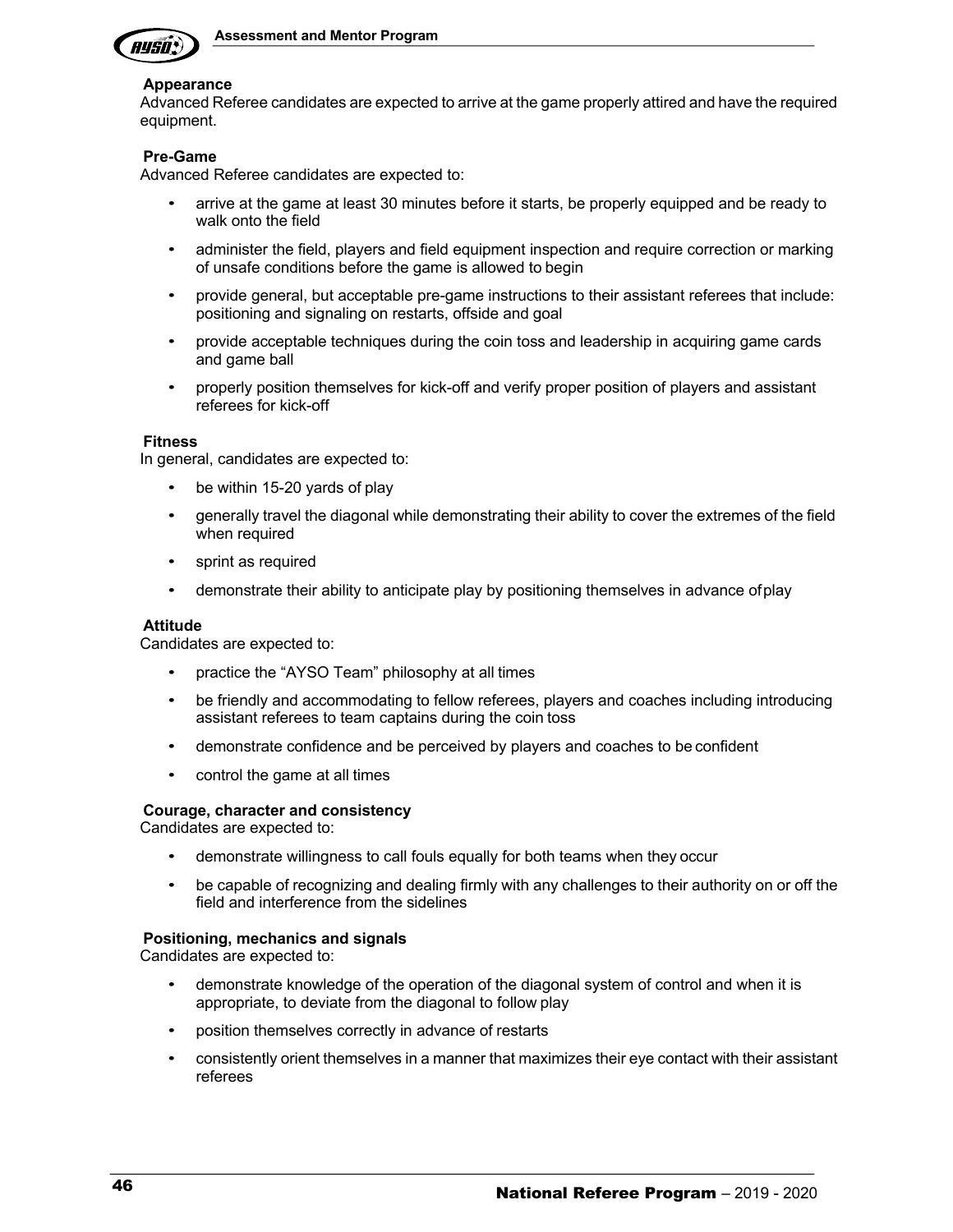

- indicate their awareness of proper restart signals and show a measure of professionalism while executing them
- use the whistle in a manner that reflects the seriousness of the call

#### **Accuracy of decisions**

Candidates are expected to:

- recognize and whistle less obvious as well as obvious fouls
- have no difficulty distinguishing between DFK and IFK fouls
- distinguish between offside position and offside participation
- apply the proper penalties and restarts
- demonstrate the use of advantage

#### **Control**

Candidates are expected to demonstrate that they have control of the game at all times by:

- starting and stopping the game on time
- stopping and starting quarters and halves on time
- controlling substitutions
- handling injuries
- being aware of the readiness of players and the assistant referees
- providing sufficient whistle signal level so that players are aware that the referee has made a call

#### **Conclusion**

To satisfy the field certification requirements at the Advanced level while refereeing a typical regular season AYSO 14U game, candidates are expected to be mostly successful in demonstrating:

- knowledge of the Laws
- proper application of the Law
- the mechanics of the diagonal system of control
- proper positioning for restarts

#### Assessing the Advanced Referee Candidate as Assistant Referee

Recognize that the candidate is being critiqued on his or her ability to successfully perform as assistant referees in a typical regular season AYSO 14U game. The assessment should focus on the candidate's ability to officiate beyond the Intermediate level to successfully handle most AYSO matches as an assistant referee. See: Assessor Expectations of Candidate Performance on p. 40.

#### **Appearance**

Advanced Assistant Referee candidates are expected to arrive at the game properly attired and have the required equipment.

#### **Pre-Game**

Advanced Assistant Referee candidates are expected to:

- arrive at the game at least 30 minutes before it starts, be properly equipped and be ready to walk onto the field
- in response to direction from the referee, inspect players and field equipment
- be attentive to the referee's pre-game instructions and when in doubt, ask questions
- assume proper position for the kick-off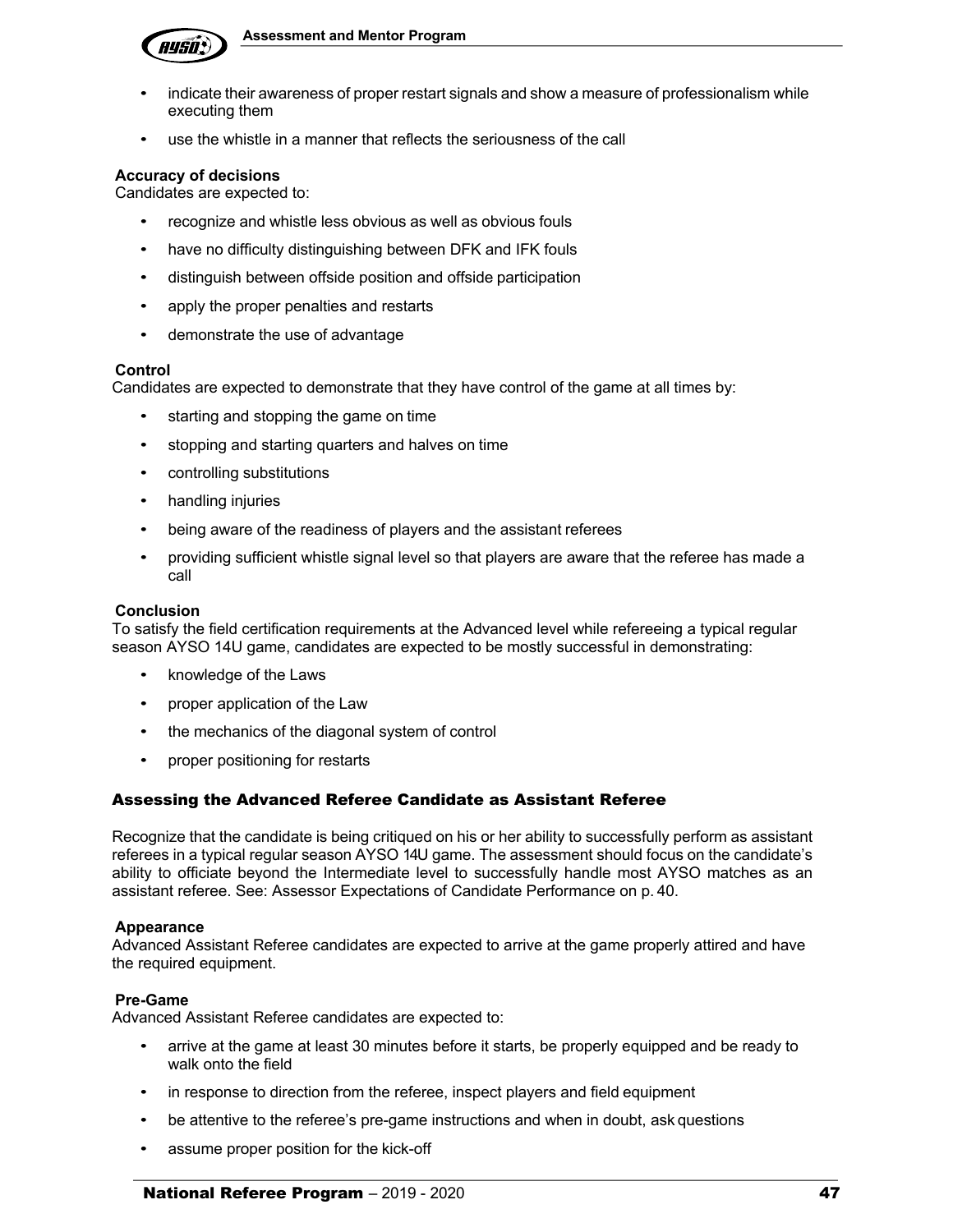

#### **Fitness**

In general, candidates are expected to:

- maintain a position opposite the second to last defender
- sprint and side-step as required
- demonstrate their ability to anticipate play by positioning themselves in advance ofplay
- correctly position themselves for restarts

#### **Attitude**

Candidates are expected to:

- practice the "AYSO Team" philosophy at all times
- exhibit an appropriate professional attitude and a spirit of cooperation and support for the referee team

#### **Courage, character and consistency**

Candidates are expected to:

- maintain their composure and attention to their responsibilities
- demonstrate a willingness to make consistently fair and unbiased decisions

#### **Positioning, mechanics and signals**

Candidates are expected to:

- demonstrate their knowledge of the operation of the diagonal system of control
- correctly position themselves in a manner that maximizes their eye contact with thereferee
- correctly position themselves in advance of restarts
- indicate their awareness of proper restart signals and show a measure of professionalism while executing them
- maintain the flag unfurled and on the field side while moving up and down the field

#### **Assistance: Offside, Goal line and Touch line**

Candidates are expected to:

- provide timely and accurate assistance to the referee for ball out of play across the touch line or goal line and indicate the proper restart required
- provide accurate assistance for offside calls (participating players)

#### **Assistance: Fouls and misconduct**

Candidates must:

- indicate a willingness to flag infractions that are out of view of the referee
- ask for support when sideline interference is interrupting the game and their concentration

#### **Conclusion**

To satisfy the field certification requirements at the Advanced level while refereeing a typical regular season AYSO 14U game, candidates are expected to be mostly successful in demonstrating:

- knowledge of the Laws
- proper application of the Law
- the mechanics of the diagonal system of control
- proper positioning for restarts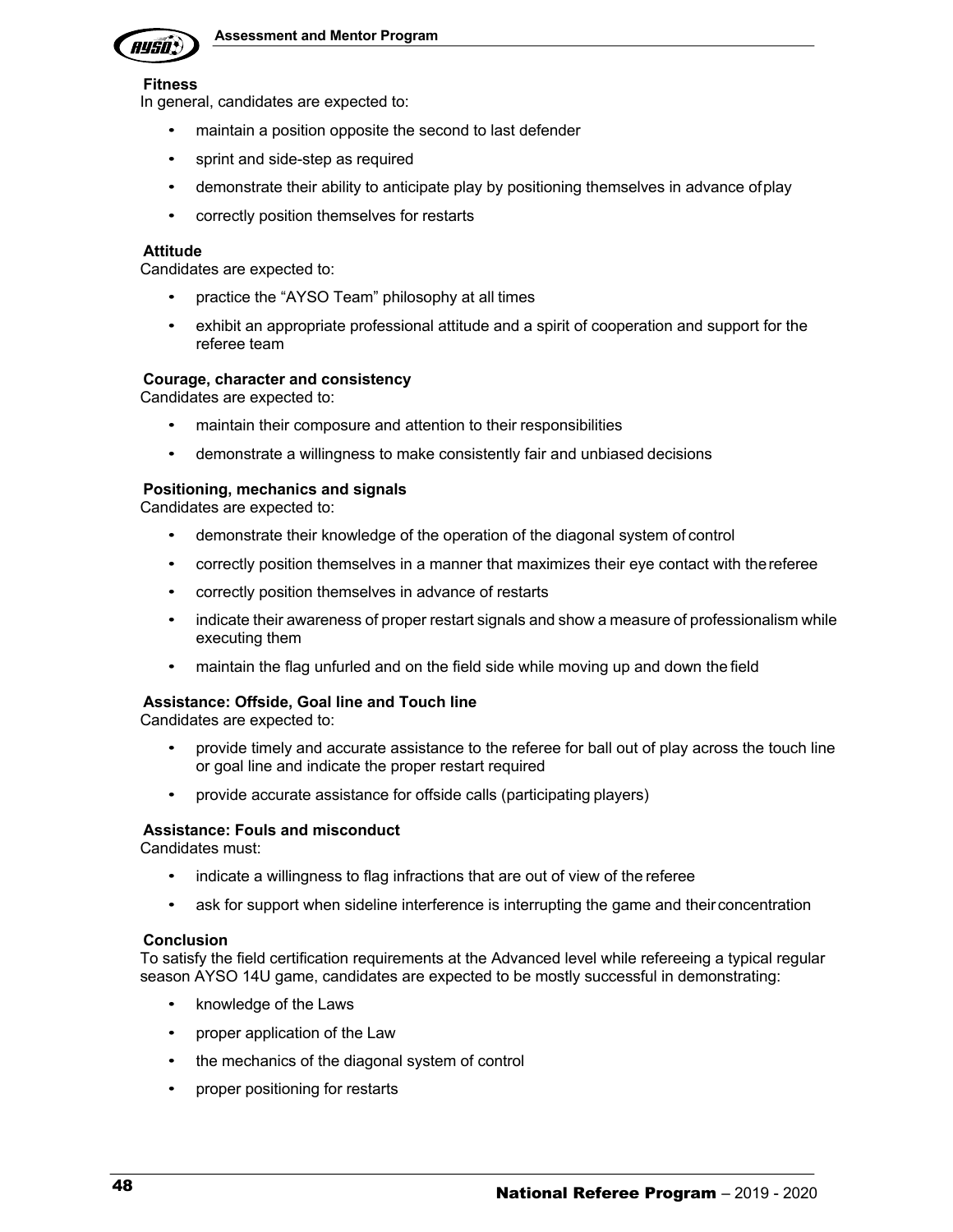

#### Assessing the National Referee Candidate

Recognize that the candidate is being assessed on his ability to successfully referee a typical regular season AYSO 19U game. The assessment should focus mainly on the candidate's basic understanding of the "professional" aspects of refereeing, the application of the spirit and intent of the IFAB *Laws of the*  Game and the intelligent use of the diagonal system of control. The candidate should demonstrate skills equal to an entry-level National Referee. The candidate is not expected to perform at a level that would allow him or her to referee the **most** challenging AYSO game. See: Assessor Expectations of Candidate Performance on p. 40.

#### **Appearance**

National Referee candidates must arrive at the game properly attired and have the required equipment.

#### **Pre-Game**

National Referee candidates:

- should arrive at the game at least 30 minutes before it starts and must be properly equipped and be ready to walk onto the field
- must administer the field, players and field equipment inspection and require correction or marking of unsafe conditions before the game is allowed to begin
- are expected to provide acceptable pre-game instructions to their assistant referees that include:
	- $\circ$  positioning and signaling on restarts, offside, goals and fouls close to the goal line
	- o assigning senior assistant referee, keeping backup time
	- o substitution mechanics
	- $\circ$  entering and leaving the field as a team and meeting at the center during the half-time interval
	- o responsibility following the scoring of a goal
	- o calling fouls in assistant referee's area
	- o responsibility during penalty kicks
	- o show acceptable techniques during the coin toss
	- o exhibit leadership in acquiring game cards and game ball
	- o verify proper position of players and assistant referees for kick-off
	- o assume correct referee position for kick-off

#### **Fitness**

In general, candidates are expected to:

- be within 15 20 yards of play
- generally travel the diagonal while demonstrating their ability to cover the extremes of the field when required
- sprint and back-pedal as required
- demonstrate their ability to anticipate play by positioning themselves in advance ofplay

#### **Attitude**

Candidates must:

- practice the "AYSO Team" philosophy at all times
- be friendly and accommodating to fellow referees, players and coaches including introducing assistant referees to team captains during the coin toss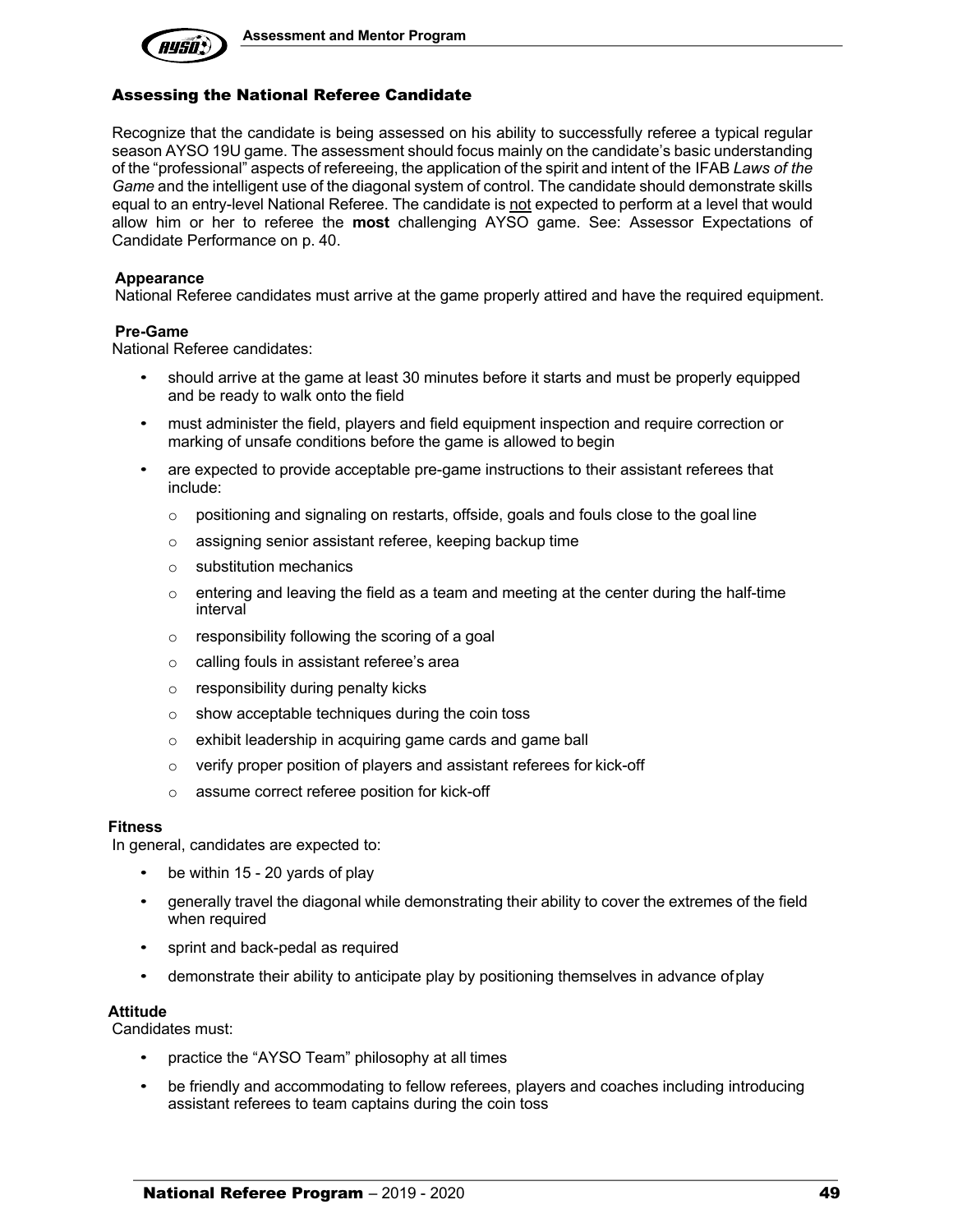

• demonstrate confidence and be perceived by players and coaches to be confident

#### **Courage, character and consistency**

Candidates must:

- demonstrate willingness to call fouls equally for both teams when they occur
- be capable of recognizing and dealing firmly with any challenges to their authority on or off the field and interference from the sidelines

#### **Positioning, mechanics and signals**

Candidates must:

- demonstrate their knowledge of the operation of the diagonal system of control and when it is appropriate, to deviate from the diagonal to follow play
- position themselves correctly in advance of restarts
- be capable of back-pedaling
- direct assistant referees to preferred positions during a restart by the attacking team near the opponent's goal
- consistently orient themselves in a manner that maximizes their eye contact with their assistant referees
- indicate their awareness of proper restart signals and show a measure of professionalism while executing them
- use the whistle in a manner that reflects the seriousness of the offense

#### **Accuracy of decisions**

Candidates:

- should recognize and whistle less obvious as well as obvious fouls
- must have no difficulty distinguishing between DFK and IFK fouls
- should be alert to, and deal with, subtle fouls and with players who *simulate* fouls to attract favorable calls
- should demonstrate the ability to distinguish between fouls and aggressive play
- must distinguish between offside position and offside participation
- must apply the proper penalties and restarts
- should demonstrate the use of advantage

#### **Control**

Candidates must demonstrate that they have control of the game at all times by:

- starting and stopping halves and the game on time
- controlling substitutions
- handling injuries
- being aware of the readiness of players and the assistant referees
- providing sufficient whistle signal level so that players are aware that the referee has made a call
- using dialogue to warn players of pending infractions in lieu of constant whistling
- being aware of and dealing with infractions away from play
- properly managing the required minimum distance on free kicks, corner kicks, and throw ins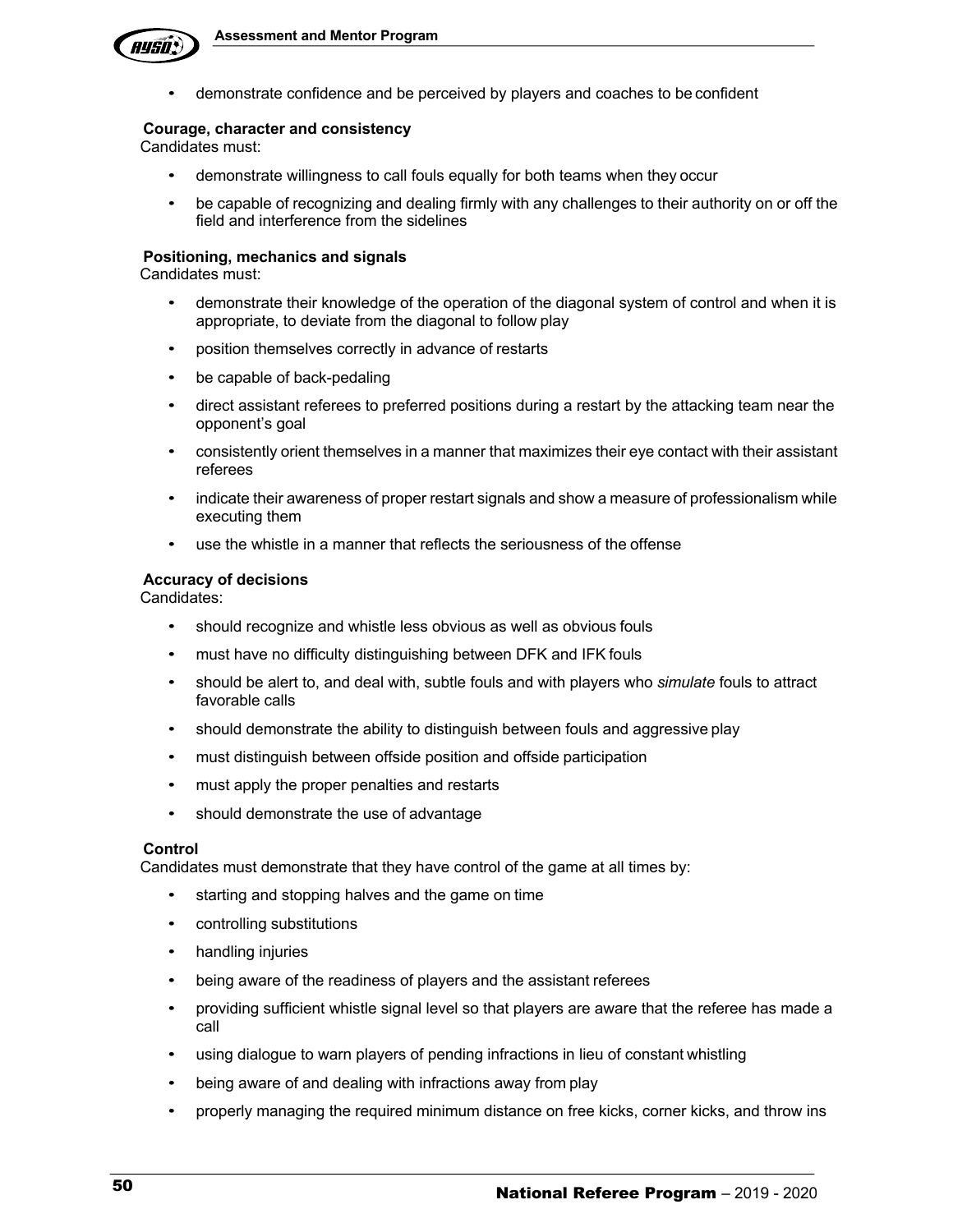

- positioning players for restarts within the penalty area
- providing protection for goalkeeper as well as ensuring proper goalkeeper conduct
- not tolerating time wasting or dissent

#### **Conclusion**

To satisfy the field certification requirements at the National level while refereeing a typical regular season AYSO 19U game, candidates must be successful in demonstrating:

- knowledge of the Laws
- proper application of the Law
- the mechanics of the diagonal system of control
- proper positioning for restarts
- variation of positions as required from reading the game
- maintaining the flow and control of the match
- recognizing and dealing with players who are not in control of themselves
- adjusting referee style to experience and attitude of players for maximum enjoyment forall

#### Assessing the National Referee Candidate as Assistant Referee

Recognize that the candidate is being assessed on his or her ability to successfully perform as assistant referees in a typical regular season AYSO 19U game. The candidate should demonstrate skills equal to an entry-level National Referee acting as an assistant referee. The candidate is not expected to perform at a level that would allow him or her to act as an assistant referee at the **most** challenging AYSO game. See: Assessor Expectations of Candidate Performance on p. 40.

#### **Appearance**

National Assistant Referee candidates must arrive at the game properly attired and have the required equipment.

#### **Pre-Game**

National Assistant Referee candidates:

- should arrive at the game at least 30 minutes before it starts and must be properly equipped and be ready to walk onto the field
- in response to direction from the referee, must inspect players and field equipment
- must be attentive to the referee's pre-game instructions and when in doubt, askquestions
- must assume proper position for the kick-off

#### **Fitness**

In general, candidates must:

- maintain a position opposite the second to last defender unless otherwise directed by the referee
- follow the ball to the goal line
- sprint and side-step as required
- demonstrate their ability to anticipate play by positioning themselves in advance ofplay
- correctly position themselves for restarts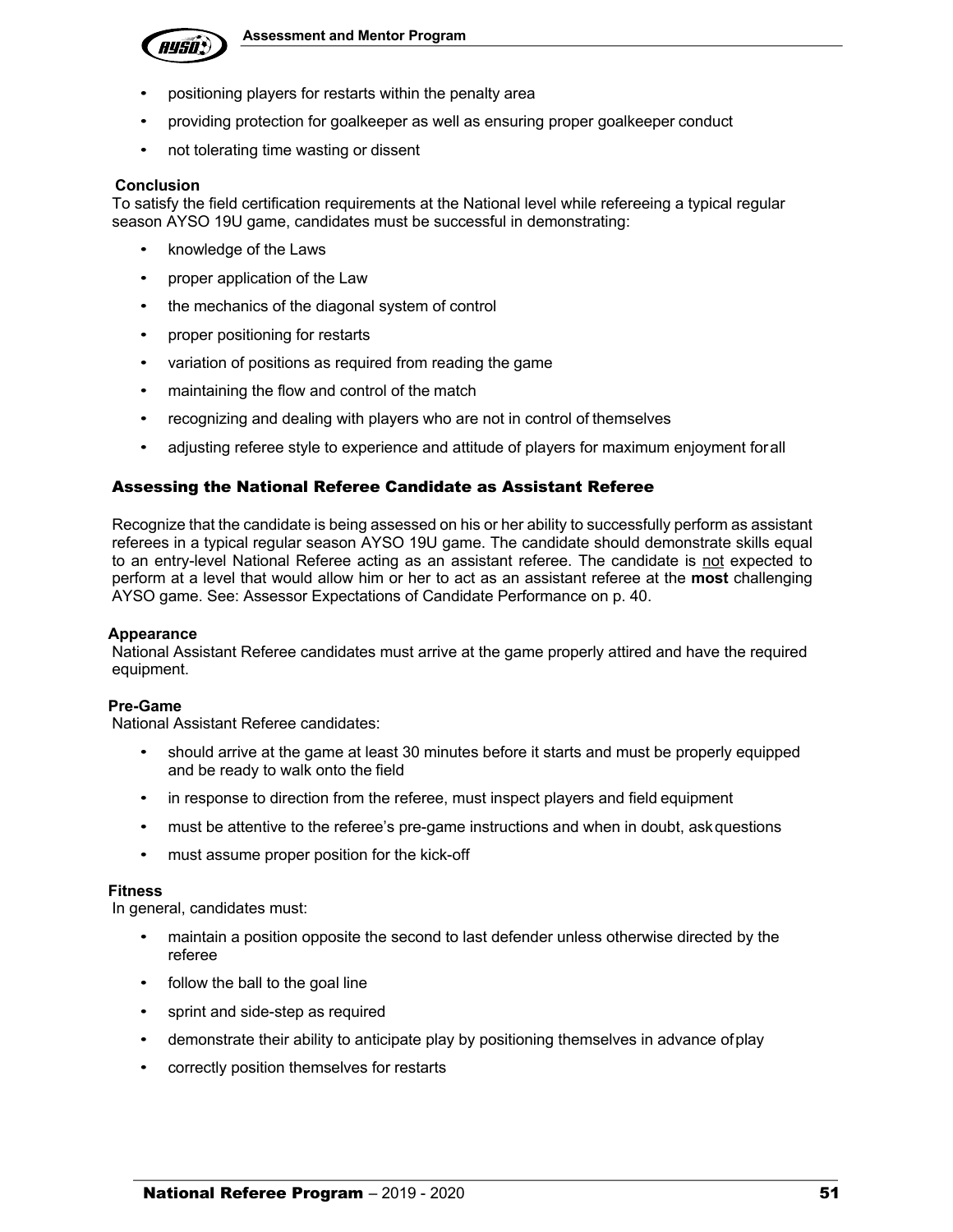

#### **Attitude** Candidates:

- must practice the "AYSO Team" philosophy at all times
- must exhibit an appropriate professional attitude and a spirit of cooperation and support for the referee team
- should assist the referee, not insist
- should maintain an even temperament in the presence of sideline and player criticism or misconduct

#### **Courage, character and consistency**

Candidates must:

- maintain their composure and attention to their responsibilities
- demonstrate a willingness to make consistently fair and unbiased decisions

#### **Positioning, mechanics and signals**

Candidates must:

- demonstrate their knowledge of the operation of the diagonal system of control
- correctly position themselves in a manner that maximizes their eye contact with the referee
- correctly position themselves in advance of restarts
- indicate their awareness of proper restart signals and show a measure of professionalism while executing them
- consistently maintain the flag unfurled and on the field side while moving up and down the field

#### **Assistance: Offside, Goal line and Touch line**

Candidates must:

- provide timely and accurate assistance to the referee for ball out of play across the touch line or goal line and indicate the proper restart required
- in response to the referee's direction, provide "play on" signals for play along the touch line and goal line, and for onside
- provide accurate assistance for offside decisions

#### **Assistance: Fouls and misconduct**

Candidates must:

- indicate a willingness to flag infractions that are out of view of the referee
- ask for support when sideline interference is interrupting the game and their concentration

#### **Conclusion**

To satisfy the field certification requirements at the National level while refereeing a typical regular season AYSO 19U game, candidates must be successful in demonstrating:

- knowledge of the Laws
- application of the Laws
- the mechanics of the Diagonal System of Control
- proper positioning for restarts
- full support for the referee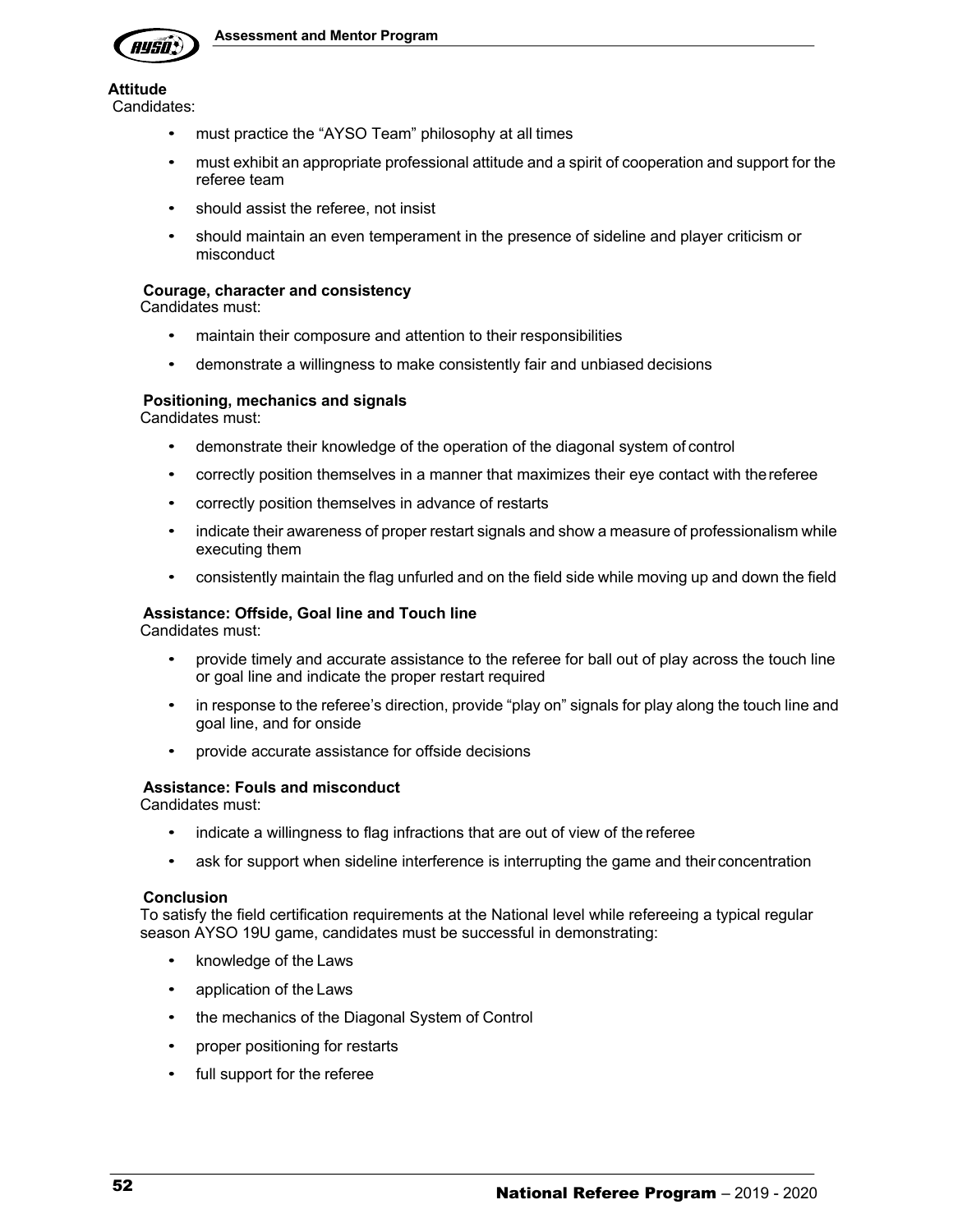

## Training and Development of Assessors

The objective of the AYSO Assessment Program is to provide assistance to Advanced and National Referee candidates in becoming a better referee. The assessor should provide positive, constructive guidance in areas the assessor believes will help make the referee more confident in his performance and enhance the enjoyment of the game for everyone. This principle also applies to the Referee Assessor and National Referee Assessor candidates being mentored to their new grades.

The certification requirements for AYSO referee assessors are listed in the Appendix of this manual. After completing the classroom training requirements, the assessor candidate performs practice assessments under the guidance of an experienced Referee Assessor or National Referee Assessor. These practice assessments provide the assessor candidate the opportunity to demonstrate the attributes of a knowledgeable, positive, caring assessor. Assessor mentors need to be careful when mentoring new assessor candidates to ensure that the referee candidates they are actually observing are not forgotten in the effort to help the assessor candidate in the post-game interviews. To help the referee candidates and the assessor candidates through the sensitivity of the post-games debrief with an assessor candidate, here are some Do's & Don'ts that should be followed by the assessor mentor.

#### **Do's**

- DO remember that you are responsible for setting a positive tone for both the referee and assessor candidate.
- DO spend time with the assessor candidate before meeting with the referee candidate to establish the procedure you intend to use to conduct the evaluation.
- DO get to know the assessor candidate's methods and the techniques the candidate intends to use or is comfortable practicing.
- DO determine whether you need to stand with the assessor candidate during the match or let him observe the game alone. (This applies chiefly to Referee Assessor candidates).
- DO tell the referee candidate that you are mentoring a new assessor candidate so that (s)he will understand why there appear to be two assessors.
- DO record your findings as you would at any assessment.
- DO compare your notes and observations with the assessor candidate at half-time and clarify questionable observations.
- DO be sure that the assessor candidate uses the techniques and guidelines described in this manual (p. 42), especially those relating to the post-game discussion.
- DO ask the assessor candidate how he or she would approach the selected topics with the referee candidate and make appropriate corrections, if necessary.
- Before the interview, DO spend a little extra time privately with the assessor candidate to review the points to be covered and the technique to be used. See if the assessor candidate has been able to identify the personality of the referee candidate and the techniques that will lead to an atmosphere of meaningful exchange between the assessor candidate and the referee candidate.
- DO let the assessor candidate conduct the interview.
- DO help maintain a positive atmosphere and an open, honest discussion of the game observations.
- DO listen carefully to the assessor candidate for any negative approach that might destroy the rapport established.
- After the interview when the referee candidate has left, DO sit with the assessor candidate alone and go over your observations of the assessment. Discuss the various techniques that can be used to understand the referee candidate better and to conduct theinterview.
- DO determine if the assessor candidate should have another mentoring observation.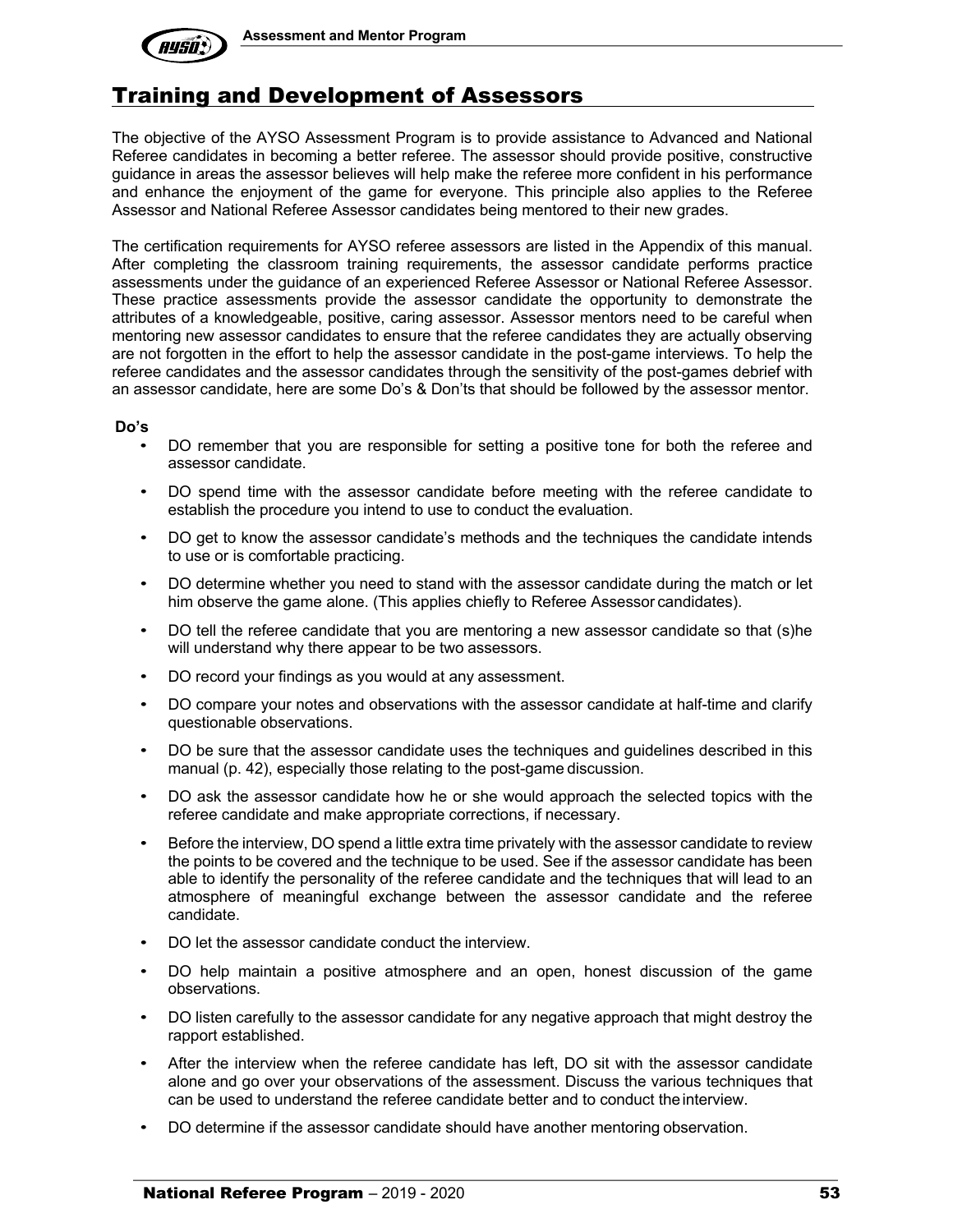

• DO make your recommendations to the appropriate Referee Administrator or Director of Assessment.

#### **Don'ts**

- DON'T gang up on the referee with a two-pronged approach.
- DON'T allow negative comments from the assessor candidate to continue where the referee candidate is obviously becoming discouraged and has stopped listening.
- DON'T dominate the post-game interview with your own observations and assessment knowledge.
- DON'T fail to follow-up with the assessor candidate to answer any questions about the process or any other aspect of the program.

### Thoughts on Assessment and Suggestions for Assessors

#### **The Top Ten Ways to Help Referees Improve**

- 1. Begin with praise and honest appreciation.
- 2. The only facts are the Laws of the Game. Everything else is an opinion, a suggestion, or a thought. Avoid the phrase: "You should..." Instead, use phrases like: "I suggest..." or "Perhaps you can try..." or "To avoid that happening again perhaps you can try..."
- 3. Call attention to mistakes indirectly by citing examples.
- 4. Talk about your own mistakes.
- 5. Ask questions instead of giving directives. For example, ask "How could you handle that differently the next time?"
- 6. Let the referee save face, don't argue.
- 7. Praise the slightest improvement and praise every improvement. Be hearty in your approval and lavish in your praise.
- 8. Use encouragement, make a fault seem easy to correct.
- 9. Assess the game you saw, not the game that might have been.
- 10. Make the referee understanding and accepting of the improvements you suggest.

#### **How to Deliver the Message**

Good assessment will allow referees the opportunity to review areas of strength and areas to strengthen. This means the referee will benefit from a candid assessment of both areas, presented in a positive manner.

The critical issue is how these subjects are addressed. The assessor can address poor performance in a positive way, but must think about how to do so. Consider these possibilities:

- 1. State the positives, but state what is wrong.
- 2. State the negatives, then the positives.
- 3. State how referee can improve and state the positive things (s)he is already doing.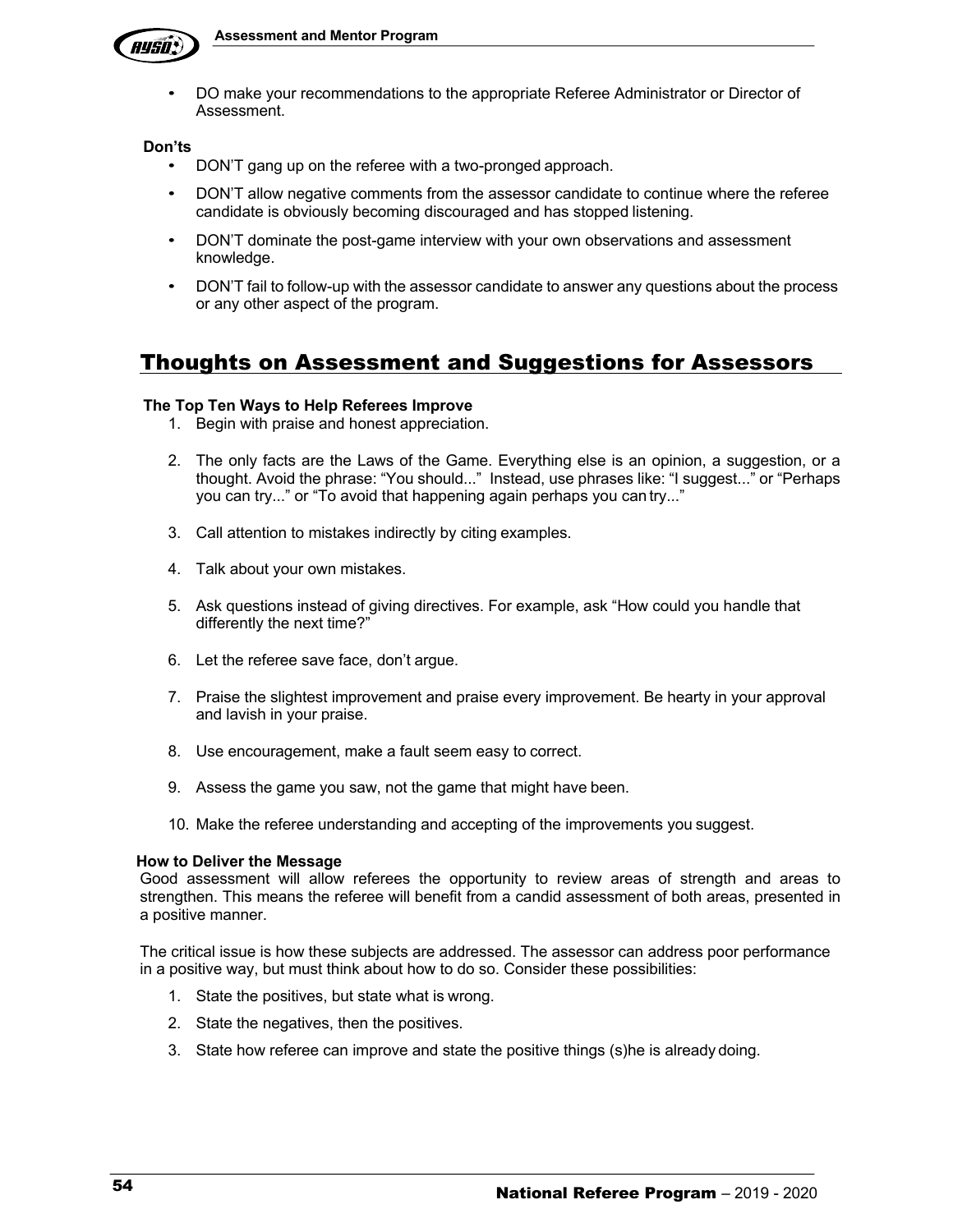

Approach #1 generally results in a negative message because the referee forgets everything that was said before the "but." Approach #2 is better, but risks losing control of the conversation if the referee becomes defensive at a recitation of the negatives. Approach #3 generally works best because the referee's attention is focused on improvement: what can be done in the next game to be better and what can continue that is already good. That is, the focus in on the future, not the past. The purpose of assessment is improvement. Improvement implies the future. One cannot improve the past. One can only use the past as a guide to what might be accomplished in the future.

#### **Reducing Resistance to Change**

Convincing someone to change is almost always difficult. Unless the person sees some benefit to the change, (s)he will be reluctant. Here are some ideas to help encourage positive change. While couched in general terms, they are specifically relevant for assessors.

- Recognize that others may not share your beliefs or approve of your attitudes.
- Realize that the beliefs and attitudes of others are habit patterns.
- Visualize the change from the viewpoint of those who will have to use or adapt to your recommendations.
- Anticipate difficulties in getting acceptance of your recommendations and devise ways to make the transition more acceptable. Solicit thoughts from the referee as to how improvements can be made in specific areas of concern.
- Carefully consider all consequences of a change and avoid recommendations for abrupt, sweeping change. It is almost always best to bring about gradual change a step at a time.
- Recognize that any significant change triggers emotional tension, either because old behavior is found to be inadequate or because new behavior must be acquired. The dissipation of tension may take some period of time. A clear incentive to change, where possible, helps those affected do so.
- When possible, maintain contact with people while change is being made.
- Think about your own behavior and actions:
	- o How well do you listen?
	- o Do you watch the speaker as well as listen?
	- $\circ$  Do you decide by the speaker's appearance and delivery whether what he or she has to say is worthwhile?
	- o Do you consciously evaluate the logic and credibility of what you hear?
	- o Do you listen primarily for ideas and underlying feelings?
	- o Do you keep your mind on what the speaker is saying?
	- o Do you interrupt immediately if you hear a statement you feel is wrong?
	- o Do you think about your response before you have finished listening?
	- $\circ$  Do you determine your own bias, if any, and try to allow for it?
	- $\circ$  Do you make sure before answering that you have taken in the other person's point of view?
	- $\circ$  Do you try to have the last word?

#### **Common Sources of Errors in Assessments**

Regrettably, there are many ways in which assessments can go poorly. These are some common ones:

- Personal prejudices of the assessor (the assessment criteria in the field narratives, p. 44, are intended to help avoid this error)
- Unwillingness to do a thorough, well-documented assessment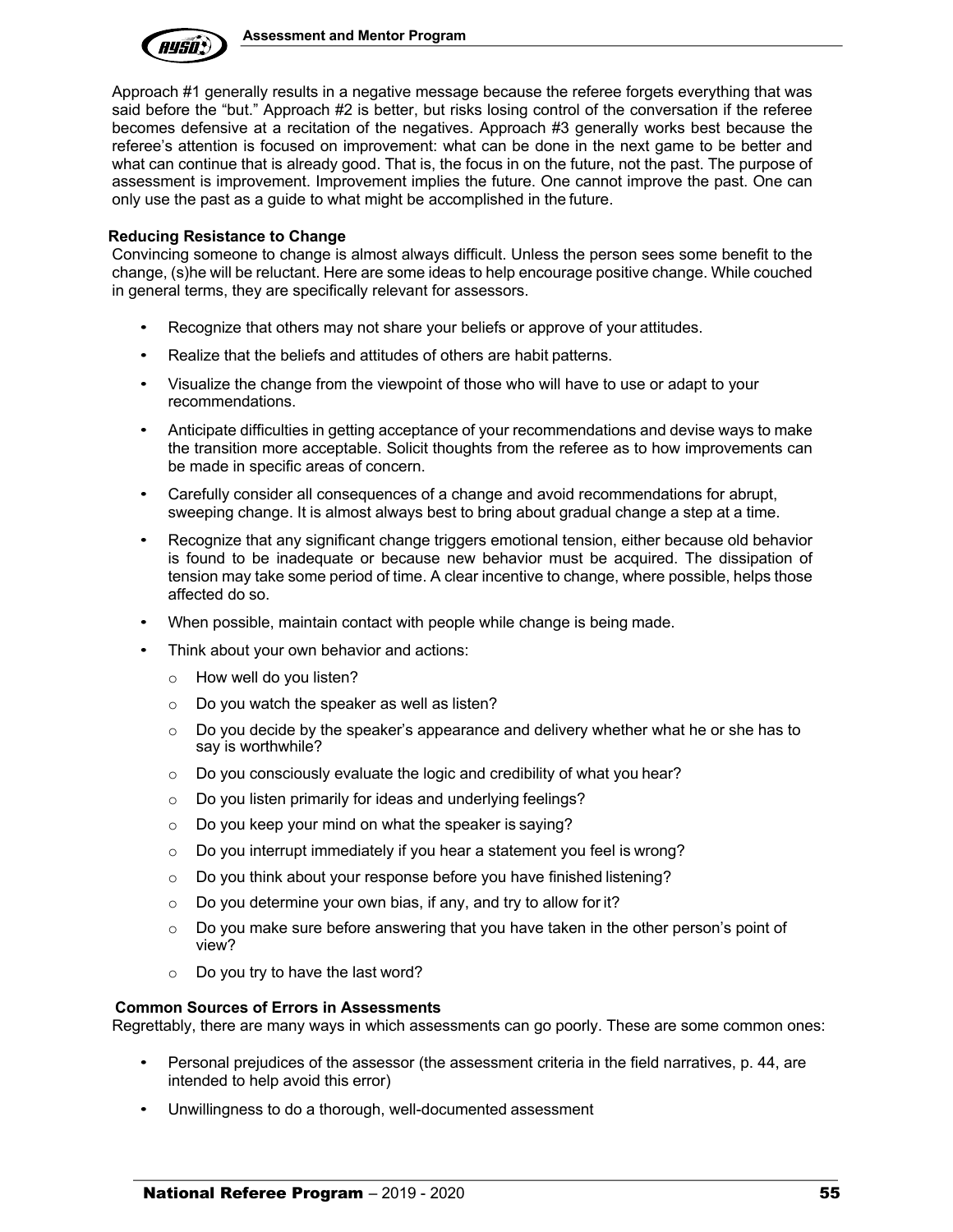

- Overweighing events that occur late in the game
- Failure to consider the candidate's point of view on specific situations
- Reluctance to point out weaknesses
- Communicating negatively rather than in a positive and constructive manner
- Failure to use specific incidents as a basis for constructive criticism

#### **Watching a Game**

*This article is reprinted from the June 1997 Referee Magazine.*

After you've become an official, attending games is different from when you were just a fan. Obviously you're much more aware of the officials and what they are doing. This becomes even more pronounced when you assume the title of Assessor. With that comes tremendous responsibility. You must watch a game the right way.

#### *Be Invisible:*

Maintain this philosophy; you don't want people to know you're an official. If you are identified as an official while attending games, you're opening yourself up for questions, contention and criticism. Every time there's a close call or controversial ruling, fans will look to you for an explanation. Don't look at that as an ego stroke, it's not, it is a tough situation to handle while maintaining your officiating integrity and professionalism. Avoid it all by staying in the background.

#### *Don't Wear Your Uniform:*

Whether you're a first-year official or a grizzled veteran, you're probably proud to be an official. You also might be proud of the officials' association you belong to or the league you work in. Attending a game is not the time to display your pride.

Do not wear your referee uniform or association or league jacket or patches while attending a game. Wearing your uniform or any other items identifies you as an official.

If you're working multiple games and you've got a break between games, change into something else or don't sit in the stands. Remember, you're a potential target for the players, coaches and fans of the game you just worked and the game you're about to work. You don't want a confrontation and you don't want "schmoozing" either.

#### *Sit Alone:*

If there's an area away from fans, sit there. That way, even if people know you are an official, they have to go out of their way to talk to you.

#### *Don't Criticize the Officials:*

Sadly, for many officials, that's the most difficult part of attending a game. That's because some revel in other people's mistakes and enjoy pointing them out to others. It makes them feel good. It also ruins their professional reputations.

There's little more appalling than an official publicly bad-mouthing another official, especially while attending a game and watching that official work. Keep in mind how important the officiating brotherhood is and how violating that trust among officials hurts others. After all, if the officiating is really that lousy, you ought to be doing some positive things to help those officials (a post-game conference, a follow-up phone call, an association meeting topic, etc.) and not criticizing them.

#### *Don't Comment to Fans:*

If you're truly a member of the officiating community, you care about the officials working the game whether you know them or not. You feel good for them when they make a great call. You also hurt with them when things go awry.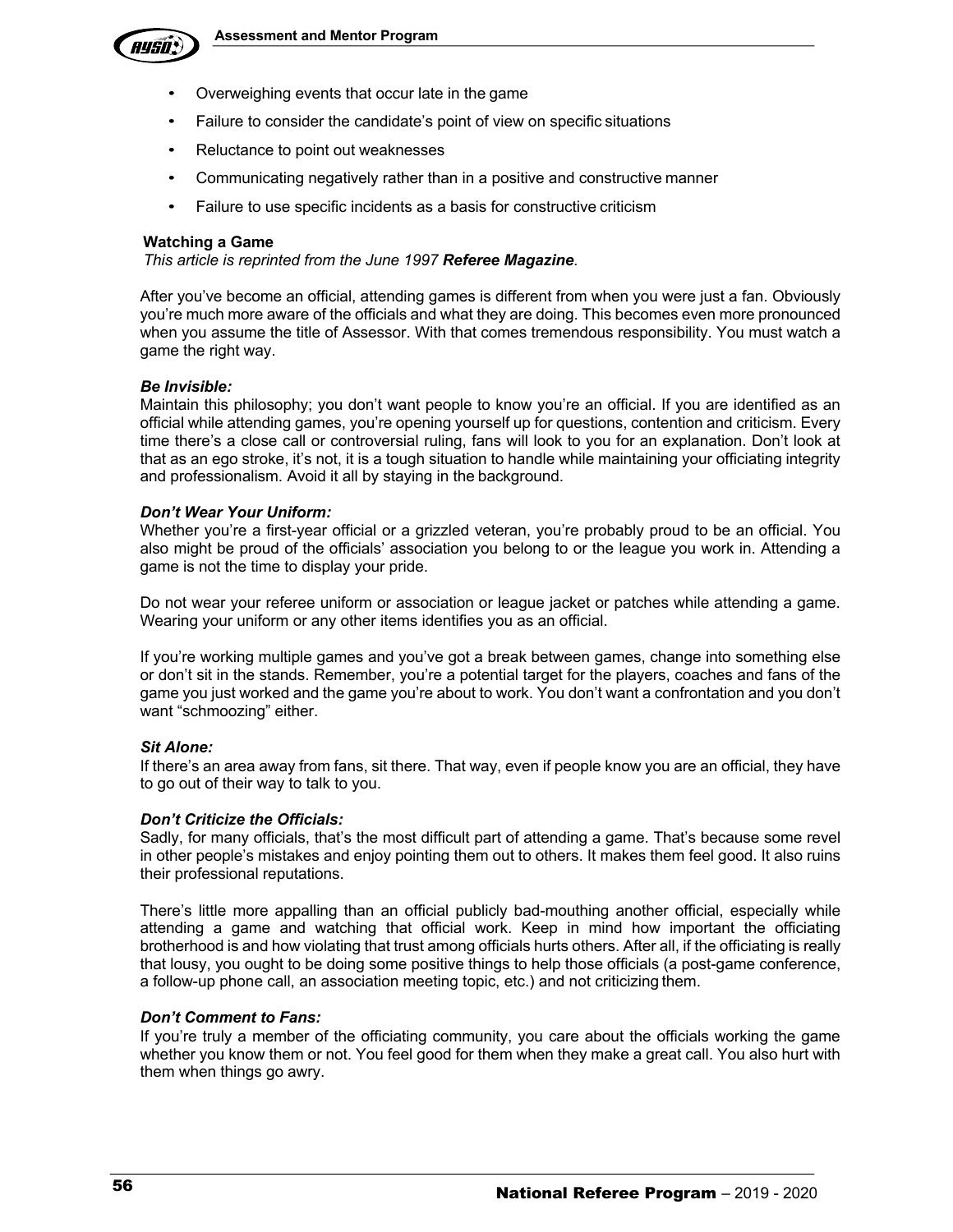

One thing that happens in all games: fans criticize officials. Those comments are even more apparent when you're in the stands. Resist the urge to verbally fight back. Realistically, you're not going to change their outlook on us and you're surely opening yourself up for problems. If it gets too bad, move to another section or leave.

#### *Be Careful Answering Questions:*

If you're a locally known official in attendance, your role is difficult. Many fans will look to you for answers about things occurring in the game. Many of those questions will be about judgment calls. Resist answering them. The fans are often looking for support in their arguments. If you say "That was a bad call" or "I wouldn't have called it that way" you're fueling the fire.

Some questions are rules-related. Answer them carefully. If the officials handled a rule correctly, explain what they did. If they didn't, either avoid the question or explain the rule carefully without criticizing the officials. That's a very difficult thing to do.

Sometimes, your safest move is to say, "I didn't see the entire play" or "We don't have the same view as they do on the field." That little white lie hurts less than trashing the referees.

#### *Keep Emotions in Check:*

That's especially true when you're a parent watching your son or daughter play. Someone once said "Officials watch games with their eyes; players, coaches and fans watch games with their hearts." Even though your offspring is involved, you must avoid emotional displays created by watching a game with your heart. Many officiating reputations have been damaged when officials lost control and acted like fans. […]

There's more responsibility and accountability when watching a game after you've become an official. Look at it as a great opportunity to learn from others while avoiding controversy and your attendance will help, not hurt, your career.

### The AYSO Referee Assessor's Creed

*When performing my duties as a Referee Assessor I will evaluate referees based upon the standards established, approved and set forth by the AYSO National Referee Program. My*  assessment will take into account the refereeing performance I am witnessing only and I will *endeavor, to the best of my ability, to not be influenced by my own biases and expectations or the views of others.*

Most importantly, as assessors and mentors, always remember that…"In AYSO, it's about more than the game!"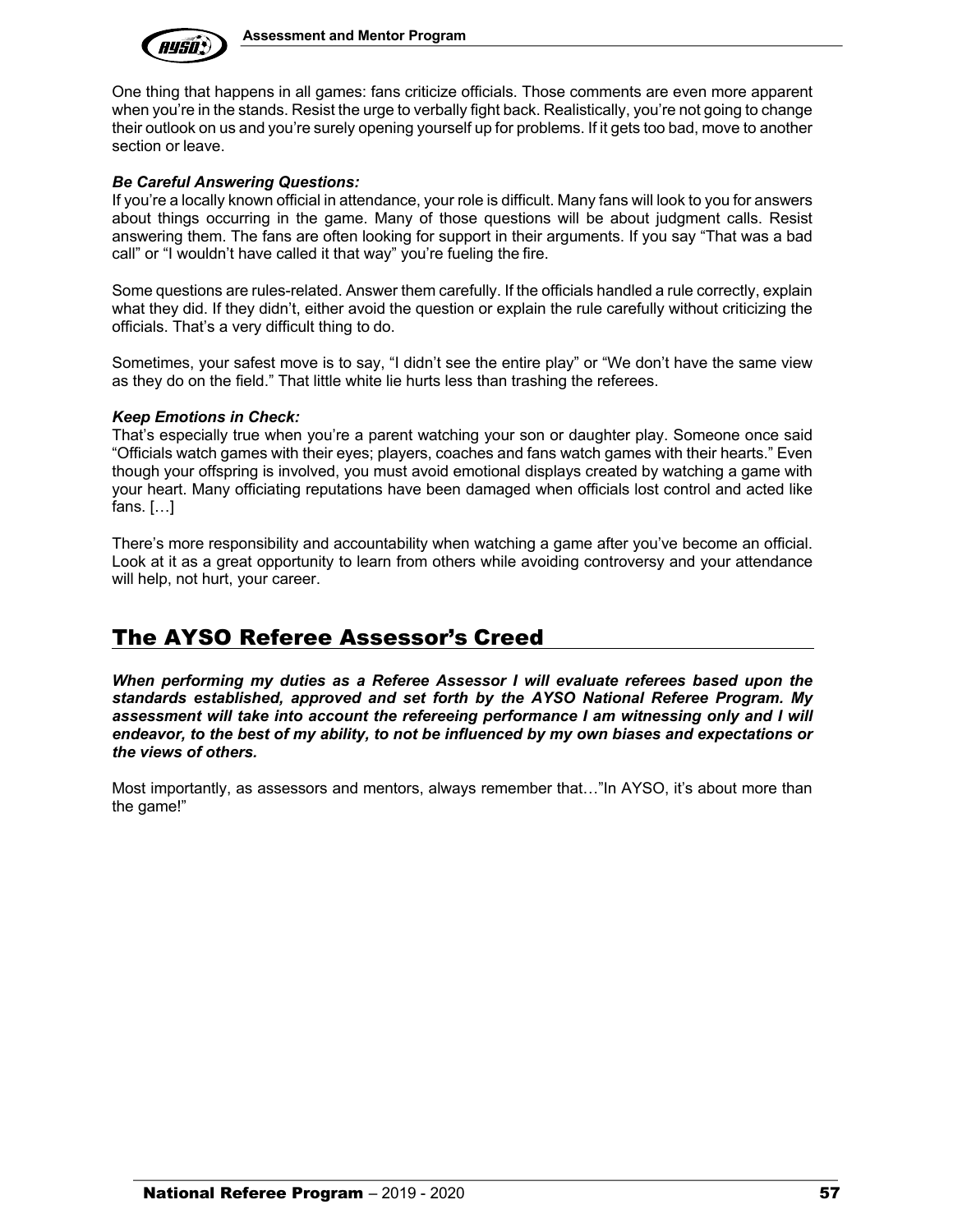

## Appendix

## AYSO Referee Training Matrix

| <b>Course</b>                                                                                                | Description                                                                                                                                                                                                                                      | Length                                       | Prerequisites                                                                       | Minimum Lead<br>Instructor<br>Requirements                     | Verification of<br>Lead Instructor<br>Requirement by                      |
|--------------------------------------------------------------------------------------------------------------|--------------------------------------------------------------------------------------------------------------------------------------------------------------------------------------------------------------------------------------------------|----------------------------------------------|-------------------------------------------------------------------------------------|----------------------------------------------------------------|---------------------------------------------------------------------------|
| <b>REFEREE TRAINING COURSES</b>                                                                              |                                                                                                                                                                                                                                                  |                                              |                                                                                     |                                                                |                                                                           |
| <b>8U Official</b>                                                                                           | This course trains volunteers to<br>officiate in 8U matches.                                                                                                                                                                                     | 3 hours                                      | None                                                                                | Regional<br>Referee<br>Instructor                              | <b>Regional Referee</b><br>Administrator                                  |
| <b>Assistant</b><br><b>Referee</b>                                                                           | This course trains volunteers in<br>the basics of being an Assistant<br>Referee for AYSO matches<br>under IFAB Laws of the Game<br>and AYSO National Rules &<br>Regulations, and to officiate in<br>U-8 matches.                                 | 5 hours                                      | None                                                                                | Regional<br>Referee<br>Instructor                              | Regional Referee<br>Administrator                                         |
| 8U Official to<br>Regional<br>Referee                                                                        | This course trains 8U Officials<br>in the basic skills required to<br>serve as a Regional Referee.                                                                                                                                               | 4 hours                                      | 8U Official                                                                         | Regional<br>Referee<br>Instructor                              | Regional Referee<br>Administrator                                         |
| Regional<br>Referee<br>Online<br><b>Training</b><br>and<br>Regional<br><b>Referee</b><br>Online<br>Companion | This two-part training consists<br>of an online, self-paced training<br>course located at<br>www.AYSOU.org and a<br>separate class with a live<br>instructor. Together provide<br>training equivalent to that of the<br>Regional Referee Course. | Online:<br>1.5<br>hours<br>Class:<br>3 hours | Online training<br>must be<br>completed<br>before attending<br>Companion<br>course. | Regional<br>Referee<br>Instructor (for<br>Companion<br>course) | <b>Regional Referee</b><br>Administrator                                  |
| Regional<br>Referee                                                                                          | This course trains referees in<br>the basic aspects of refereeing<br>needed to do AYSO matches<br>under IFAB Laws of the Game<br>and AYSO National Rules &<br>Regulations.                                                                       | 6 hours                                      | None                                                                                | Regional<br>Referee<br>Instructor                              | Regional Referee<br>Administrator                                         |
| Intermediate<br>Referee                                                                                      | This course trains referees to<br>do more physically demanding<br>and challenging matches under<br>IFAB Laws of the Game and<br>AYSO National Rules &<br>Regulations.                                                                            | 8 hours                                      | Complete<br>Regional<br>Referee Course<br>and<br>Pass Regional<br>Referee Exam      | Intermediate<br>Referee<br>Instructor                          | Area Referee<br>Administrator or<br>Director of<br>Referee<br>Instruction |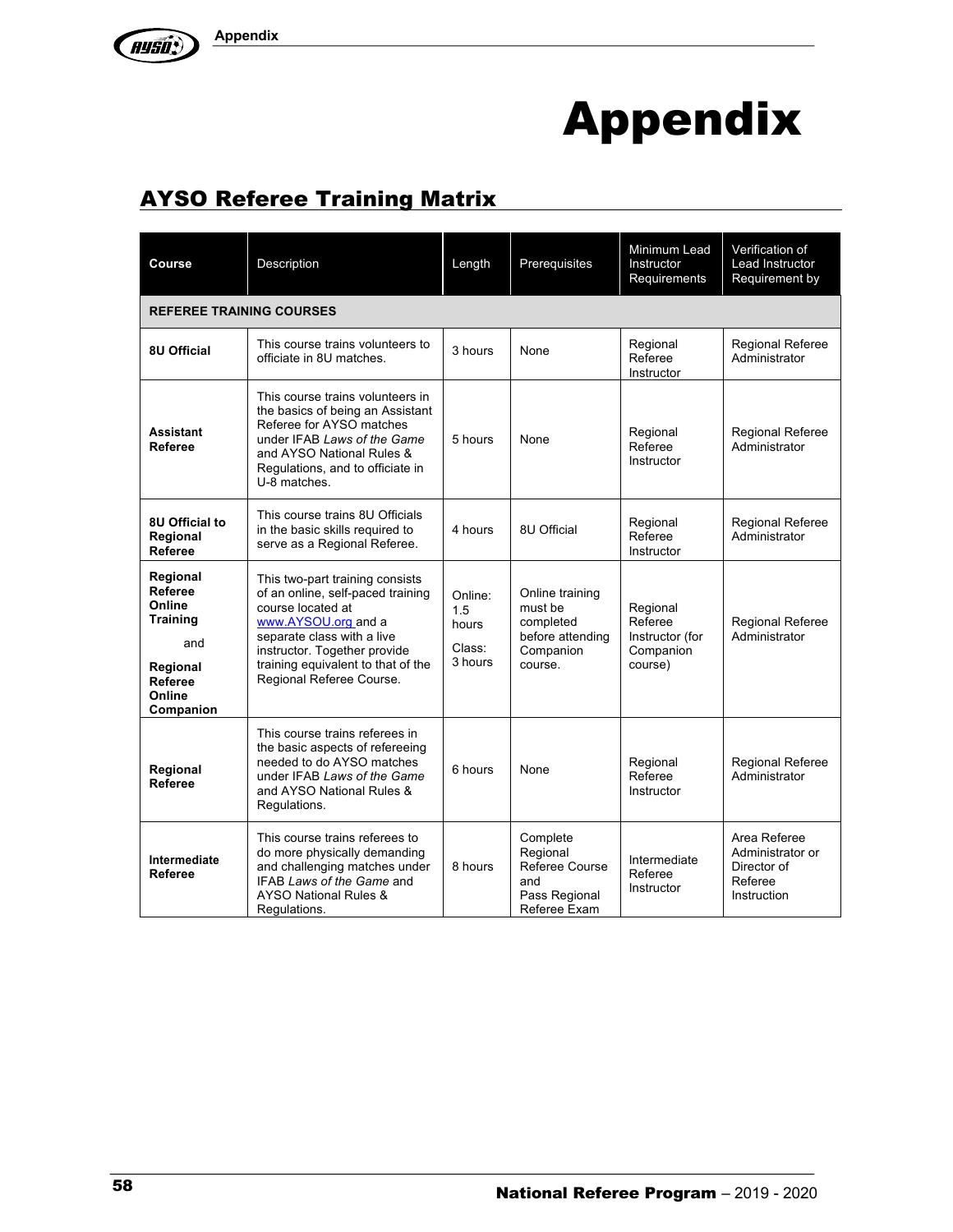

| <b>Course</b>                                                                                                                                                               | Description                                                                                                                                                                                                                                                     | Length        | Prerequisites                                                                             | Minimum Lead<br>Instructor<br>Requirements                                                | Verification of<br>Lead Instructor<br>Requirement by                                |
|-----------------------------------------------------------------------------------------------------------------------------------------------------------------------------|-----------------------------------------------------------------------------------------------------------------------------------------------------------------------------------------------------------------------------------------------------------------|---------------|-------------------------------------------------------------------------------------------|-------------------------------------------------------------------------------------------|-------------------------------------------------------------------------------------|
| This course trains referees to<br>do most matches under IFAB<br>Advanced<br><b>Referee</b><br>Laws of the Game and AYSO<br>National Rules & Regulations.                    |                                                                                                                                                                                                                                                                 | 8 hours       | Complete<br>Intermediate<br>Referee Course<br>and<br>Pass<br>Intermediate<br>Referee Exam | Advanced<br>Referee<br>Instructor                                                         | Area Referee<br>Administrator or<br>Director of<br>Referee<br>Instruction           |
| This course trains referees to<br>referee all AYSO matches<br><b>National</b><br>under IFAB Laws of the<br><b>Referee</b><br>Game and AYSO National<br>Rules & Regulations. |                                                                                                                                                                                                                                                                 | 15 hours      | Complete<br>Advanced<br>Referee Course<br>and<br>Pass Advanced<br>Referee Exam            | National<br>Referee<br>Instructor                                                         | <b>National Office</b><br>Programs staff                                            |
|                                                                                                                                                                             | <b>REFEREE ADMINISTRATOR TRAINING COURSES</b>                                                                                                                                                                                                                   |               |                                                                                           |                                                                                           |                                                                                     |
| Referee<br><b>Administrator</b><br><b>Training</b>                                                                                                                          | This training teaches Referee<br>Administrators the essential<br>activities needed to manage a<br>referee program.                                                                                                                                              | 2.5<br>hours  | None                                                                                      | Intermediate<br>Referee<br>Instructor                                                     | Area Referee<br>Administrator or<br>Director of<br>Referee<br>Instruction           |
| Area Referee<br><b>Administrator</b><br><b>Training</b>                                                                                                                     | This training teaches Area<br>Referee Administrators the<br>essential activities to manage<br>an Area referee program.                                                                                                                                          | 1.25<br>hours | Referee Admin<br>Training                                                                 | Advanced<br>Referee<br>Instructor                                                         | <b>Section Referee</b><br>Administrator or<br>Director of<br>Referee<br>Instruction |
|                                                                                                                                                                             | <b>ASSESSOR TRAINING COURSES</b>                                                                                                                                                                                                                                |               |                                                                                           |                                                                                           |                                                                                     |
| <b>Referee</b><br>Assessor                                                                                                                                                  | This course trains assessors to<br>assess officiating skills at the<br>Advanced level.                                                                                                                                                                          | 4.5<br>hours  | None                                                                                      | Advanced<br>Referee<br>Instructor and<br>either an<br>Assessor or<br>National<br>Assessor | <b>Section Referee</b><br>Administrator or<br>Director of<br>Referee<br>Assessment  |
| <b>National</b><br>Referee<br>Assessor                                                                                                                                      | This course trains Assessors to<br>assess refereeing skills at the<br>National level.                                                                                                                                                                           | 5 hours       | Referee<br>Assessor<br>Course                                                             | National<br>Referee<br>Instructor and<br>National<br>Referee<br>Assessor                  | National Office<br>Programs staff                                                   |
| <b>INSTRUCTOR TRAINING COURSES</b>                                                                                                                                          |                                                                                                                                                                                                                                                                 |               |                                                                                           |                                                                                           |                                                                                     |
| Referee<br><b>Instructor</b>                                                                                                                                                | This training teaches Instructor<br>candidates how to conduct<br>introductory and intermediate<br>referee training courses using<br>AYSO teaching plans. Entry<br>level class for both Regional<br>Referee Instructor and<br>Intermediate Referee<br>Instructor | 7.5<br>hours  | Introduction to<br>Instruction:<br>Intermediate<br>Referee                                | Advanced<br>Referee<br>Instructor                                                         | Area Referee<br>Administrator or<br>Director of<br>Referee<br>Instruction           |
| Advanced<br><b>Referee</b><br><b>Instructor</b>                                                                                                                             | This training teaches<br>Intermediate Referee<br>Instructors how to conduct<br>advanced referee training<br>courses using AYSO teaching<br>plans.                                                                                                               | 6.5<br>hours  | Referee<br>Instructor<br>Course                                                           | Advanced<br>Referee<br>Instructor                                                         | <b>Section Referee</b><br>Administrator or<br>Director of<br>Referee<br>Instruction |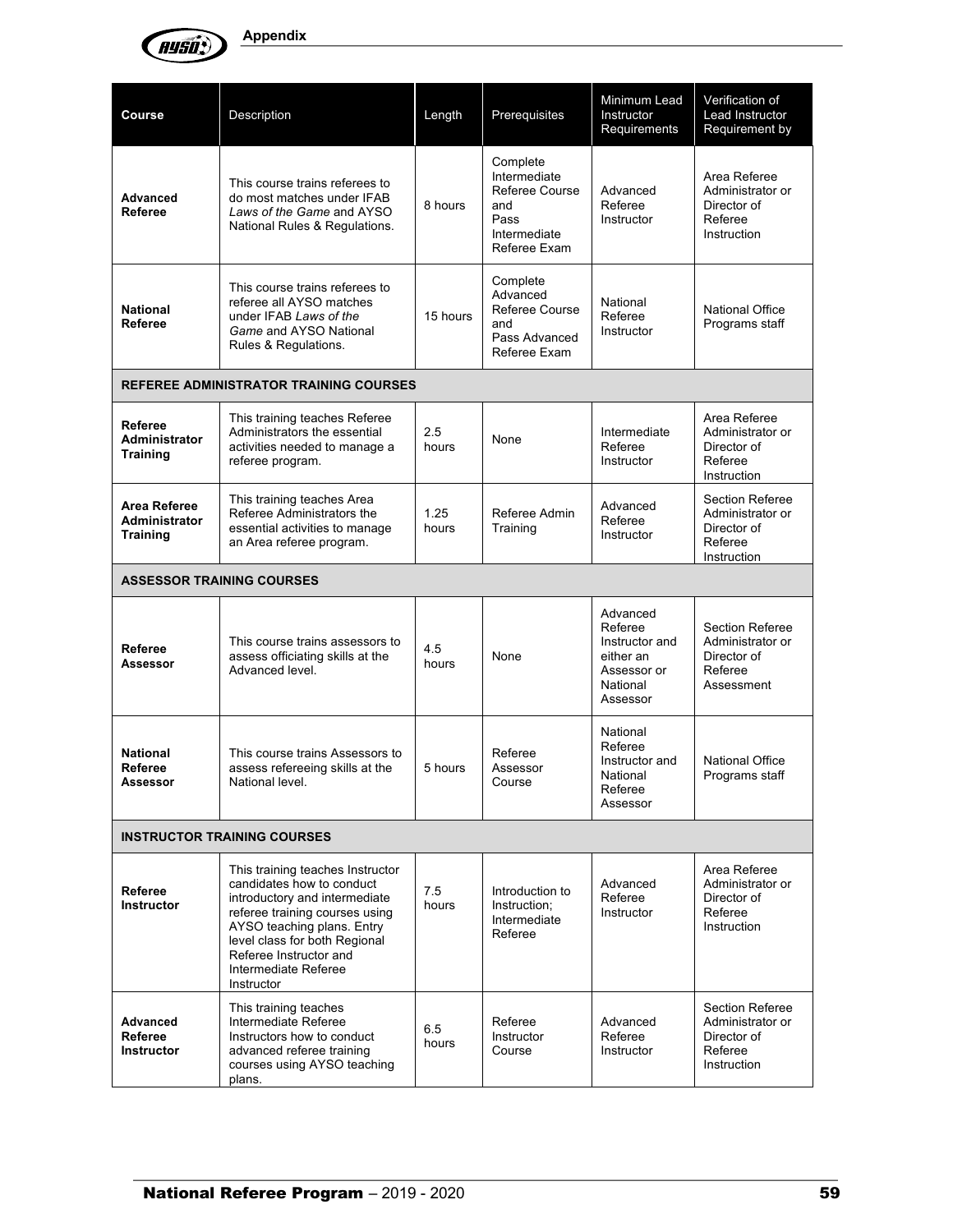

| <b>Course</b>                                    | Description                                                                                                                                           | Length       | Prerequisites                                                                                                         | Minimum Lead<br>Instructor<br>Requirements | Verification<br>of Lead<br>Instructor<br>Requirement<br>by                      |
|--------------------------------------------------|-------------------------------------------------------------------------------------------------------------------------------------------------------|--------------|-----------------------------------------------------------------------------------------------------------------------|--------------------------------------------|---------------------------------------------------------------------------------|
| <b>National</b><br>Referee<br><b>Instructor</b>  | This certification (not a<br>course) is accomplished<br>through mentoring while<br>assisting with National<br>Referee Courses                         | Variable     | Advanced<br>Referee<br>Instructor<br>National<br>Referee<br>Referee<br>Instructor<br>Evaluator<br>Referee<br>Assessor | SRA or SDRI<br>assigns mentor              | National<br>Referee<br>Program<br>Administrator                                 |
| <b>Referee</b><br><b>Instructor</b><br>Evaluator | This training teaches<br>Intermediate Referee<br>Instructors (or higher) to<br>evaluate other instructors<br>and to provide constructive<br>feedback. | 5.5<br>hours | Intermediate<br>Referee<br>Instructor<br>(Advanced<br>Referee<br>Instructor<br>certification<br>recommended)          | Advanced<br>Referee<br>Instructor          | Section<br>Referee<br>Administrator<br>or Director of<br>Referee<br>Instruction |

Notes:

- This table shows training information only. For certification requirements, see the next section.
- Volunteers may attend training courses without having the listed prerequisites but the course may not then be used to satisfy a certification requirement.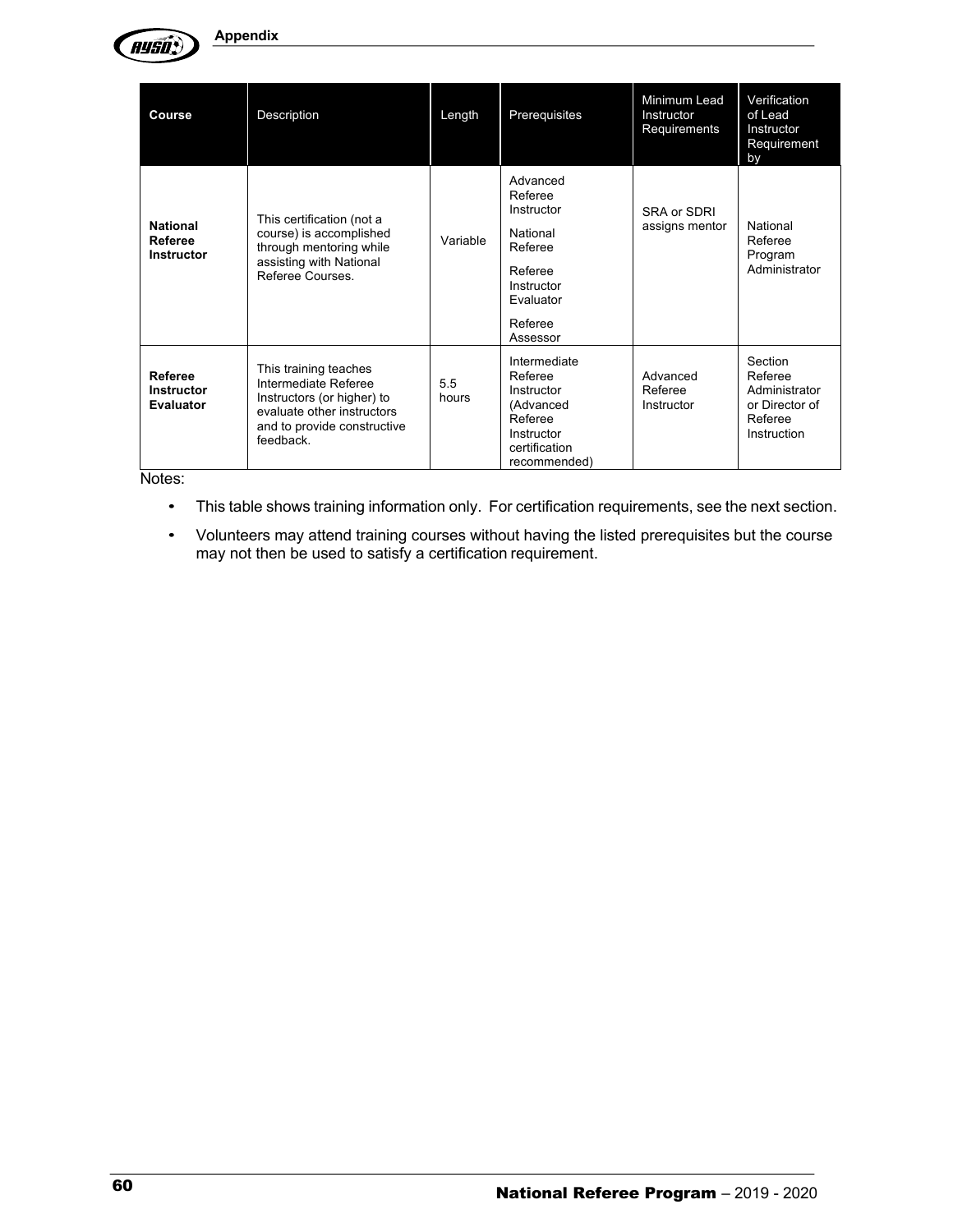

**Appendix**

## AYSO Referee Certification Requirements

| <b>8U OFFICIAL</b>          |                                                                                                                                                                                                |  |  |  |  |
|-----------------------------|------------------------------------------------------------------------------------------------------------------------------------------------------------------------------------------------|--|--|--|--|
| Age:                        | 10 or older                                                                                                                                                                                    |  |  |  |  |
| Training:                   | <b>8U Official Course</b>                                                                                                                                                                      |  |  |  |  |
| Test:                       | Take 8U Official Exam                                                                                                                                                                          |  |  |  |  |
| Notes:                      | 1, 2, 3                                                                                                                                                                                        |  |  |  |  |
| <b>ASSISTANT REFEREE</b>    |                                                                                                                                                                                                |  |  |  |  |
| Age:                        | 12 or older                                                                                                                                                                                    |  |  |  |  |
| Training:                   | <b>Assistant Referee Course</b>                                                                                                                                                                |  |  |  |  |
| Test:                       | <b>Take Assistant Referee Exam</b>                                                                                                                                                             |  |  |  |  |
| Notes:                      | 1, 2, 3                                                                                                                                                                                        |  |  |  |  |
| <b>REGIONAL REFEREE</b>     |                                                                                                                                                                                                |  |  |  |  |
| Age:                        | 12 or older                                                                                                                                                                                    |  |  |  |  |
| Training:                   | Regional Referee Course or be a 8U Official and complete 8U to Regional Referee Course                                                                                                         |  |  |  |  |
| Test:                       | Score 75% or higher on the Regional Referee Exam                                                                                                                                               |  |  |  |  |
| Notes:                      | 1, 3, 4                                                                                                                                                                                        |  |  |  |  |
| <b>INTERMEDIATE REFEREE</b> |                                                                                                                                                                                                |  |  |  |  |
| Age:                        | 14 or older                                                                                                                                                                                    |  |  |  |  |
| Games:                      | 25 as referee with at least 5 in 12U matches                                                                                                                                                   |  |  |  |  |
| Prerequisite:               | Certification as Regional Referee                                                                                                                                                              |  |  |  |  |
| Training:                   | Intermediate Referee Course                                                                                                                                                                    |  |  |  |  |
| Test:                       | Score 90% or higher on the Intermediate Referee Exam                                                                                                                                           |  |  |  |  |
| Observation:                | One observation as a referee in a 12U match is required                                                                                                                                        |  |  |  |  |
| Verification:               | Area (or Section) Referee Administrator or Area (or Section) Director of Assessment                                                                                                            |  |  |  |  |
| Notes:                      | 1, 3, 4, 5, 6, 12                                                                                                                                                                              |  |  |  |  |
| <b>ADVANCED REFEREE</b>     |                                                                                                                                                                                                |  |  |  |  |
| Age:                        | 16 or older                                                                                                                                                                                    |  |  |  |  |
| Games:                      | 50 as referee with at least 10 in 14U matches and 5 as assistant referee in 14U matches                                                                                                        |  |  |  |  |
| Prerequisite:               | Certification as Intermediate Referee                                                                                                                                                          |  |  |  |  |
| Training:                   | <b>Advanced Referee Course</b>                                                                                                                                                                 |  |  |  |  |
| Test:                       | Score 90% or higher on the Advanced Referee Exam                                                                                                                                               |  |  |  |  |
| Assessment:                 | One as a referee in a 14U match and one as assistant referee in a 14U match                                                                                                                    |  |  |  |  |
| <b>Fitness Test:</b>        | AYSO Physical Fitness Test for the Advanced level                                                                                                                                              |  |  |  |  |
| Verification:               | Area (or Section) Referee Administrator or Area (or Section) Director of Assessment                                                                                                            |  |  |  |  |
| Notes:                      | 1, 3, 7, 9, 10, 12, 13                                                                                                                                                                         |  |  |  |  |
| <b>NATIONAL REFEREE</b>     |                                                                                                                                                                                                |  |  |  |  |
| Age:                        | 18 or older.                                                                                                                                                                                   |  |  |  |  |
| Games:                      | 100 as referee with at least 30 in 16U and 19U matches, of which at least 15 must be in 19U<br>matches if available, and 25 as assistant referee with at least 10 in 19U matches, if available |  |  |  |  |
| Prerequisite:               | Certification as Advanced Referee                                                                                                                                                              |  |  |  |  |
| Training:                   | National Referee Course. It is strongly recommended that the candidate complete at least 80<br>matches as referee before attending the National Referee Course                                 |  |  |  |  |
| Test:                       | Score 90% or higher on the National Referee Exam                                                                                                                                               |  |  |  |  |
| Assessment:                 | Two as a referee in 16U or 19U matches with at least one in 19U, if available, and one as<br>assistant referee in a 19U match, if available                                                    |  |  |  |  |
| Experience:                 | A minimum of one year of experience as an AYSO Advanced Referee                                                                                                                                |  |  |  |  |
| Fitness Test:               | AYSO Physical Fitness Test for the National level                                                                                                                                              |  |  |  |  |
| Verification:               | Section Referee Administrator or Section Director of Assessment                                                                                                                                |  |  |  |  |
| Notes:                      | 1, 3, 8, 9, 10, 11, 12, 13                                                                                                                                                                     |  |  |  |  |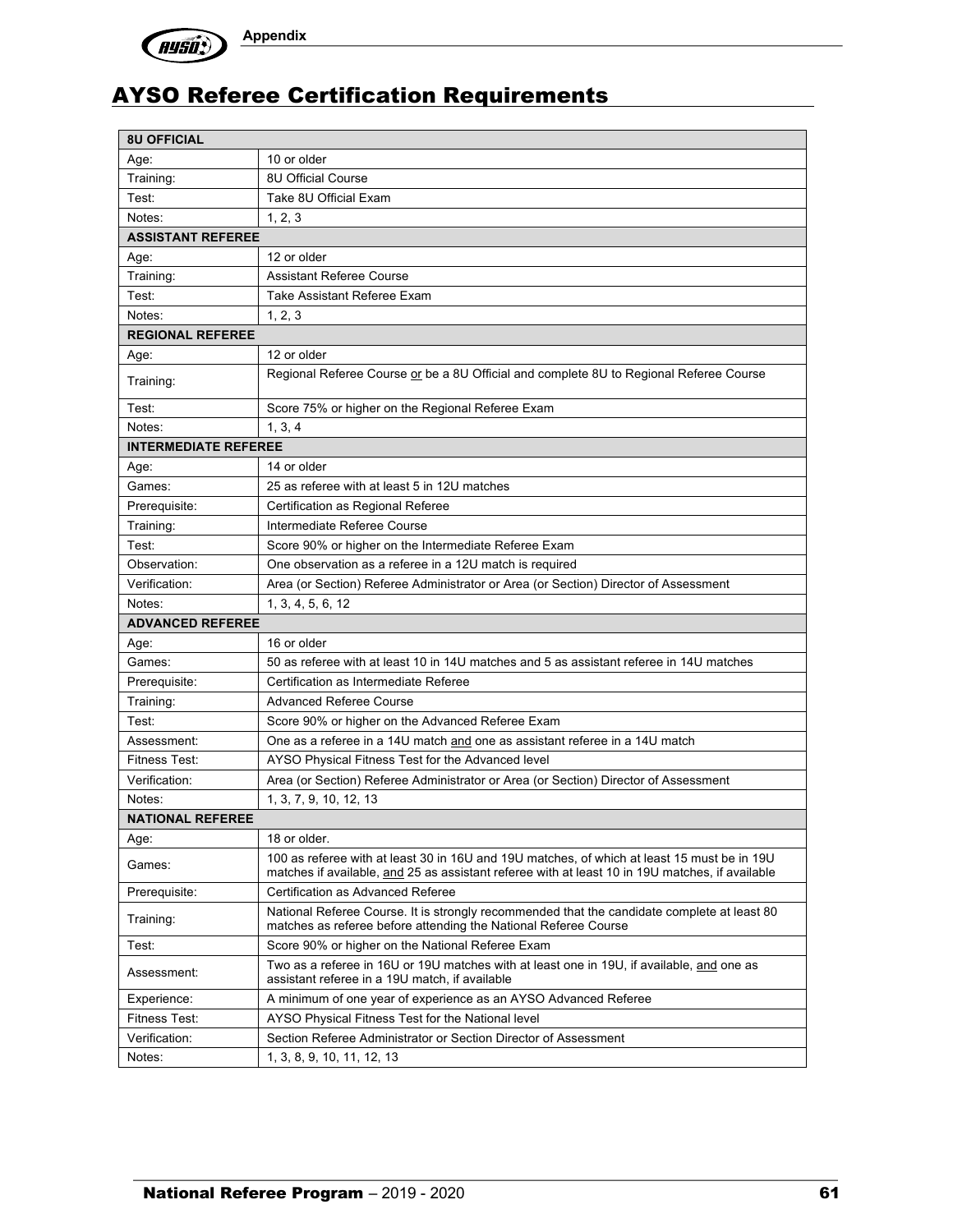

**Appendix**

#### **Notes to Referee Certification Requirements:**

- 1. Certification at all levels requires (one-time) completion of AYSO's Safe Haven certification and registration as an AYSO volunteer. See www.AYSOvolunteers.org for details.
- 2. No minimum score required on written exam.
- 3. In exceptional cases, certification requirement(s) may be waived through the use of the exemption process (see p. 22).
- 4. Although there is no physical test requirement at this certification level, an introduction to the AYSO Physical Fitness Test is recommended.
- 5. An observation is not an assessment, though it has some similarities. See the section "Concerning Observations", p. 43.
- 6. As indicated in the Referee Training Matrix (p. 59), taking the Regional Referee Course and passing the Regional Referee Exam are prerequisites for the Intermediate Referee Course when it is being taken to satisfy an upgrade requirement (the usual case). Regional Referee certification is a requirement for Intermediate Referee certification but is not a prerequisite for the Intermediate Referee Course.
- 7. As indicated in the Referee Training Matrix (p. 59), taking the Intermediate Referee Course and passing the Intermediate Referee Exam are prerequisites for the Advanced Referee Course when it is being taken to satisfy an upgrade requirement (the usual case). Intermediate Referee certification is a requirement for Advanced Referee certification, but is not a prerequisite for the Advanced Referee Course.
- 8. As indicated in the Referee Training Matrix (p. 59), taking the Advanced Referee Course and passing the Advanced Referee Exam are prerequisites for the National Referee Course when it is being taken to satisfy an upgrade requirement (the usual case). Advanced Referee certification is a requirement for National Referee certification, but is not a prerequisite for the National Referee Course.
- 9. Field assessments for upgrade must be done based on the officiating skills needed in a typical regular season AYSO match, in the age group specified, in any soccer game using the Diagonal System of Control. Matches used for upgrade assessments are recommended to be of the duration specified for that particular age group in the AYSO National Rules & Regulations (NRR). Where NRR length matches are not readily available, the duration of matches used for upgrade assessments may be reduced to no less than 30-minute halves with the concurrence of the ARA or ADA for Advanced Referee candidates, SRA or SDA for National Referee candidates.
- 10. If requested by the referee being assessed, a higher age group match or a non-AYSO match of the equivalent age level (or higher) may be used for the assessment.
- 11. The SRA may authorize substitution (for both game count and assessment) of 16U matches for 19U matches if 19U matches are not available.
- 12. The verifier of certification requirements for upgrade must serve in one of the specified roles in the Region, Area, or Section in which the upgrade candidate is registered. The verification must be completed within 30 days of the submission of the completed upgrade form by the candidate to the verifier. If the verifier is unable to complete the verification for any reason, the verifier must notify the upgrade candidate of the reason in writing within the 30-dayperiod.
- 13. The assessor for an Advanced Referee upgrade assessment will be assigned by the candidate's Area Director of Assessment (or designee) if the assessment will take place within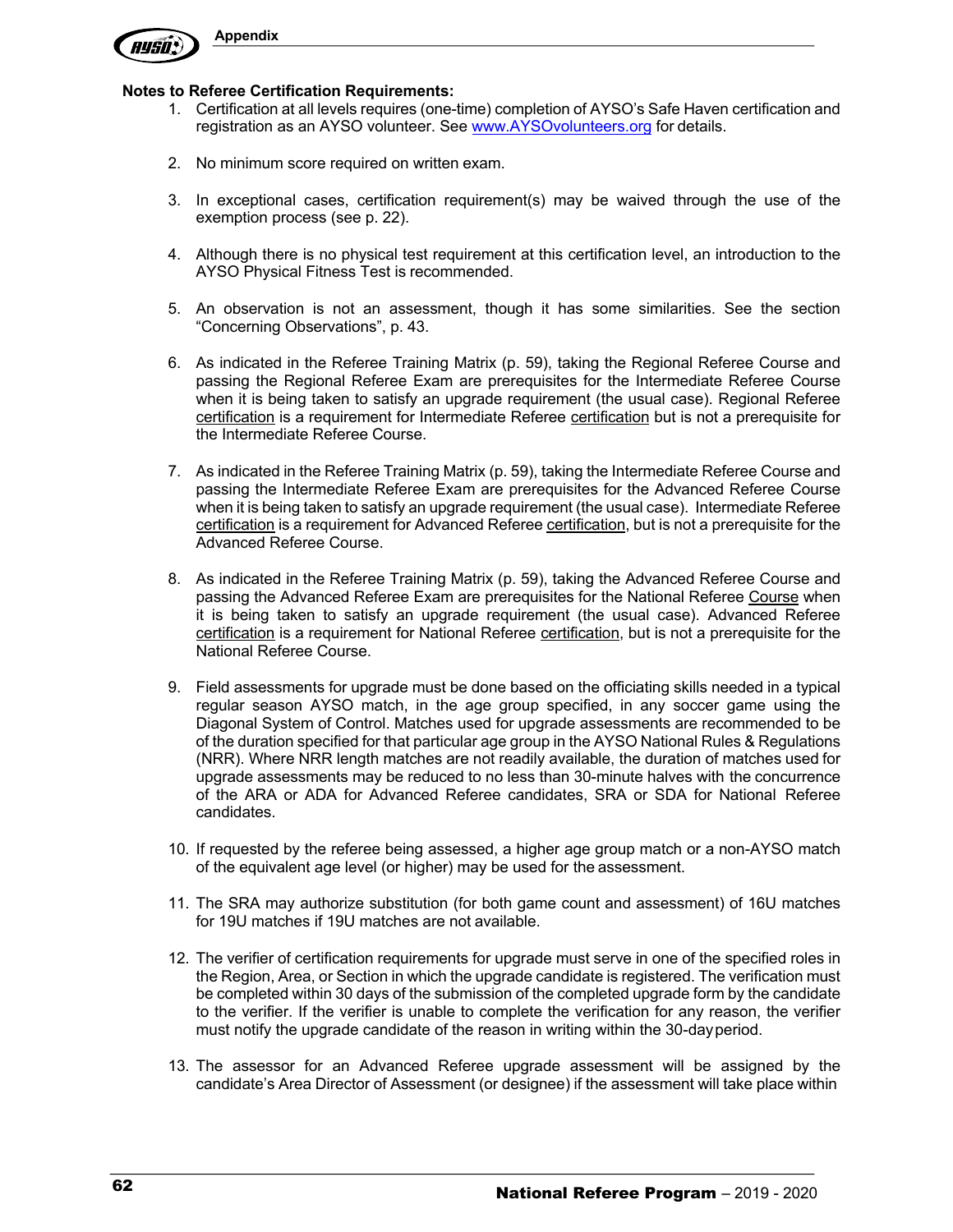

the Area in which the candidate is registered; assessor assignment will be coordinated with the candidate's ADA (or designee) if the assessment will take place outside the Area in which the candidate is registered. The assessor for a National Referee upgrade assessment will be assigned by the candidate's Section Director of Assessment (or designee) if the assessment will take place within the Section in which the candidate is registered; assessor assignment will be coordinated with the candidate's SDA (or designee) if the assessment will take place outside the Section in which the candidate is registered.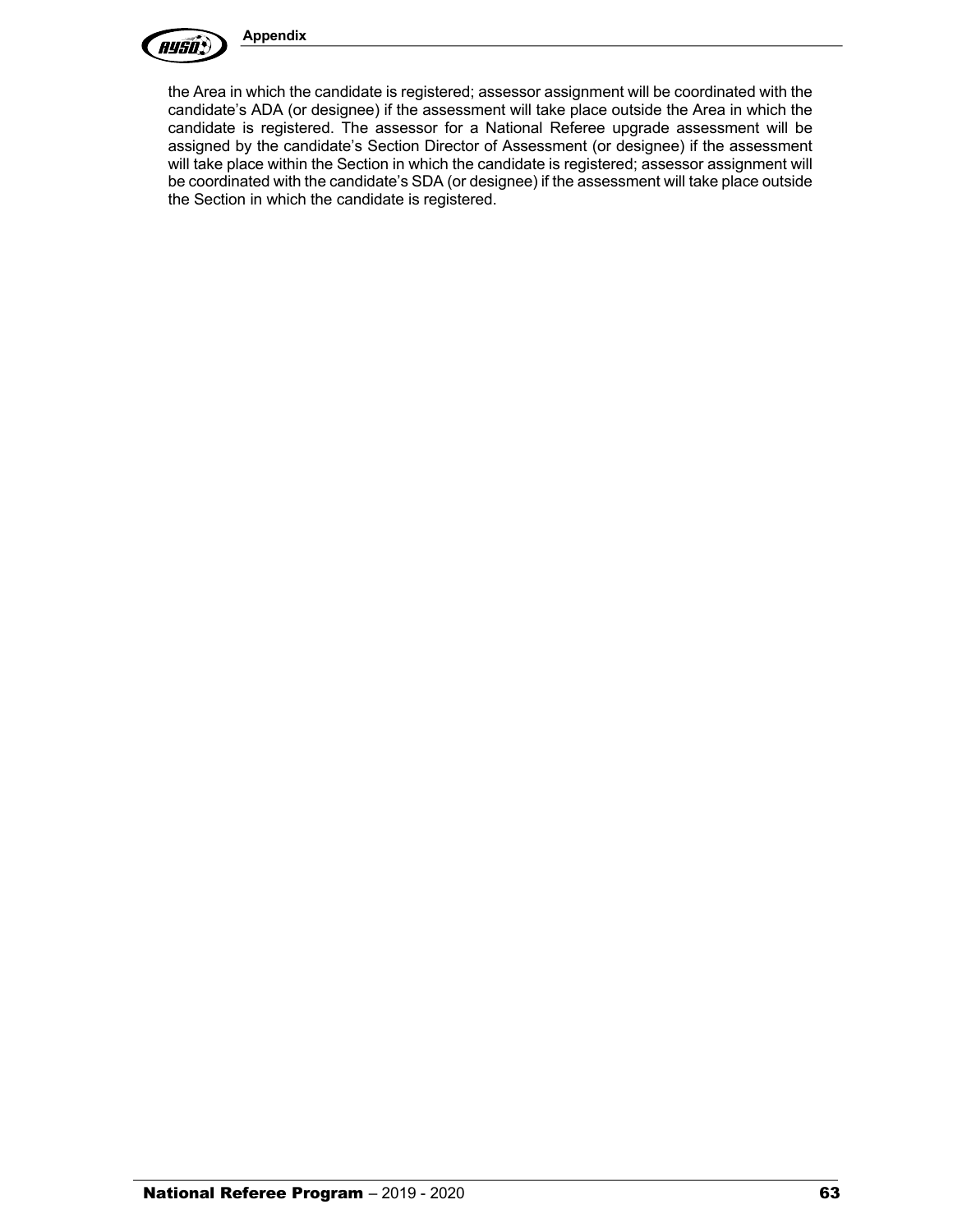

## AYSO Referee Instructor and Evaluator Certification

#### **Regional Referee Instructor**

- 1. Be a registered AYSO volunteer
- 2. Be an Intermediate Referee or higher (or Regional Referee with SRA waiver)
- 3. Complete the AYSO Introduction to Instruction course
- 4. Complete Referee Instructor Course
- 5. Pass Referee Instructor Examination
- 6. Pass Referee Instructor evaluation:
	- a. As an instructor in a 30-minute presentation from the Regional Referee Course or Regional Referee Online Companion Course witha qualified Referee Instructor Evaluator
- 7. Application for certification verified by Area (or Section) Referee Administrator or Area (or Section) Director of Referee Instruction

#### **Intermediate Referee Instructor**

- 1. Be a registered AYSO volunteer
- 2. Be an Intermediate Referee or higher
- 3. Be a Regional Referee Instructor
- 4. Complete 4 hours of in-class instruction in Referee training classes (may be multiple classes)
- 5. Pass Referee Instructor evaluation:
	- a. As an instructor in a 30-minute presentation from the Intermediate Referee Course preferably with a different certified Referee Instructor Evaluator
- 6. Application for certification verified by Area (or Section) Referee Administrator or Area (or Section) Director of Referee Instruction

#### **Advanced Referee Instructor**

- 1. Be a registered AYSO volunteer
- 2. Be an Intermediate Referee Instructor (or Referee Instructor)
- 3. Be an Advanced Referee and should be a National Referee
- 4. Complete Advanced Referee Instructor Course
- 5. Pass Advanced Referee Instructor Examination
- 6. Pass Advanced Referee Instructor evaluation in a one-hour presentation from the Advanced Referee Course with a certified Referee Instructor Evaluator who must be an Advanced Referee Instructor
- 7. Application for certification verified by Section Referee Administrator or Section Director of Referee Instruction

#### **National Referee Instructor**

- 1. Be a registered AYSO volunteer
- 2. Be an Advanced Referee Instructor
- 3. Be a National Referee
- 4. Be a Referee Instructor Evaluator
- 5. Be a Referee Assessor (or National Referee Assessor)
- 6. Be recommended by Section Director of Referee Instruction (SDRI)
- 7. Be recommended by a National Referee Instructor other than a member of the recommending SDI's Section's staff based on teaching portions of the National Referee Course and satisfying the evaluation criteria for National Referee Instructor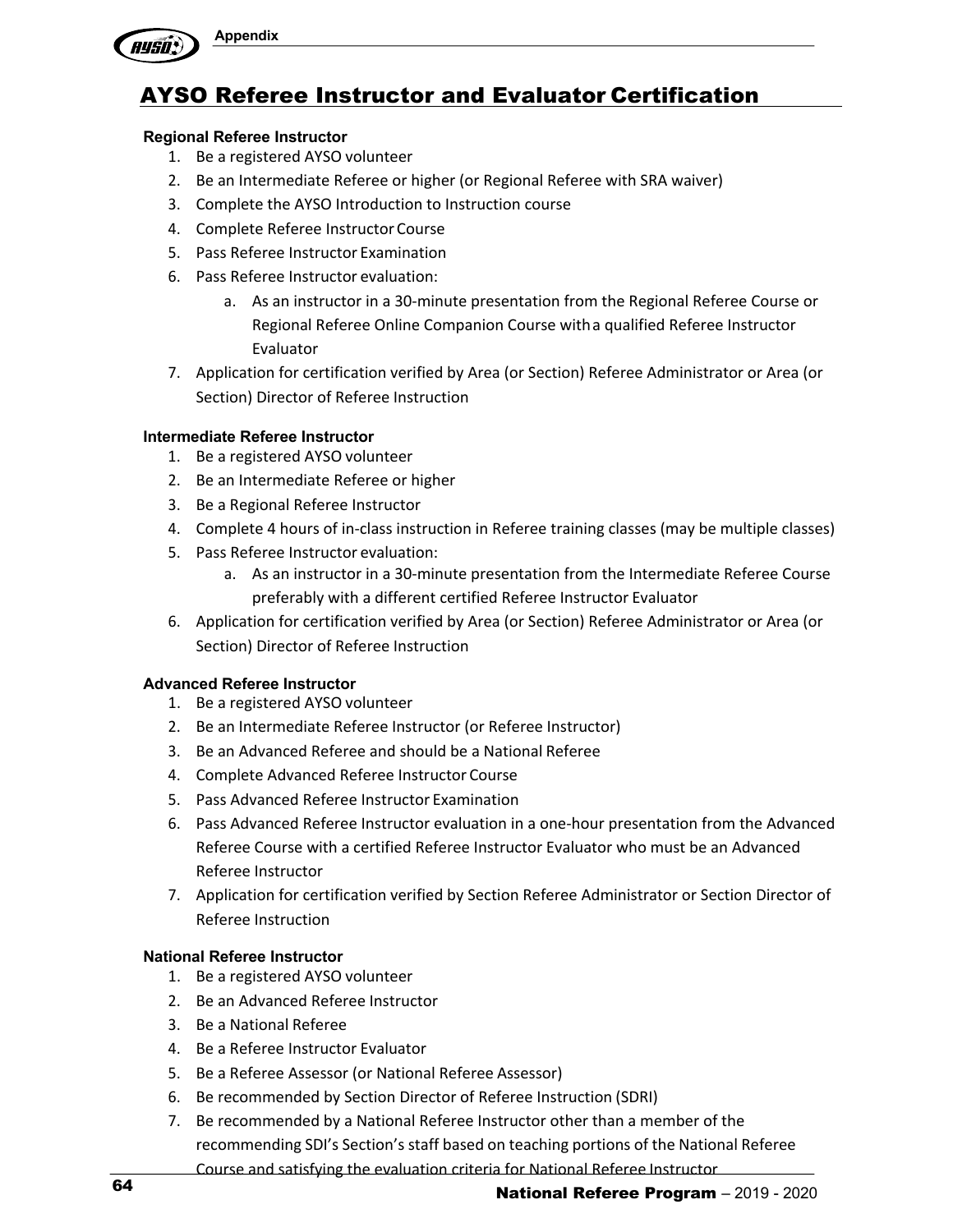

#### **Referee Instructor Evaluator**

- 1. Be a registered AYSO volunteer
- 2. Be an Intermediate Referee Instructor (Advanced Referee Instructor recommended)
- 3. Complete Referee Instructor Evaluator Course
- 4. Pass two required practice evaluations
- 5. Application for certification verified by Section Referee Administrator or Section Director of Referee Instruction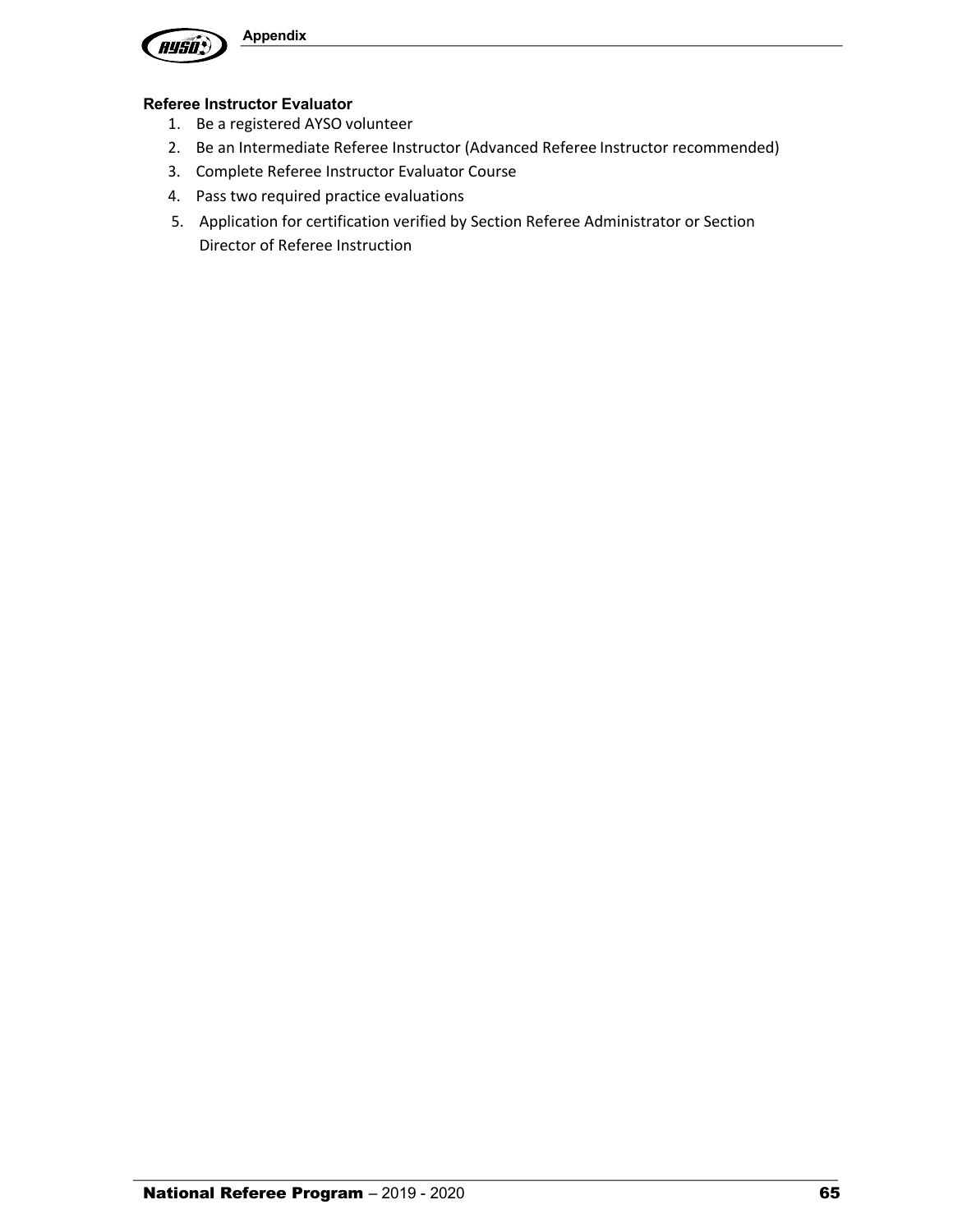## AYSO Referee Assessor and Mentor Requirements

| <b>REFEREE MENTOR</b>            |                                                                                                                                                                                                                                                                                                                                                                                                                         |  |  |  |
|----------------------------------|-------------------------------------------------------------------------------------------------------------------------------------------------------------------------------------------------------------------------------------------------------------------------------------------------------------------------------------------------------------------------------------------------------------------------|--|--|--|
| Training:                        | Successfully complete the Intermediate Referee Course class "The AYSO National<br>Referee Program." Recommended, but not required, that the Mentor be an<br>Intermediate Referee.                                                                                                                                                                                                                                       |  |  |  |
| Testing:                         | Pass the Regional Referee Examination                                                                                                                                                                                                                                                                                                                                                                                   |  |  |  |
| Appointment:                     | Appointed as a Referee Mentor by the Regional Referee Administrator or Regional<br>Director of Assessment                                                                                                                                                                                                                                                                                                               |  |  |  |
| Authorized to:                   | Advise 8U Officials, Assistant Referees and Regional Referees. When assessors are<br>not available, observe Regional Referees for upgrade to Intermediate Referee.                                                                                                                                                                                                                                                      |  |  |  |
| <b>REFEREE ASSESSOR</b>          |                                                                                                                                                                                                                                                                                                                                                                                                                         |  |  |  |
| Experience:                      | At least three (3) years of soccer experience as a referee and must have performed five<br>(5) observations for service or upgrade to Intermediate Referee. The candidate must<br>be an Intermediate Referee or higher and must have the approval of the Regional<br>Referee Administrator.                                                                                                                             |  |  |  |
| Training:                        | Successfully complete the Advanced Referee Course and the Referee Assessor<br>Course.                                                                                                                                                                                                                                                                                                                                   |  |  |  |
| Testing:                         | Pass the Advanced Referee Examination and the Assessor Examination.                                                                                                                                                                                                                                                                                                                                                     |  |  |  |
| Assessment:                      | Successful completion of two (2) practice assessments on referees officiating 14U<br>AYSO matches (or equivalent). These "over-the-shoulder" assessments must be<br>mentored by a Referee Assessor or National Assessor.                                                                                                                                                                                                |  |  |  |
| Approval:                        | Approved as a Referee Assessor by the Area Referee Administrator or the Area<br>Director of Referee Assessment.                                                                                                                                                                                                                                                                                                         |  |  |  |
| Authorized to:                   | Advise 8U Officials, Assistant Referees and Regional Referees. Observe Regional<br>Referees for upgrade to Intermediate Referee and assess Intermediate Referees for<br>upgrade to Advanced Referee.                                                                                                                                                                                                                    |  |  |  |
| <b>NATIONAL REFEREE ASSESSOR</b> |                                                                                                                                                                                                                                                                                                                                                                                                                         |  |  |  |
| Experience:                      | Certified as a Referee Assessor with a minimum of one (1) year in grade and performed<br>at least ten (10) assessments/observations, with a minimum of five (5) assessments on<br>Intermediate Referees seeking upgrade to the Advanced Referee level. The candidate<br>must be an Advanced Referee or higher and must have the approval of the Section<br>Referee Administrator or the Section Director of Assessment. |  |  |  |
| Training:                        | Successfully complete the National Referee Course and the National Assessor Course.                                                                                                                                                                                                                                                                                                                                     |  |  |  |
| Testing:                         | Pass the National Referee Examination and the National Assessor Examination.                                                                                                                                                                                                                                                                                                                                            |  |  |  |
| Assessment:                      | Successful completion of one practice assessment of a referee officiating a 16U AYSO<br>match (or equivalent) and one practice assessment of a referee officiating a 19U AYSO<br>match (or equivalent). These "over-the-shoulder" assessments must be mentored by a<br>National Referee Assessor.                                                                                                                       |  |  |  |
| Approval:                        | Approved as a National Referee Assessor by the Section Referee Administrator or the<br>Section Director of Referee Assessment.                                                                                                                                                                                                                                                                                          |  |  |  |
| Authorized to:                   | Advise 8U Officials, Assistant Referees and Regional Referees. Observe Regional<br>Referees for upgrade to Intermediate Referee and assess Intermediate Referees for<br>upgrade to Advanced Referee and Advanced Referees for upgrade to National<br>Referee.                                                                                                                                                           |  |  |  |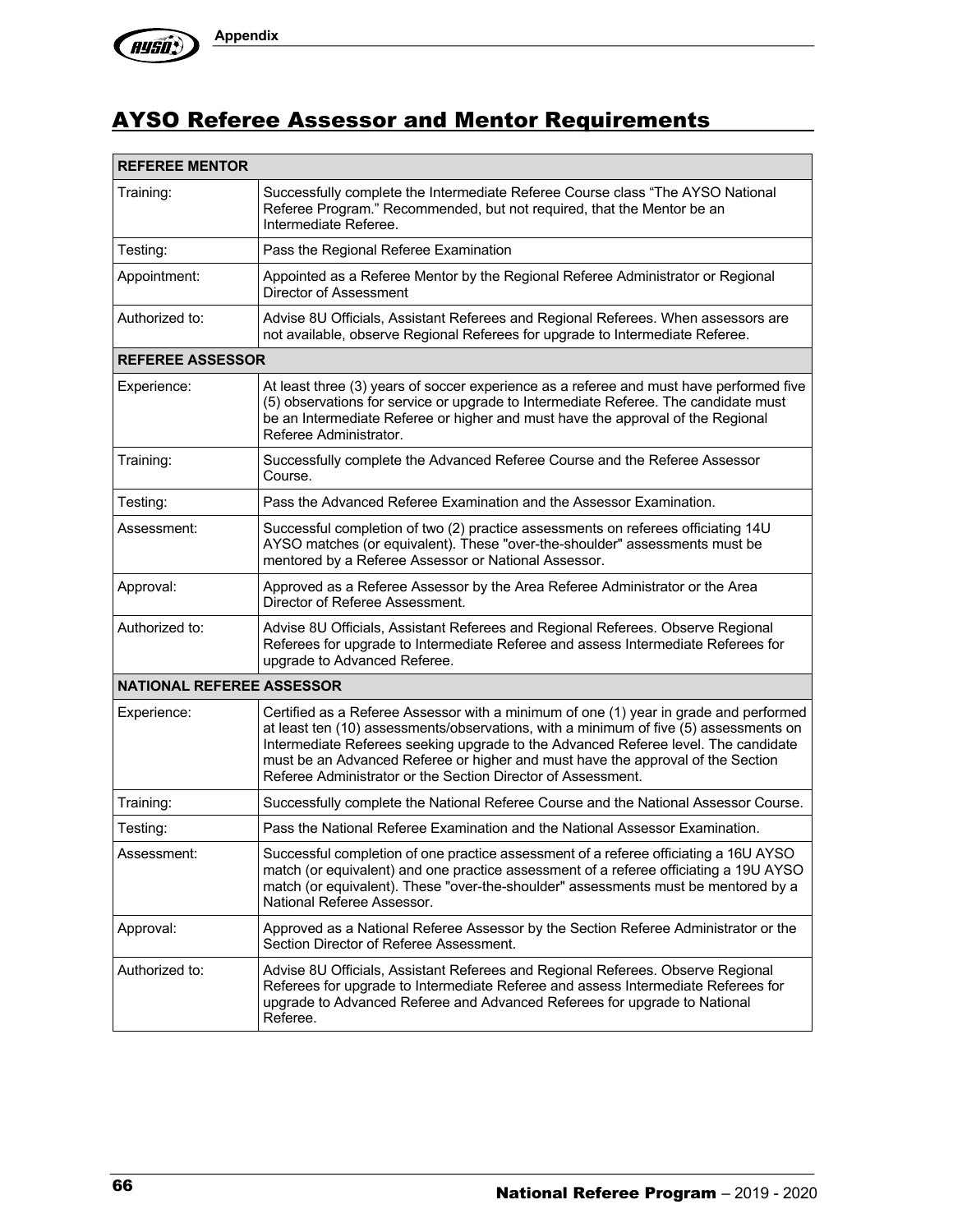

**Appendix**

## AYSO Referee Physical Test

The referee physical fitness test is designed to test the referee's ability to stay up with play and to react to match situations encountered at these levels. All referees should warm up before taking the test by performing stretching exercises to prevent muscle pulls.

#### **Administering Referee Physical Tests**

Physical tests for certification as Advanced Referee are authorized by the Area Referee Administrator or Area Director of Referee Assessment. Physical tests for certification as National Referee are authorized by the Section Referee Administrator or Section Director of Referee Assessment. Others may be designated to administer the test. Fitness tests administered by USSF may be used to comply with AYSO fitness test requirements.

#### **Physical Testing Conditions**

Part of the upgrade requirements to Advanced and National referee include testing the candidate's physical condition. The following considerations are important for those who may be involved in administering physical tests:

- Suitable running surface (well-marked, smooth, level, track or mowed grass)
- Weather conditions (temperature extremes, rain, natural or artificial lighting)
- Ample time (warm-up, rest between events and cool-down)
- Sufficient timers to avoid long waits to be tested (staff at start and finish lines)
- Volunteer safety provisions (tent or other shady area, cot, water/orange juice, availability of first aid, cell phone in case of medical emergency)
- Proper Equipment (forms, stopwatches, cones, clipboards)
- Remind the candidates that it is not a race to see who is the fastest but rather a test of their ability to meet minimum physical standards. (Avoid unnecessary exertion.)

#### **Physical Requirements**

All three parts of the physical fitness examination should be conducted on the same day, with 15 minutes between events. These parts are:

- **Endurance Run:** This event consists of a run/jog for the entire 12 minutes, regardless of the distance covered on a standard 400-meter track (440 yards). A minimum distance must be completed.
- **Speed Run (50 meters or 55 yard dash):** This run is a straight 50 meters (or 55 yard) dash and must be completed in no more than the time allowed.
- **Speed Run (200 meter or 220 yard dash):** This run is a 200 meters (or 220-yard) dash and must be completed in no more than the time allowed.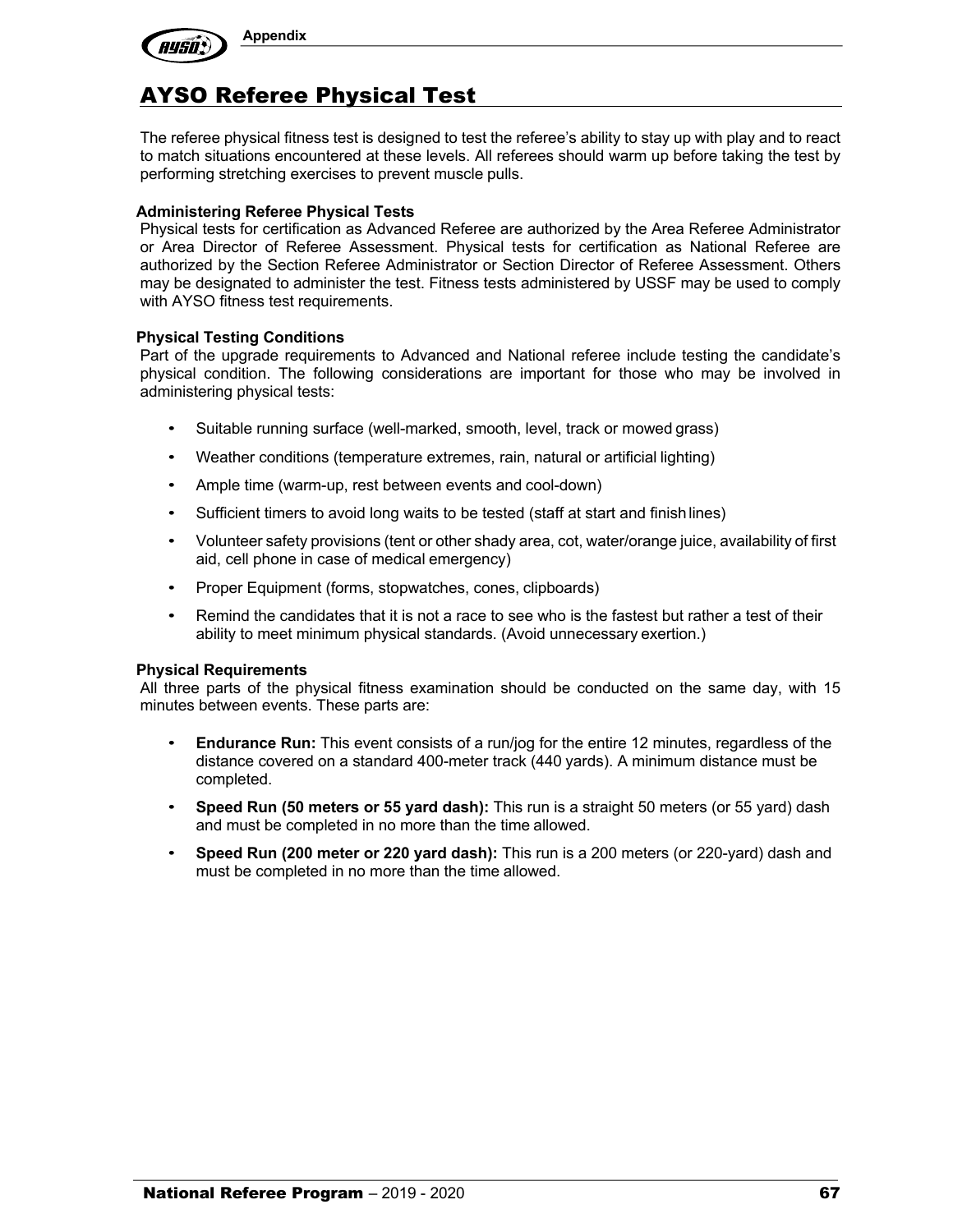

| <b>CERTIFICATION</b> | <b>TEST</b>            | <b>REQUIREMENTS</b>                                                  |                        |
|----------------------|------------------------|----------------------------------------------------------------------|------------------------|
|                      | Endurance Run          | Must run for 12 minutes and cover at least<br>one mile (1600 meters) |                        |
| Advanced Referee     | Speed Run (50 meters)  | Maximum 10.5 seconds                                                 |                        |
|                      | Speed Run (200 meters) | Maximum 42 seconds                                                   |                        |
|                      |                        | Must run for 12 minutes and cover:                                   |                        |
|                      | Endurance Run          | Age                                                                  | Minimum Distance       |
|                      |                        | Under 38                                                             | 2200 meters (5.5 laps) |
|                      |                        | 38-45                                                                | 2000 meters (5.0 laps) |
| National Referee     |                        | 46 & over                                                            | 1800 meters (4.5 laps) |
|                      |                        | Age                                                                  | <b>Maximum Time</b>    |
|                      | Speed Run (50 meters)  | Under 46                                                             | 9.0 seconds            |
|                      |                        | 46 & over                                                            | 9.5 seconds            |
|                      | Speed Run (200 meters) | Maximum 40 seconds                                                   |                        |

## AYSO Section Map